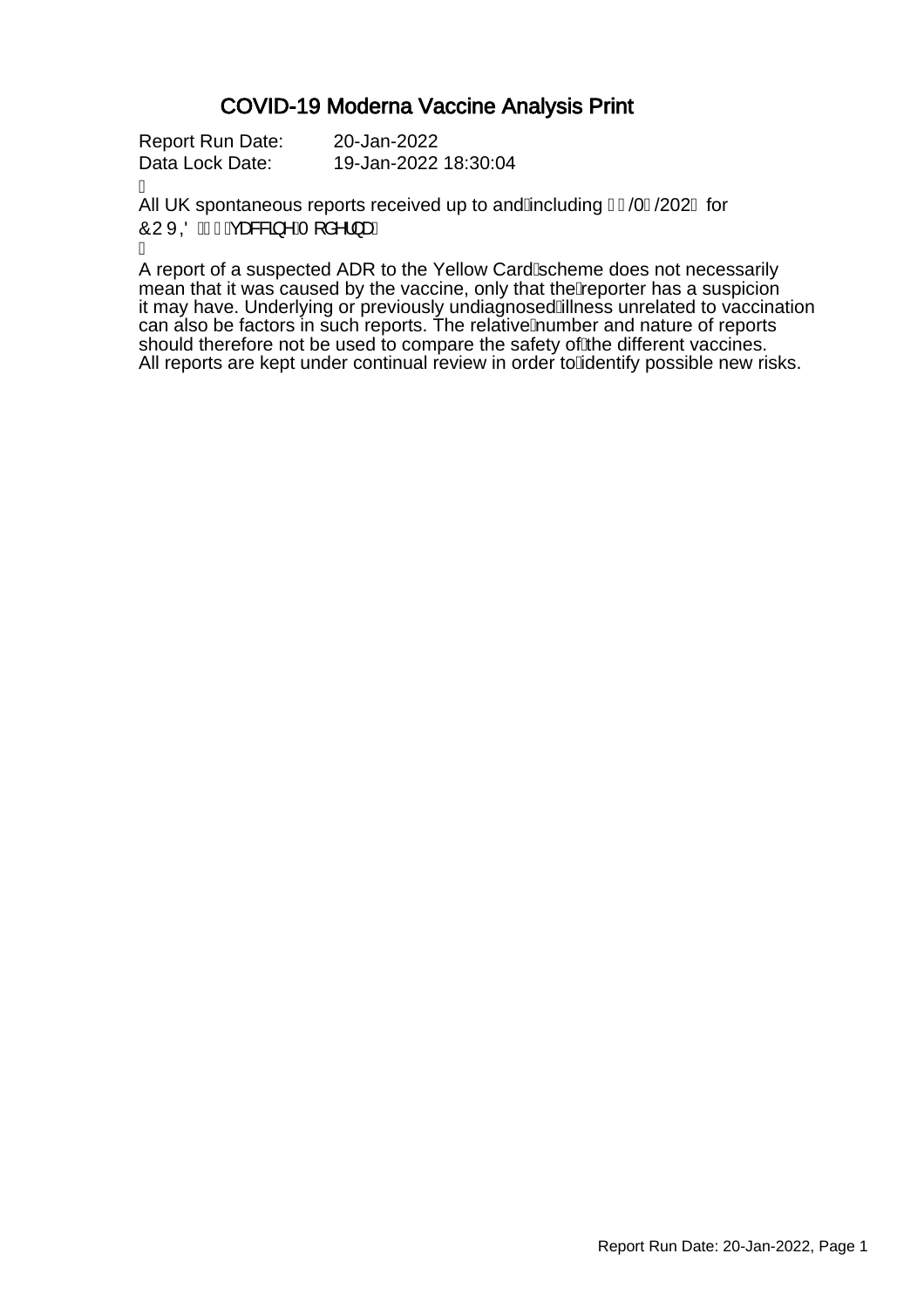#### Name: COVID-19 Moderna Vaccine Analysis Print

| <b>Reaction Name</b>             | <u>Total</u>   | <b>Fatal</b>   |
|----------------------------------|----------------|----------------|
| <b>Blood disorders</b>           |                |                |
| Anaemia deficiencies             |                |                |
| Iron deficiency anaemia          | 1              | $\mathbf 0$    |
| <b>Anaemias NEC</b>              |                |                |
| Anaemia                          | 7              | $\mathbf 0$    |
| Anaemias haemolytic NEC          |                |                |
| Haemolytic anaemia               | 1              | $\mathbf 0$    |
| <b>Bleeding tendencies</b>       |                |                |
| Increased tendency to bruise     | 6              | $\mathbf 0$    |
| Spontaneous haematoma            | 1              | $\mathbf 0$    |
| Coagulopathies                   |                |                |
| Antiphospholipid syndrome        | 1              | $\mathbf 0$    |
| Coagulopathy                     | 3              | $\mathbf 0$    |
| Hypercoagulation                 |                | $\mathbf 0$    |
| <b>Eosinophilic disorders</b>    |                |                |
| Eosinophilia                     | 1              | $\mathbf 0$    |
| <b>Haematological disorders</b>  |                |                |
| <b>Blood disorder</b>            | 1              | 0              |
| Mast cell activation syndrome    |                | $\mathbf 0$    |
| Mastocytosis                     | 1              | $\mathbf 0$    |
| Lymphatic system disorders NEC   |                |                |
| Lymph node pain                  | 327            | $\mathbf 0$    |
| Lymph node ulcer                 |                | $\mathbf 0$    |
| Lymphadenitis                    | 24             | $\overline{0}$ |
| Lymphadenopathy                  | 1945           | $\overline{0}$ |
| Neutropenias                     |                |                |
| Autoimmune neutropenia           | 1              | $\mathbf 0$    |
| Neutropenia                      | $\overline{c}$ | $\mathbf 0$    |
| Polycythaemia (excl rubra vera)  |                |                |
| Stress polycythaemia             | 1              | $\mathbf 0$    |
| Sickle cell trait and disorders  |                |                |
| Sickle cell anaemia with crisis  | 1              | $\mathbf 0$    |
| Spleen disorders                 |                |                |
| Splenic infarction               | 1              | 0              |
| Splenic vein thrombosis          | 1              | $\mathbf 0$    |
| Thrombocytopenias                |                |                |
| Immune thrombocytopenia          | 7              | $\mathbf 0$    |
| Thrombocytopenia                 | 27             | $\mathbf 0$    |
| Thrombocytopenic purpura         |                | $\overline{0}$ |
| <b>Blood disorders SOC TOTAL</b> | 2365           | $\overline{0}$ |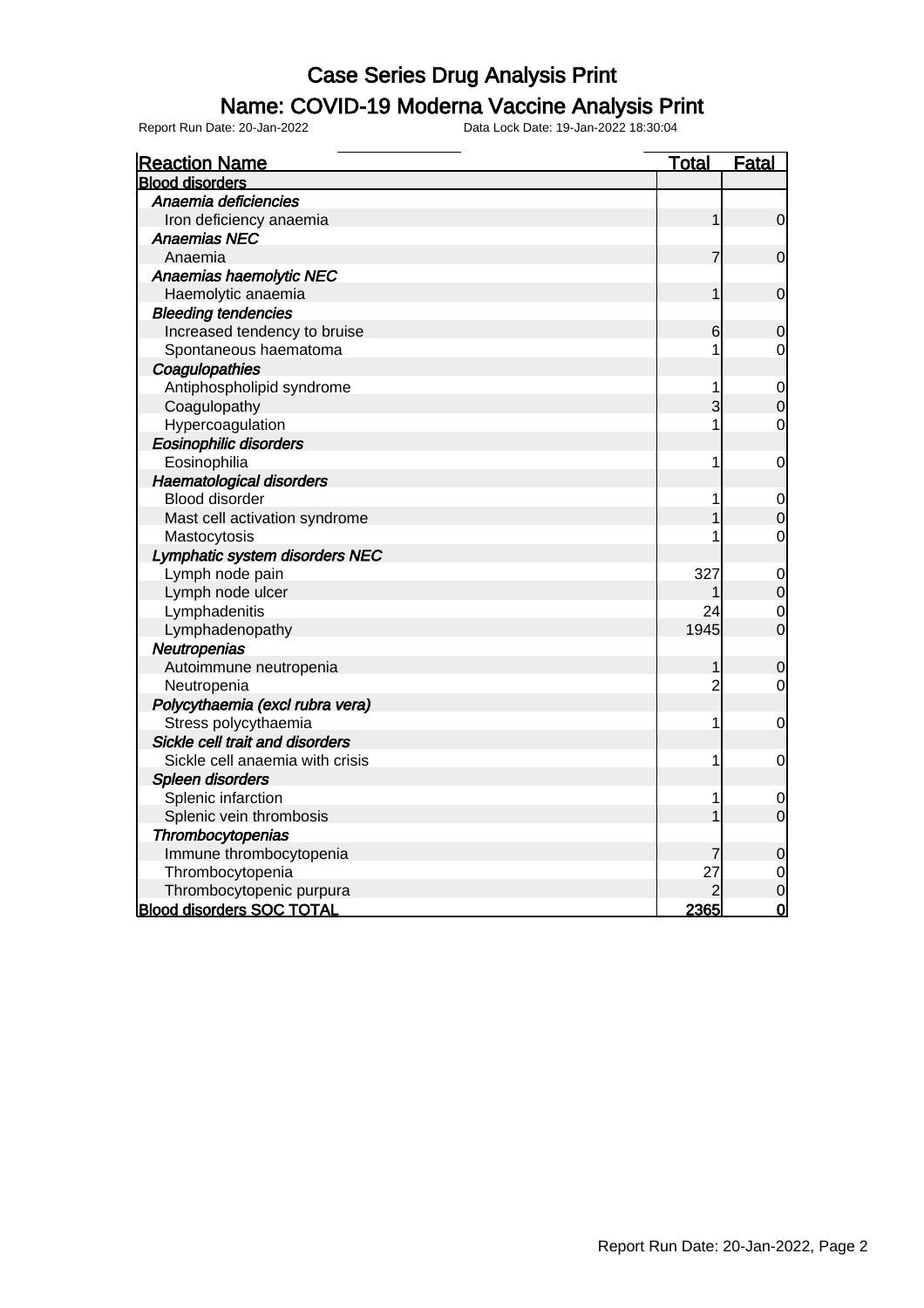#### Name: COVID-19 Moderna Vaccine Analysis Print

| <b>Reaction Name</b>                     | <b>Total</b>   | <b>Fatal</b>     |
|------------------------------------------|----------------|------------------|
| <b>Cardiac disorders</b>                 |                |                  |
| <b>Cardiac conduction disorders</b>      |                |                  |
| Atrioventricular block                   | 3              | $\mathbf 0$      |
| Bundle branch block left                 |                | $\overline{0}$   |
| Bundle branch block right                | $\overline{2}$ | $\overline{0}$   |
| Cardiac disorders NEC                    |                |                  |
| Cardiac disorder                         | 13             | $\mathbf 0$      |
| Cardiac infections and inflammations NEC |                |                  |
| Carditis                                 | 1              | $\mathbf 0$      |
| Cardiac signs and symptoms NEC           |                |                  |
| Cardiac discomfort                       | 3              | $\mathbf 0$      |
| Palpitations                             | 1471           | 0                |
| Cardiomyopathies                         |                |                  |
| Cardiomyopathy                           |                | $\mathbf 0$      |
| Congestive cardiomyopathy                |                | $\boldsymbol{0}$ |
| Stress cardiomyopathy                    |                | $\mathbf 0$      |
| <b>Coronary artery disorders NEC</b>     |                |                  |
| Coronary artery occlusion                |                | 0                |
| Coronary artery stenosis                 |                | $\mathbf 0$      |
| <b>Heart failures NEC</b>                |                |                  |
| Cardiac failure                          | 3              | $\mathbf 0$      |
| Cardiac failure congestive               |                | 0                |
| Cardiogenic shock                        |                | $\overline{0}$   |
| Ischaemic coronary artery disorders      |                |                  |
| Acute myocardial infarction              | $\overline{c}$ | 1                |
| Angina pectoris                          | 55             | 0                |
| Angina unstable                          |                | $\boldsymbol{0}$ |
| Myocardial infarction                    | 22             | 0                |
| Left ventricular failures                |                |                  |
| Left ventricular failure                 | 1              | 0                |
| Mitral valvular disorders                |                |                  |
| Mitral valve incompetence                | 1              | 0                |
| Mitral valve prolapse                    |                | $\mathbf 0$      |
| <b>Myocardial disorders NEC</b>          |                |                  |
| Cardiomegaly                             | 4              | $\mathbf 0$      |
| Left ventricular dysfunction             | 3              | 0                |
| Left ventricular hypertrophy             | 1              | $\overline{0}$   |
| Myocardial fibrosis                      |                | $\overline{0}$   |
| Myocardial injury                        |                | $\mathbf 0$      |
| Myocardial oedema                        |                | $\mathbf 0$      |
| Noninfectious myocarditis                |                |                  |
| Hypersensitivity myocarditis             | 1              | 0                |
| Myocarditis                              | 188            | $\overline{0}$   |
| Noninfectious pericarditis               |                |                  |
| Pericarditis                             | 103            | $\mathbf 0$      |
| <b>Pericardial disorders NEC</b>         |                |                  |
| Pericardial effusion                     | $\overline{2}$ | $\mathbf 0$      |
| Rate and rhythm disorders NEC            |                |                  |
| Arrhythmia                               | 25             | $\mathbf 0$      |
| Bradycardia                              | 13             | $\mathbf 0$      |
| Cardiac fibrillation                     |                | $\mathbf 0$      |
| Cardiac flutter                          | 121            | $\overline{0}$   |
| Extrasystoles                            | 40             | $\mathbf 0$      |
| Paroxysmal arrhythmia                    | 1              | $\overline{0}$   |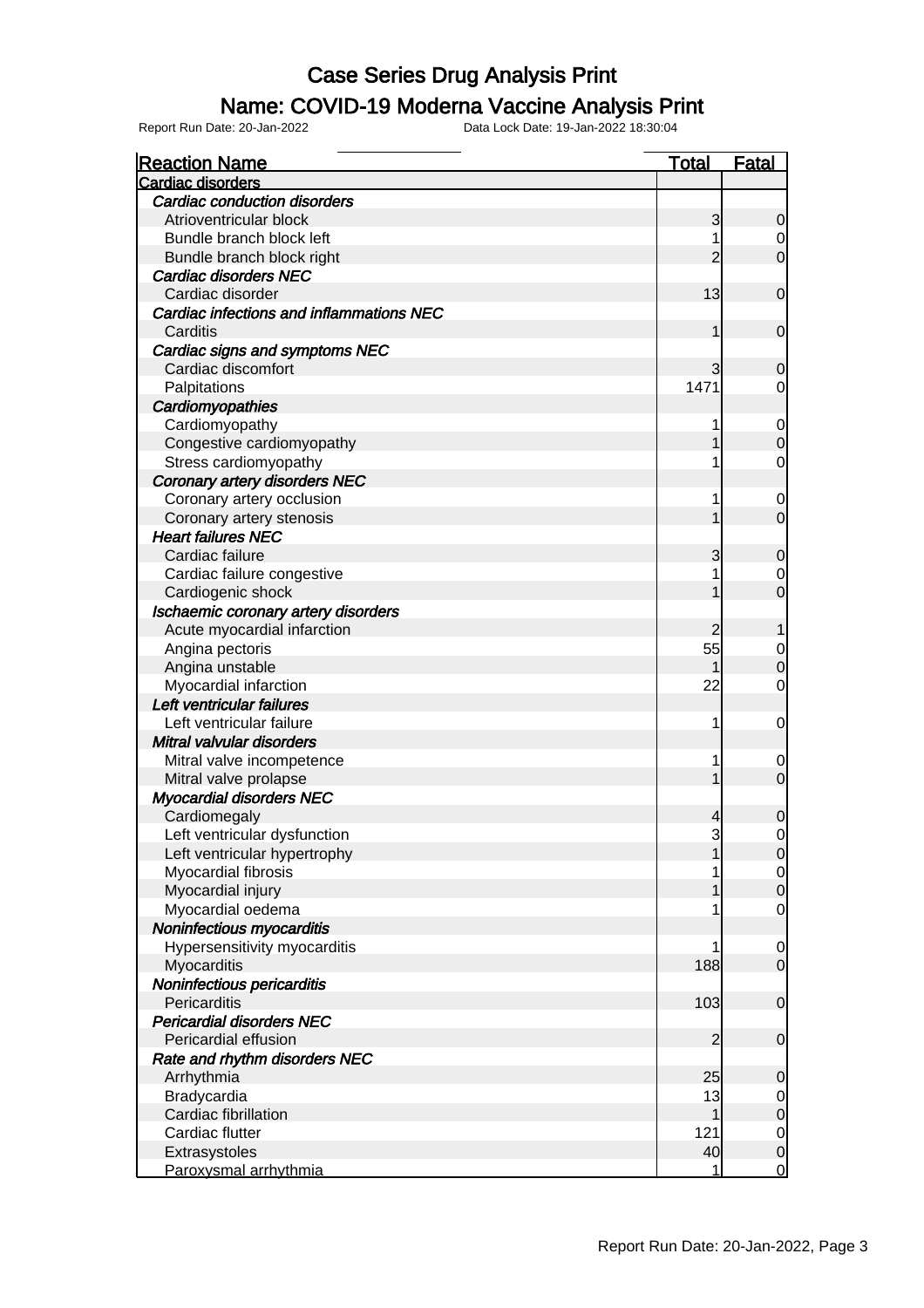#### Name: COVID-19 Moderna Vaccine Analysis Print

| <b>Reaction Name</b>                              | Total           | Fatal |
|---------------------------------------------------|-----------------|-------|
| <b>Cardiac disorders</b> Cardiac disorders cont'd |                 |       |
| Postural orthostatic tachycardia syndrome         |                 |       |
| Tachyarrhythmia                                   |                 |       |
| Tachycardia                                       | 641             |       |
| Tachycardia foetal                                |                 | 0     |
| Supraventricular arrhythmias                      |                 |       |
| Atrial fibrillation                               | 30 <sup>2</sup> |       |
| <b>Atrial flutter</b>                             | 10 <sup>1</sup> |       |
| Atrial tachycardia                                |                 |       |
| Sinus arrhythmia                                  |                 |       |
| Sinus tachycardia                                 |                 |       |
| Supraventricular extrasystoles                    |                 |       |
| Supraventricular tachycardia                      | 6               | 0     |
| Ventricular arrhythmias and cardiac arrest        |                 |       |
| Cardiac arrest                                    | 13              |       |
| Ventricular extrasystoles                         |                 |       |
| Ventricular tachycardia                           |                 |       |
| <b>Cardiac disorders SOC TOTAL</b>                | 281             | 5     |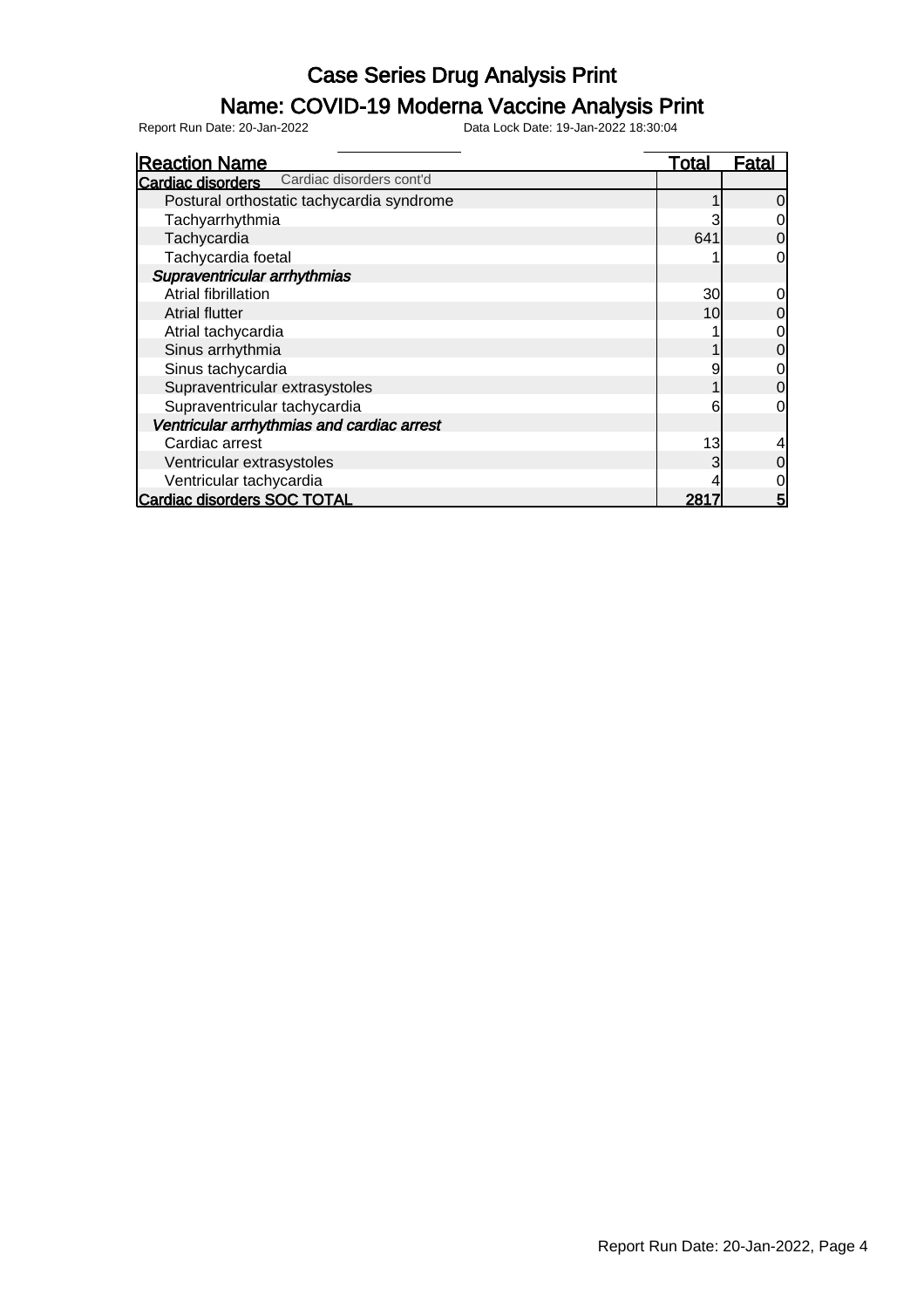#### Name: COVID-19 Moderna Vaccine Analysis Print

| <b>Reaction Name</b>                         | Total | Fata <sup>'</sup> |
|----------------------------------------------|-------|-------------------|
| <b>Congenital disorders</b>                  |       |                   |
| Cardiac disorders congenital NEC             |       |                   |
| Heart disease congenital                     | 3     | 0l                |
| Cerebellar disorders congenital              |       |                   |
| Hereditary ataxia                            |       | 0l                |
| Connective tissue disorders congenital       |       |                   |
| Ehlers-Danlos syndrome                       | ◠     | 0l                |
| Male reproductive tract disorders congenital |       |                   |
| Micropenis                                   |       | <sub>0</sub>      |
| Musculoskeletal disorders congenital NEC     |       |                   |
| Dysmorphism                                  |       | $\Omega$          |
| Neurological disorders congenital NEC        |       |                   |
| Familial hemiplegic migraine                 |       | $\Omega$          |
| Congenital disorders SOC TOTAL               |       |                   |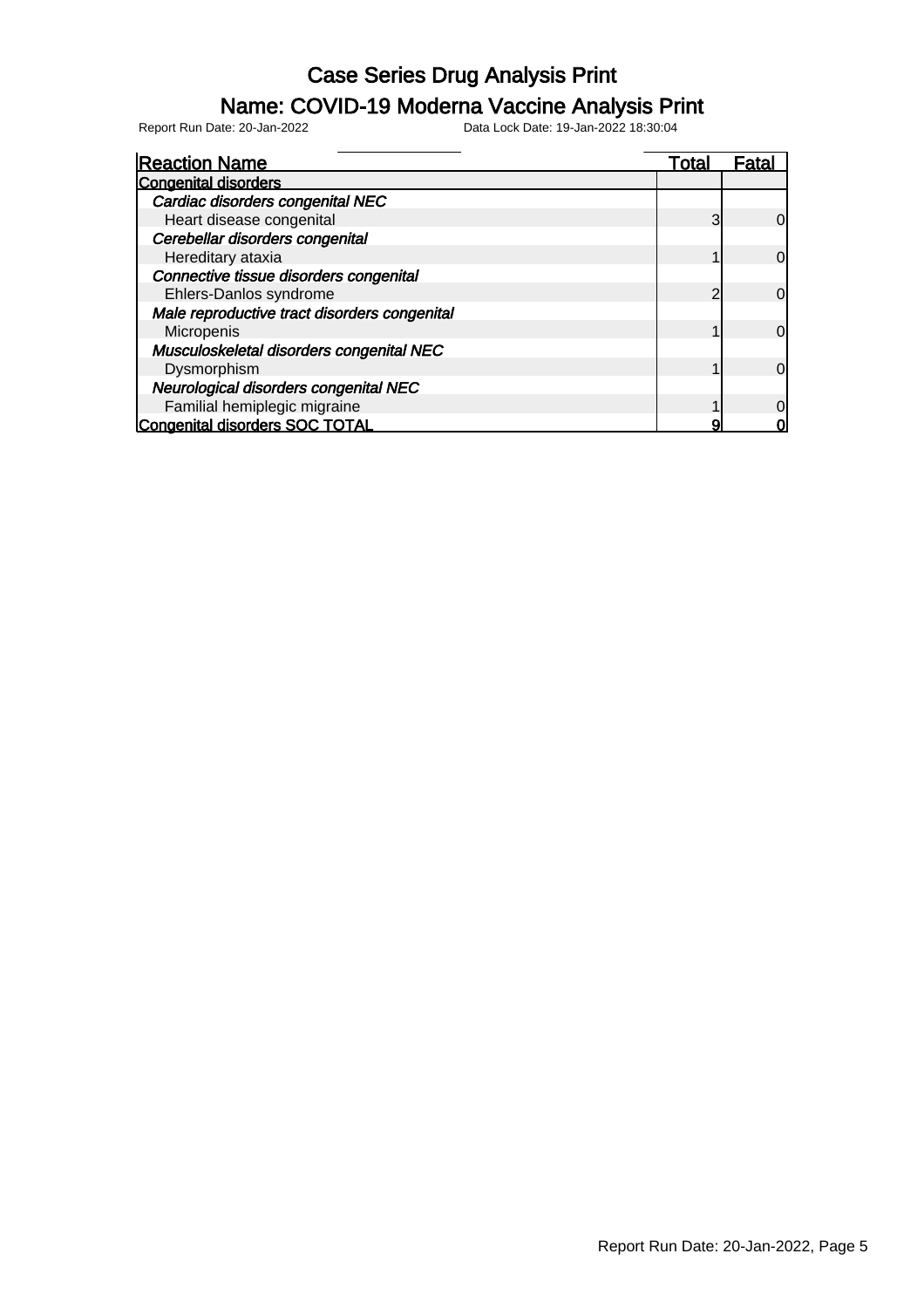### Name: COVID-19 Moderna Vaccine Analysis Print

| <b>Reaction Name</b>                             | <u>Total</u> | <b>Fatal</b>   |
|--------------------------------------------------|--------------|----------------|
| Ear disorders                                    |              |                |
| Ear disorders NEC                                |              |                |
| Ear canal erythema                               | 1            | 0              |
| Ear congestion                                   | 7            | $\mathbf 0$    |
| Ear discomfort                                   |              | $\overline{0}$ |
| Ear disorder                                     |              | $\mathbf 0$    |
| Ear inflammation                                 |              | $\overline{0}$ |
| Ear pain                                         | 281          | $\mathbf 0$    |
| Ear swelling                                     | 5            | $\overline{0}$ |
| Eustachian tube disorders                        |              |                |
| Eustachian tube obstruction                      | 1            | $\mathbf 0$    |
| <b>External ear disorders NEC</b>                |              |                |
| Excessive cerumen production                     | 3            | $\mathbf 0$    |
| Red ear syndrome                                 |              | 0              |
| <b>External ear infections and inflammations</b> |              |                |
| External ear inflammation                        | 1            | 0              |
| <b>Hearing losses</b>                            |              |                |
| Deafness                                         | 45           | $\mathbf 0$    |
| Deafness transitory                              |              | $\mathbf 0$    |
| Deafness unilateral                              |              | $\mathbf 0$    |
| Hypoacusis                                       | 36           | 0              |
| Sudden hearing loss                              | 11           | $\mathbf 0$    |
| Hyperacusia                                      |              |                |
| Hyperacusis                                      | 7            | 0              |
| Inner ear disorders NEC                          |              |                |
| Meniere's disease                                | 1            | 0              |
| Inner ear infections and inflammations           |              |                |
| Inner ear inflammation                           | 3            | 0              |
| Inner ear signs and symptoms                     |              |                |
| <b>Motion sickness</b>                           | 18           | 0              |
| <b>Tinnitus</b>                                  | 362          | $\mathbf 0$    |
| Vertigo                                          | 272          | $\mathbf 0$    |
| Vertigo labyrinthine                             | 2            | $\mathbf 0$    |
| Vertigo positional                               | 12           | $\overline{0}$ |
| Middle ear infections and inflammations          |              |                |
| Middle ear inflammation                          |              | 0              |
| Ear disorders SOC TOTAL                          | 1090         | $\overline{0}$ |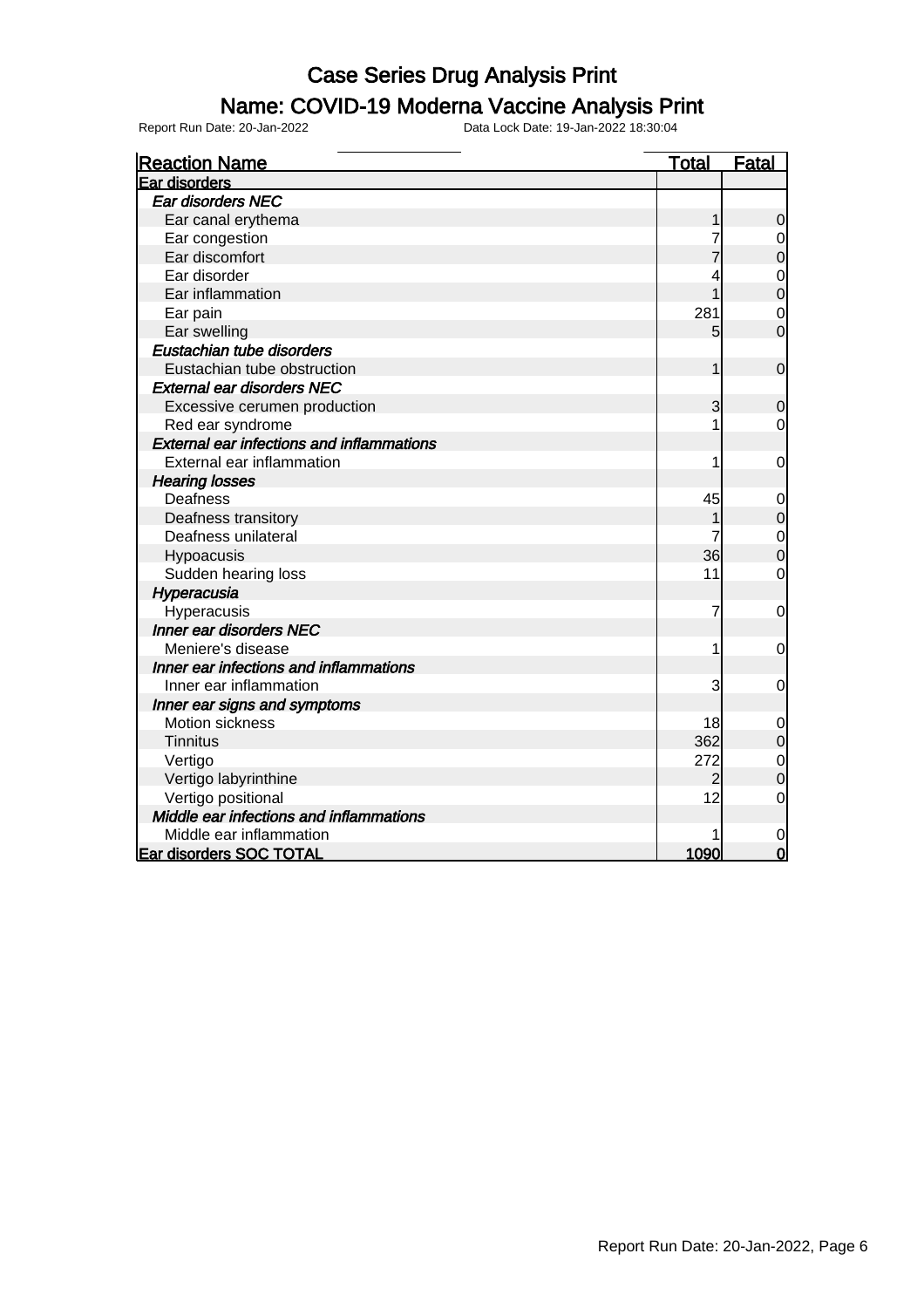### Name: COVID-19 Moderna Vaccine Analysis Print

| <b>Reaction Name</b>                      | Total | <b>Fatal</b>   |
|-------------------------------------------|-------|----------------|
| <b>Endocrine disorders</b>                |       |                |
| Acute and chronic thyroiditis             |       |                |
| Autoimmune thyroiditis                    |       | 0              |
| Thyroiditis                               |       |                |
| Thyroiditis subacute                      |       | 0              |
| Adrenal cortical hypofunctions            |       |                |
| Adrenocortical insufficiency acute        |       | $\mathbf 0$    |
| <b>Endocrine abnormalities of puberty</b> |       |                |
| Delayed menarche                          | 2     | $\Omega$       |
| Premature menarche                        |       | 0              |
| Female gonadal function disorders         |       |                |
| Anovulatory cycle                         |       | $\Omega$       |
| Ovulation delayed                         | 11    | 0              |
| Hypothalamic and pituitary disorders NEC  |       |                |
| Pituitary haemorrhage                     |       | $\overline{0}$ |
| Polyglandular endocrine disorders         |       |                |
| Polyglandular disorder                    |       | $\Omega$       |
| <b>Thyroid disorders NEC</b>              |       |                |
| Goitre                                    | 6     | 0              |
| Thyroid pain                              |       | 0              |
| <b>Thyroid hyperfunction disorders</b>    |       |                |
| Basedow's disease                         |       | 0              |
| Hyperthyroidism                           | っ     | $\Omega$       |
| <b>Thyroid hypofunction disorders</b>     |       |                |
| Hypothyroidism                            |       | 0              |
| <b>Endocrine disorders SOC TOTAL</b>      | 42    | ი              |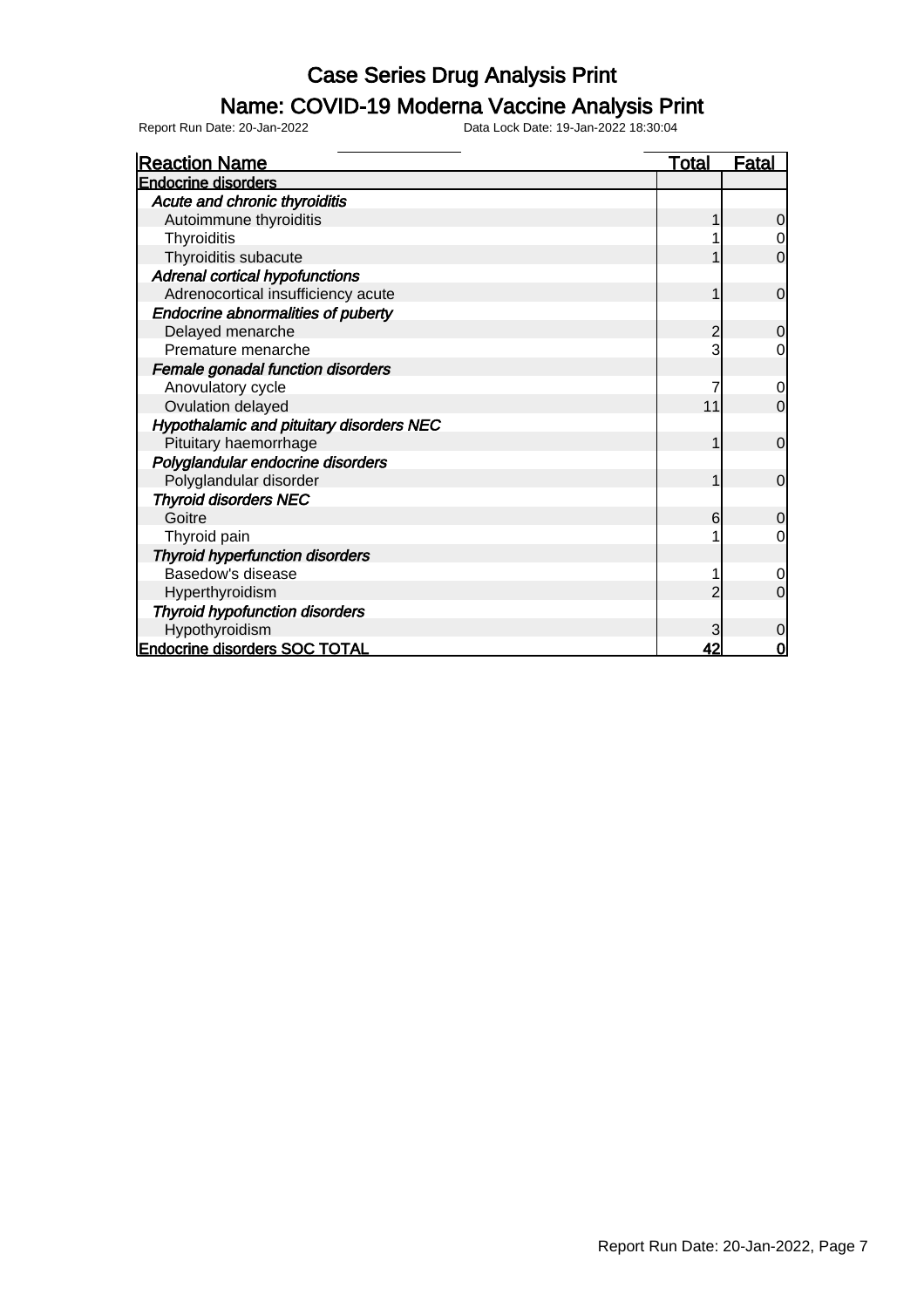### Name: COVID-19 Moderna Vaccine Analysis Print

| <b>Reaction Name</b>                                             | <b>Total</b>   | <b>Fatal</b>     |
|------------------------------------------------------------------|----------------|------------------|
| Eve disorders                                                    |                |                  |
| Amblyopic vision impairment                                      |                |                  |
| Amblyopia                                                        | 3              | $\overline{0}$   |
| <b>Cataract conditions</b>                                       |                |                  |
| Cataract                                                         | 1              | $\mathbf 0$      |
| Choroid and vitreous structural change, deposit and degeneration |                |                  |
| Chorioretinopathy                                                | 3              | $\mathbf 0$      |
| Vitreous detachment                                              | $\overline{2}$ | 0                |
| Vitreous floaters                                                | 15             | $\mathbf 0$      |
| Colour blindness (incl acquired)                                 |                |                  |
| Dyschromatopsia                                                  | 1              | $\mathbf 0$      |
| Conjunctival and corneal bleeding and vascular disorders         |                |                  |
| Conjunctival haemorrhage                                         | 8              | $\mathbf 0$      |
| <b>Eyelid movement disorders</b>                                 |                |                  |
| Blepharospasm                                                    | 33             | $\mathbf 0$      |
| Eyelid ptosis                                                    | 3              | $\overline{0}$   |
| Iris and uveal tract infections, irritations and inflammations   |                |                  |
| Iridocyclitis                                                    | 1              | $\mathbf 0$      |
| Iritis                                                           | $\overline{2}$ | $\mathbf 0$      |
| <b>Uveitis</b>                                                   | 11             | $\overline{0}$   |
| <b>Lacrimation disorders</b>                                     |                |                  |
| Dry eye                                                          | 33             | $\mathbf 0$      |
| Lacrimation increased                                            | 13             | $\mathbf 0$      |
| Lid, lash and lacrimal infections, irritations and inflammations |                |                  |
| <b>Blepharitis</b>                                               | 2              | $\mathbf 0$      |
| Erythema of eyelid                                               | 1              | $\mathbf 0$      |
| Eyelid cyst                                                      | 1              | $\pmb{0}$        |
| Eyelid irritation                                                |                | $\boldsymbol{0}$ |
| Eyelid oedema                                                    | 1              | $\mathbf 0$      |
| Eyelid rash                                                      | 2              | $\mathbf 0$      |
| Swelling of eyelid                                               | 31             | $\mathbf 0$      |
| Lid, lash and lacrimal structural disorders                      |                |                  |
| Lagophthalmos                                                    | 1              | $\mathbf 0$      |
| Ocular bleeding and vascular disorders NEC                       |                |                  |
| Eye haematoma                                                    | 1              | $\boldsymbol{0}$ |
| Eye haemorrhage                                                  | 3              | $\overline{0}$   |
| <b>Ocular disorders NEC</b>                                      |                |                  |
| Eye disorder                                                     | 3              | $\overline{0}$   |
| Eye oedema                                                       |                | $\overline{0}$   |
| Eye pain                                                         | 314            | $\overline{0}$   |
| Eye swelling                                                     | 119            | $\pmb{0}$        |
| Eyelid disorder                                                  | 1              | $\mathbf 0$      |
| Eyelids pruritus                                                 | $\overline{2}$ | $\pmb{0}$        |
| Ocular discomfort                                                | 11             | $\mathbf 0$      |
| Periorbital oedema                                               | 3              | $\mathbf 0$      |
| Periorbital swelling                                             | 19             | $\mathbf 0$      |
| Ocular infections, inflammations and associated manifestations   |                |                  |
| Eye allergy                                                      | 3              | $\mathbf 0$      |
| Eye discharge                                                    | $\overline{2}$ | $\mathbf 0$      |
| Eye inflammation                                                 | 6              | $\overline{0}$   |
| Eye irritation                                                   | 17             | $\pmb{0}$        |
| Eye pruritus                                                     | 35             | $\overline{0}$   |
| Ocular hyperaemia                                                | 40             | $\mathbf 0$      |
| Ocular nerve and muscle disorders                                |                |                  |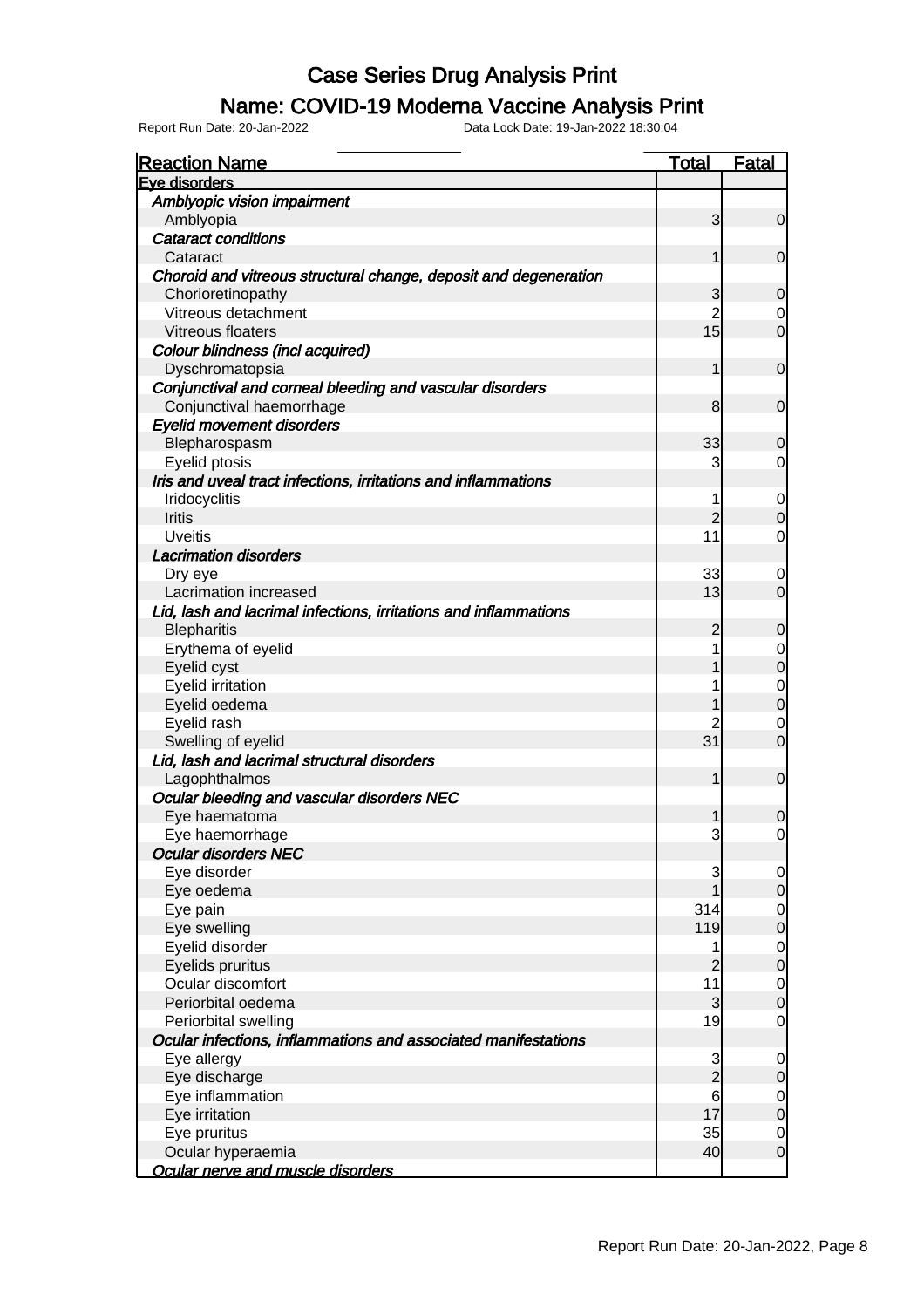#### Name: COVID-19 Moderna Vaccine Analysis Print

| <b>Reaction Name</b>                                                      | <b>Total</b>        | <b>Fatal</b>                         |
|---------------------------------------------------------------------------|---------------------|--------------------------------------|
| Eye disorders cont'd<br>Eve disorders                                     |                     |                                      |
| Extraocular muscle paresis                                                |                     | $\mathbf 0$                          |
| Eye movement disorder                                                     |                     | $\overline{0}$                       |
| Gaze palsy                                                                | 1                   | $\overline{O}$                       |
| <b>Ocular sensation disorders</b>                                         |                     |                                      |
| Abnormal sensation in eye                                                 | $\overline{2}$      | $\mathbf 0$                          |
| Asthenopia                                                                | 25                  | $\overline{0}$                       |
| Foreign body sensation in eyes                                            | 7                   | $\overline{0}$                       |
| Hypoaesthesia eye                                                         | 6                   | $\mathbf 0$                          |
| Photophobia                                                               | 127                 | $\overline{0}$                       |
| <b>Optic disc abnormalities NEC</b>                                       |                     |                                      |
| Optic discs blurred                                                       | 1                   | $\mathbf 0$                          |
| Papilloedema                                                              | 1                   | $\mathbf 0$                          |
| Optic nerve bleeding and vascular disorders                               |                     |                                      |
| Optic ischaemic neuropathy                                                | 1                   | $\overline{0}$                       |
| Orbital infections, inflammations and irritations                         |                     |                                      |
| Orbital myositis                                                          | 1                   | $\overline{0}$                       |
| Orbital structural change, deposit and degeneration                       |                     |                                      |
| Lid sulcus deepened                                                       | $\overline{c}$      | $\overline{0}$                       |
| <b>Pupil disorders</b>                                                    |                     |                                      |
| Mydriasis                                                                 | 3                   | $\overline{0}$                       |
| Refractive and accommodative disorders                                    |                     |                                      |
| Accommodation disorder                                                    | 1                   | 0                                    |
|                                                                           | 3                   | $\overline{O}$                       |
| Astigmatism<br>Retinal bleeding and vascular disorders (excl retinopathy) |                     |                                      |
|                                                                           | 1                   |                                      |
| Papillophlebitis                                                          |                     | $\mathbf 0$                          |
| Retinal haemorrhage                                                       | 1<br>$\overline{7}$ | $\overline{0}$                       |
| Retinal vein occlusion                                                    |                     | $\overline{0}$                       |
| <b>Retinopathies NEC</b>                                                  |                     |                                      |
| Acute macular neuroretinopathy                                            | 1                   | $\mathbf 0$                          |
| Serous retinopathy                                                        | 1                   | $\overline{0}$                       |
| Scleral infections, irritations and inflammations                         |                     |                                      |
| Episcleritis                                                              | 5                   | $\overline{0}$                       |
| Scleral structural change, deposit and degeneration                       |                     |                                      |
| Scleral disorder                                                          | 1                   | $\mathbf 0$                          |
| Structural change, deposit and degeneration of eye NEC                    |                     |                                      |
| Exophthalmos                                                              | 1                   | 0                                    |
| <b>Visual colour distortions</b>                                          |                     |                                      |
| Cyanopsia                                                                 | 1                   | $\overline{0}$                       |
| Xanthopsia                                                                | $\overline{2}$      | $\overline{0}$                       |
| <b>Visual disorders NEC</b>                                               |                     |                                      |
| Diplopia                                                                  | 28                  | $\mathbf 0$                          |
| Halo vision                                                               | 4                   | $\overline{0}$                       |
| Metamorphopsia                                                            | 5                   | $\overline{0}$                       |
| Photopsia                                                                 | 28                  | $\begin{matrix} 0 \\ 0 \end{matrix}$ |
| Scintillating scotoma                                                     | 1                   |                                      |
| Vision blurred                                                            | 280                 | $\overline{0}$                       |
| <b>Visual field disorders</b>                                             |                     |                                      |
| Visual field defect                                                       | 5                   | $\overline{0}$                       |
| Visual impairment and blindness (excl colour blindness)                   |                     |                                      |
| <b>Blindness</b>                                                          | 27                  | $\mathbf 0$                          |
| <b>Blindness transient</b>                                                | 5                   | $\pmb{0}$                            |
| <b>Blindness unilateral</b>                                               | 1                   | $\mathbf 0$                          |
| <b>Visual acuity reduced</b>                                              | 3                   | $\overline{0}$                       |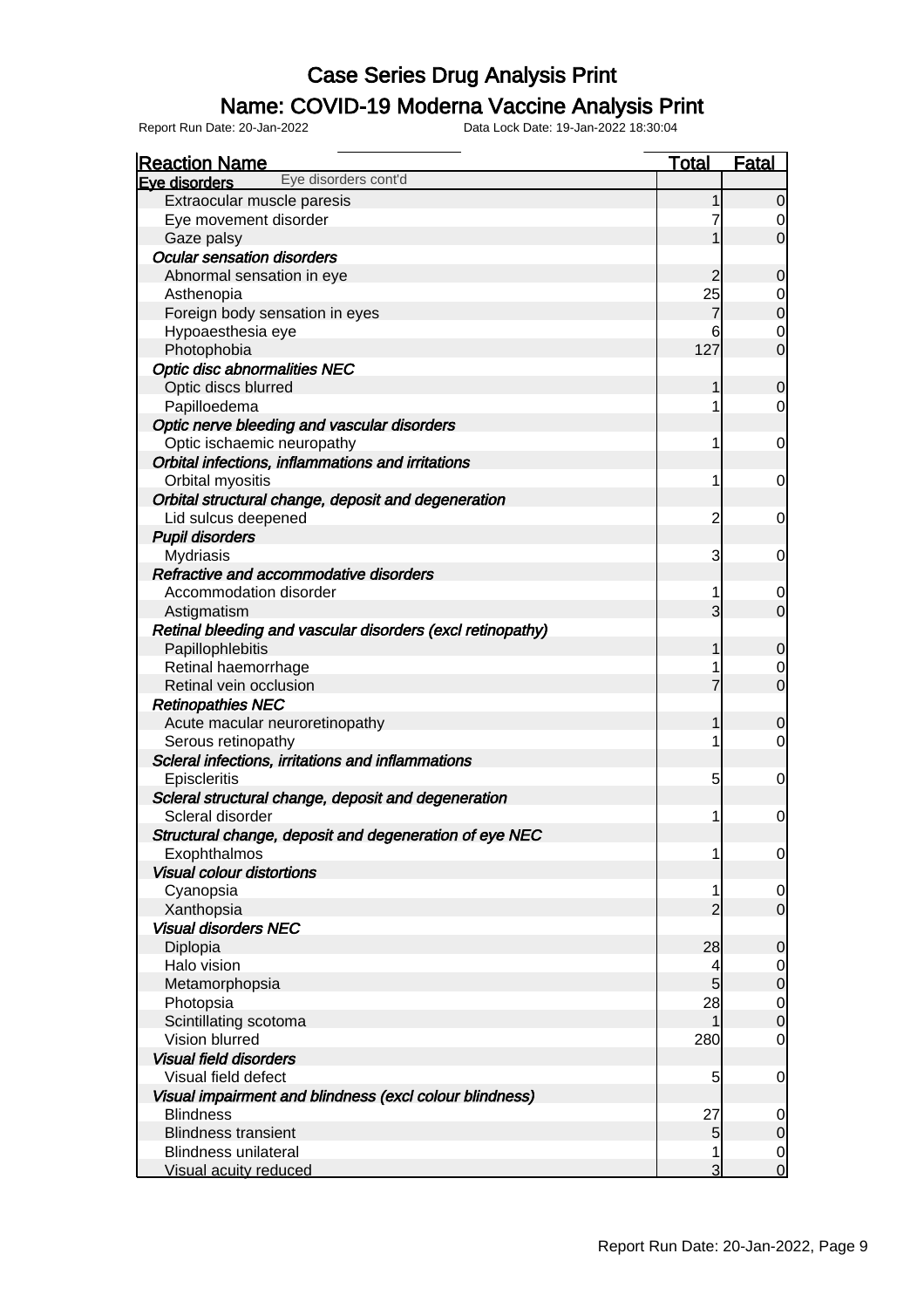#### Name: COVID-19 Moderna Vaccine Analysis Print

| <b>Reaction Name</b>    |                      | $\tau$ otai | <sup>⊏</sup> ata⊾ |
|-------------------------|----------------------|-------------|-------------------|
| <b>Eve disorders</b>    | Eve disorders cont'd |             |                   |
| Visual impairment       |                      | 50          |                   |
| Eye disorders SOC TOTAL |                      | 1396        | $\Omega$          |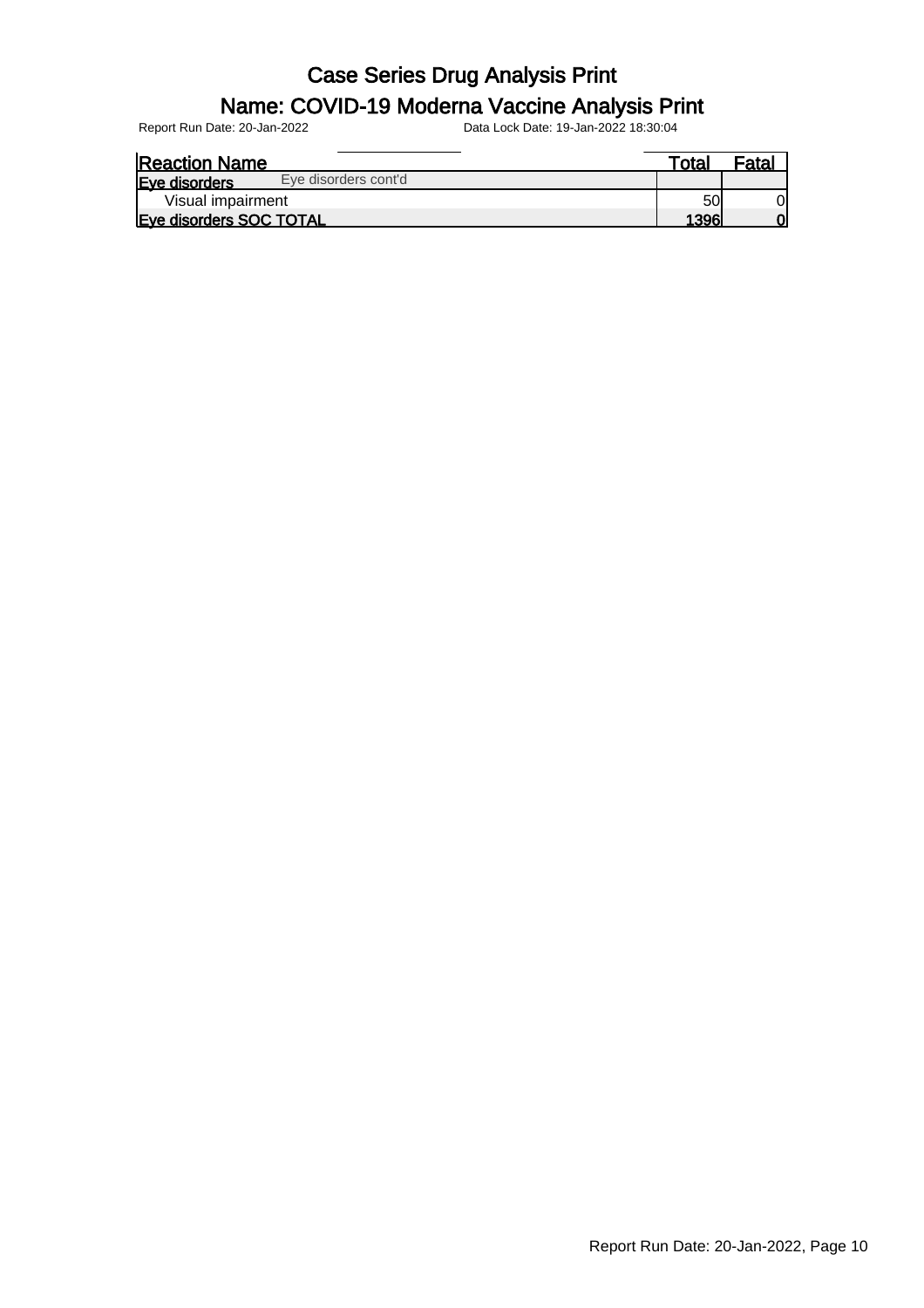### Name: COVID-19 Moderna Vaccine Analysis Print

| <b>Reaction Name</b>                                        | <b>Total</b>   | <b>Fatal</b>                         |
|-------------------------------------------------------------|----------------|--------------------------------------|
| <b>Gastrointestinal disorders</b>                           |                |                                      |
| Abdominal findings abnormal                                 |                |                                      |
| Gastrointestinal sounds abnormal                            | 1              | $\mathbf 0$                          |
| Acute and chronic pancreatitis                              |                |                                      |
| Pancreatitis                                                | 2              | $\mathbf 0$                          |
| Anal and rectal disorders NEC                               |                |                                      |
| Anal sphincter atony                                        | 1              | $\mathbf 0$                          |
| Anal and rectal pains                                       |                |                                      |
| Proctalgia                                                  | 7              | $\mathbf 0$                          |
| Anal and rectal signs and symptoms                          |                |                                      |
| Anal pruritus                                               | 1              | $\mathbf 0$                          |
| Anorectal discomfort                                        | 1              | $\overline{0}$                       |
| Colitis (excl infective)                                    |                |                                      |
| Colitis                                                     | 6              | $\mathbf{0}$                         |
| Colitis ischaemic                                           |                | $\overline{0}$                       |
| Colitis ulcerative                                          |                |                                      |
| Crohn's disease                                             | $\overline{7}$ | $\begin{matrix} 0 \\ 0 \end{matrix}$ |
| Inflammatory bowel disease                                  | 3              | $\mathbf 0$                          |
| Dental and periodontal infections and inflammations         |                |                                      |
| Dental caries                                               | 1              | $\mathbf 0$                          |
| <b>Dental disorders NEC</b>                                 |                |                                      |
| Loose tooth                                                 | 1              |                                      |
| Teething                                                    | $\overline{c}$ | $\mathbf 0$<br>$\overline{O}$        |
|                                                             | 1              |                                      |
| Tooth disorder                                              |                | $\mathsf{O}\xspace$                  |
| Dental pain and sensation disorders                         |                |                                      |
| Dental paraesthesia                                         | 5              | $\boldsymbol{0}$                     |
| Hyperaesthesia teeth                                        | 6              | $\mathbf 0$                          |
| Toothache                                                   | 33             | $\overline{0}$                       |
| Dental pulp disorders                                       |                |                                      |
| Dental pulp disorder                                        | 1              | $\mathbf 0$                          |
| Diaphragmatic hernias                                       |                |                                      |
| Hiatus hernia                                               | 1              | $\mathbf 0$                          |
| Diarrhoea (excl infective)                                  |                |                                      |
| Diarrhoea                                                   | 1070           | 0                                    |
| Diarrhoea haemorrhagic                                      | 5              | $\overline{0}$                       |
| Duodenal ulcers and perforation                             |                |                                      |
| Duodenal ulcer                                              | 1              | 0                                    |
| Dyspeptic signs and symptoms                                |                |                                      |
| Dyspepsia                                                   | 139            | $\mathbf 0$                          |
| Epigastric discomfort                                       | 3              | $\overline{0}$                       |
| Eructation                                                  | 18             | $\mathbf 0$                          |
| <b>Faecal abnormalities NEC</b>                             |                |                                      |
| Faeces discoloured                                          | 10             | $\mathbf 0$                          |
| Faeces soft                                                 | 1              | $\overline{0}$                       |
| Mucous stools                                               | 1              | $\mathbf 0$                          |
| Flatulence, bloating and distension<br>Abdominal distension | 69             | $\mathbf 0$                          |
| Flatulence                                                  | 39             | $\mathbf 0$                          |
| Gastric ulcers and perforation                              |                |                                      |
| Gastric ulcer                                               | $\overline{c}$ | $\mathbf 0$                          |
| Gastritis erosive                                           | $\overline{1}$ | $\mathbf 0$                          |
| Gastritis (excl infective)                                  |                |                                      |
| <b>Gastritis</b>                                            | $\overline{7}$ | $\mathbf 0$                          |
| Gastrointestinal and abdominal pains (excl oral and throat) |                |                                      |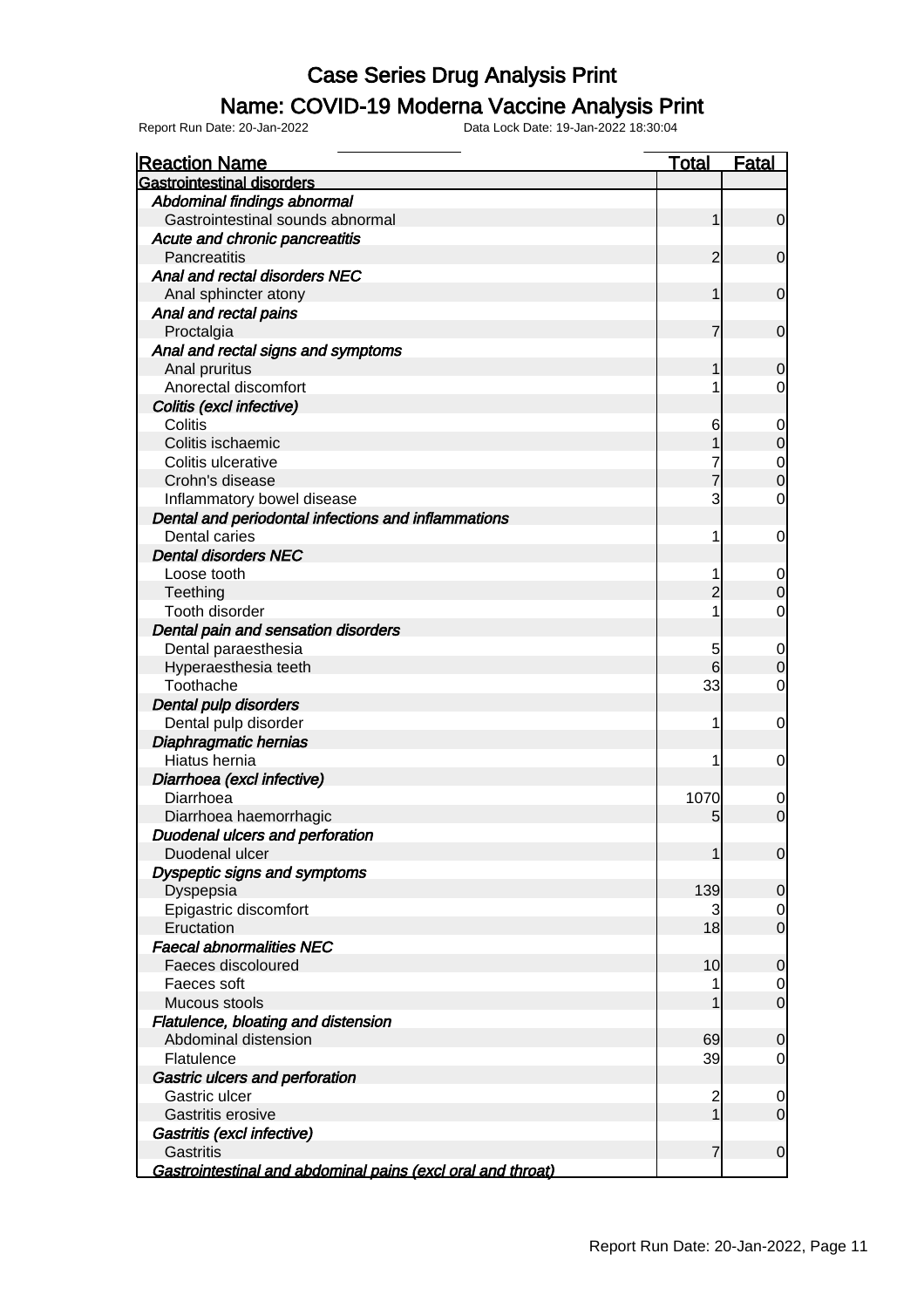### Name: COVID-19 Moderna Vaccine Analysis Print

| <b>Reaction Name</b>                                         | <b>Total</b>   | <b>Fatal</b>                         |
|--------------------------------------------------------------|----------------|--------------------------------------|
| Gastrointestinal disorders Gastrointestinal disorders cont'd |                |                                      |
| Abdominal pain                                               | 310            | $\mathbf 0$                          |
| Abdominal pain lower                                         | 24             | $\overline{0}$                       |
| Abdominal pain upper                                         | 808            | $\overline{0}$                       |
| Abdominal rigidity                                           | 3              |                                      |
| Abdominal tenderness                                         | $\overline{3}$ | $\begin{matrix} 0 \\ 0 \end{matrix}$ |
| Gastrointestinal pain                                        | 33             | $\mathbf 0$                          |
| Oesophageal pain                                             |                | $\overline{0}$                       |
| Gastrointestinal atonic and hypomotility disorders NEC       |                |                                      |
| Constipation                                                 | 39             | $\mathbf 0$                          |
| <b>Gastric dilatation</b>                                    |                | $\overline{0}$                       |
| Gastrooesophageal reflux disease                             | 35             | $\overline{0}$                       |
| <b>Gastrointestinal disorders NEC</b>                        |                |                                      |
| Food poisoning                                               | 1              | $\mathbf 0$                          |
| Functional gastrointestinal disorder                         | $\overline{c}$ |                                      |
| Gastric disorder                                             | $\overline{1}$ | $\begin{matrix}0\\0\end{matrix}$     |
| Gastrointestinal disorder                                    | 3              |                                      |
| Lymphoid hyperplasia of intestine                            | 1              | $\begin{matrix} 0 \\ 0 \end{matrix}$ |
| Stomach mass                                                 |                | $\mathbf 0$                          |
| Gastrointestinal dyskinetic disorders                        |                |                                      |
| Bowel movement irregularity                                  |                | $\overline{0}$                       |
| Change of bowel habit                                        | $\overline{2}$ | $\overline{0}$                       |
| Gastrointestinal motility disorder                           |                | $\mathbf 0$                          |
| Oesophageal achalasia                                        |                | $\overline{0}$                       |
| Gastrointestinal inflammatory disorders NEC                  |                |                                      |
| Gastrointestinal inflammation                                | 1              | $\overline{0}$                       |
| Gastrointestinal mucosal dystrophies and secretion disorders |                |                                      |
| Hyperchlorhydria                                             | $\overline{2}$ | $\overline{0}$                       |
| Gastrointestinal signs and symptoms NEC                      |                |                                      |
| Abdominal discomfort                                         | 146            | $\mathbf 0$                          |
| Acute abdomen                                                | 1              |                                      |
| Anal incontinence                                            | 3              | $\begin{matrix} 0 \\ 0 \end{matrix}$ |
| Breath odour                                                 | 8              |                                      |
| Dysphagia                                                    | 31             | $\begin{matrix} 0 \\ 0 \end{matrix}$ |
| Odynophagia                                                  | 8              | $\mathbf 0$                          |
| Gastrointestinal spastic and hypermotility disorders         |                |                                      |
| Defaecation urgency                                          | 1              | $\overline{0}$                       |
| Frequent bowel movements                                     | 6              | $\overline{0}$                       |
| Irritable bowel syndrome                                     | 16             | $\overline{0}$                       |
| Gastrointestinal stenosis and obstruction NEC                |                |                                      |
| Intestinal obstruction                                       | 1              | $\mathbf 0$                          |
| Gastrointestinal vascular malformations                      |                |                                      |
| Gastric antral vascular ectasia                              | $\overline{c}$ | $\overline{0}$                       |
| Gastrointestinal vascular occlusion and infarction           |                |                                      |
| Intestinal ischaemia                                         |                | $\overline{0}$                       |
| Mesenteric vein thrombosis                                   |                | $\overline{O}$                       |
| Gingival disorders, signs and symptoms NEC                   |                |                                      |
| Gingival discomfort                                          | $\overline{c}$ | $\mathbf 0$                          |
| Gingival disorder                                            | $\overline{2}$ | $\overline{0}$                       |
| Gingival pain                                                | 19             | $\mathbf 0$                          |
| Gingival swelling                                            | 7              | $\mathbf 0$                          |
| Noninfective gingivitis                                      | $\overline{2}$ | $\overline{O}$                       |
| <b>Gingival haemorrhages</b>                                 |                |                                      |
| <b>Gingival bleeding</b>                                     | 13             | $\mathbf 0$                          |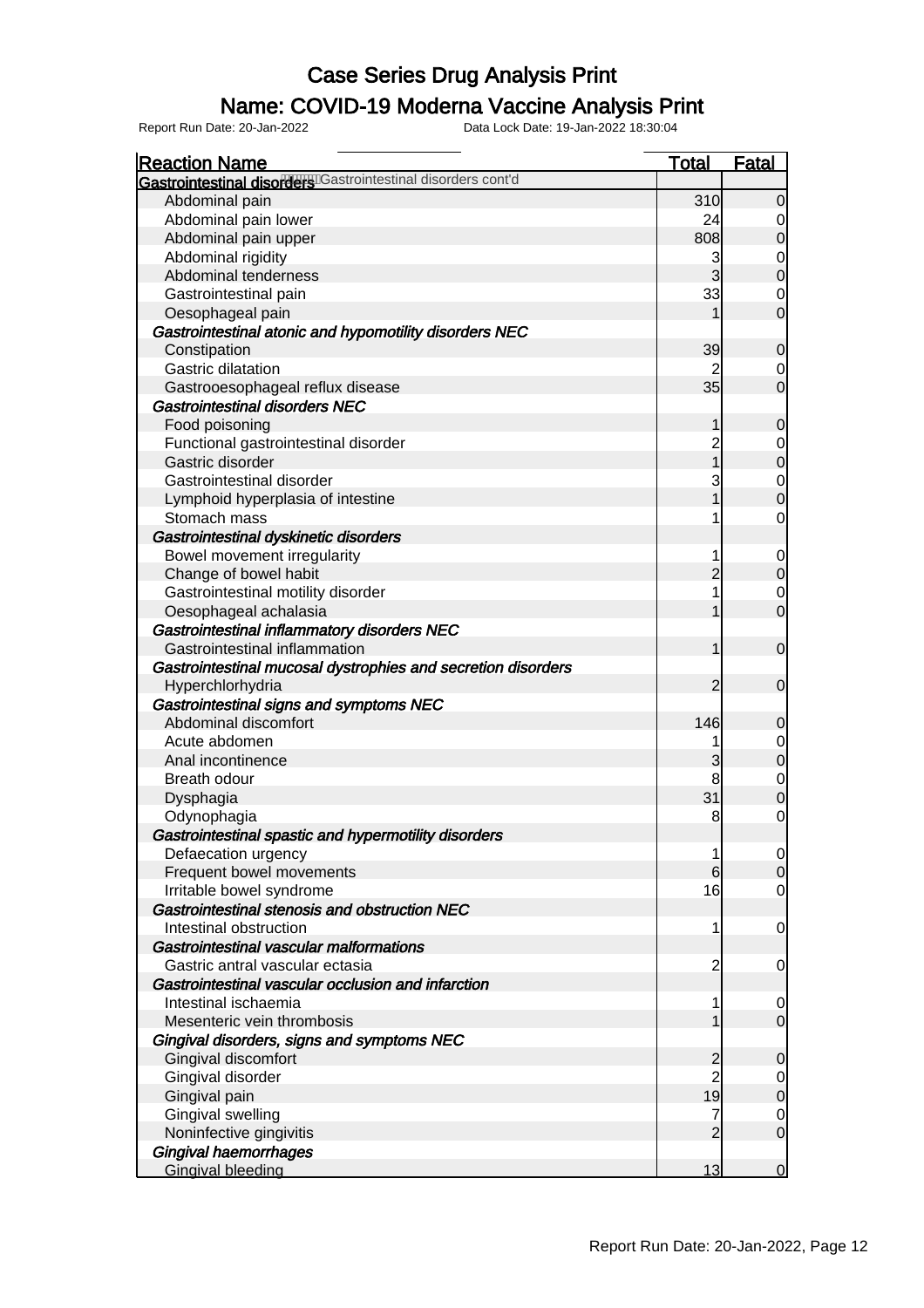### Name: COVID-19 Moderna Vaccine Analysis Print

| <b>Reaction Name</b>                                         | <b>Total</b>   | <b>Fatal</b>   |
|--------------------------------------------------------------|----------------|----------------|
| Gastrointestinal disorders Castrointestinal disorders cont'd |                |                |
| Haemorrhoids and gastrointestinal varices (excl oesophageal) |                |                |
| Haemorrhoids                                                 | 5              | $\overline{0}$ |
| <b>Intestinal haemorrhages</b>                               |                |                |
| Anal haemorrhage                                             |                | 0              |
| Rectal haemorrhage                                           | 16             | $\overline{0}$ |
| <b>Malabsorption syndromes</b>                               |                |                |
| Coeliac disease                                              |                | 0              |
| Nausea and vomiting symptoms                                 |                |                |
| Discoloured vomit                                            |                | $\mathbf 0$    |
| Nausea                                                       | 4407           | $\mathbf 0$    |
| Regurgitation                                                |                | $\mathbf 0$    |
| Retching                                                     | 29             | $\mathbf 0$    |
| Vomiting                                                     | 1662           | 0              |
| Vomiting projectile                                          | 17             | $\overline{0}$ |
| Non-site specific gastrointestinal haemorrhages              |                |                |
| Gastrointestinal haemorrhage                                 | 3              | $\mathbf 0$    |
| Haematemesis                                                 | 7              | 0              |
| Haematochezia                                                | 9              | $\mathbf 0$    |
| Melaena                                                      |                | 0              |
| Upper gastrointestinal haemorrhage                           | 5              | $\overline{0}$ |
| Oesophagitis (excl infective)                                |                |                |
| Oesophagitis                                                 |                | $\mathbf 0$    |
| Oral dryness and saliva altered                              |                |                |
| Aptyalism                                                    |                | 0              |
| Dry mouth                                                    | 100            | 0              |
| Lip dry                                                      | 9              | $\mathbf 0$    |
| Saliva altered                                               | 2              | 0              |
| Salivary hypersecretion                                      | 12             | $\overline{0}$ |
| Oral soft tissue disorders NEC                               |                |                |
| Chapped lips                                                 | $\overline{c}$ | $\mathbf 0$    |
| <b>Cheilitis</b>                                             | 3              | 0              |
| Enlarged uvula                                               |                | $\mathbf 0$    |
| Lip blister                                                  | 3              | $\mathbf 0$    |
| Lip disorder                                                 |                | $\overline{0}$ |
| Oral disorder                                                | 1              | $\overline{0}$ |
| Oral soft tissue haemorrhages                                |                |                |
| Mouth haemorrhage                                            | 4              | $\overline{0}$ |
| Oral blood blister                                           | $\overline{4}$ | $\overline{0}$ |
| Oral soft tissue signs and symptoms                          |                |                |
| Coating in mouth                                             | $\overline{2}$ | $\mathbf 0$    |
| Hypoaesthesia oral                                           | 82             | $\overline{0}$ |
| Lip discolouration                                           | 1              | $\pmb{0}$      |
| Lip exfoliation                                              |                | $\overline{O}$ |
| Lip pain                                                     | 11             | $\pmb{0}$      |
| Lip pruritus                                                 | 3              | $\mathbf 0$    |
| Oral discomfort                                              | 11             | $\pmb{0}$      |
| Oral mucosal blistering                                      | $\frac{2}{2}$  | $\overline{0}$ |
| Oral mucosal eruption                                        |                | $\pmb{0}$      |
| Oral mucosal exfoliation                                     | $\overline{c}$ | $\overline{0}$ |
| Oral mucosal roughening                                      | $\overline{1}$ | $\pmb{0}$      |
| Oral pain                                                    | 30             | $\overline{0}$ |
| Oral pruritus                                                | $\overline{2}$ | $\overline{0}$ |
| Paraesthesia oral                                            | 122            | $\overline{0}$ |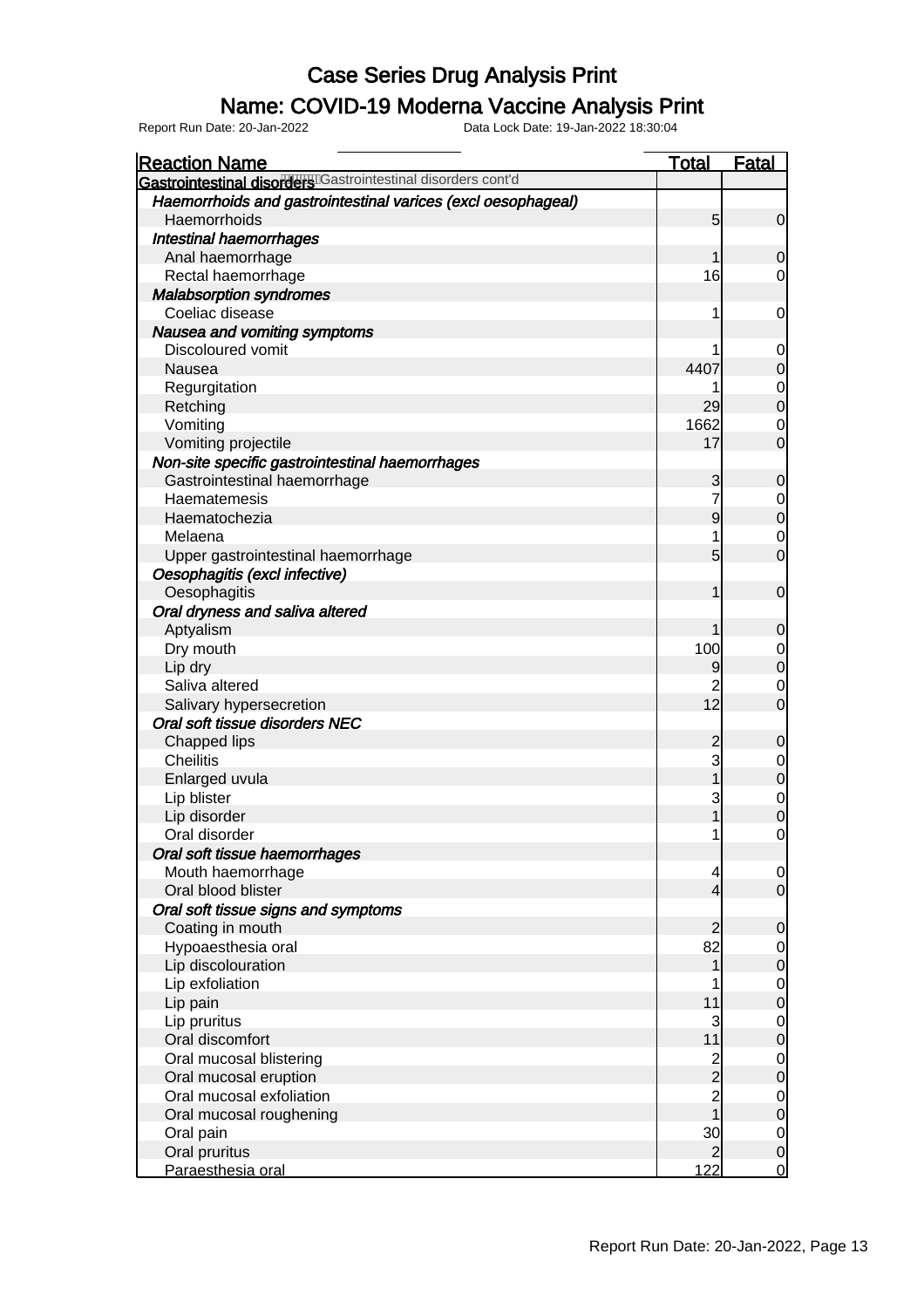### Name: COVID-19 Moderna Vaccine Analysis Print

| <b>Reaction Name</b>                                         | <b>Total</b>   | <b>Fatal</b>   |
|--------------------------------------------------------------|----------------|----------------|
| Gastrointestinal disorders Castrointestinal disorders cont'd |                |                |
| Oral soft tissue swelling and oedema                         |                |                |
| Lip oedema                                                   |                | $\overline{0}$ |
| Lip swelling                                                 | 195            | $\overline{0}$ |
| Mouth swelling                                               | 22             | 0              |
| Peptic ulcers and perforation                                |                |                |
| Peptic ulcer haemorrhage                                     | 3              | $\mathbf 0$    |
| Peritoneal and retroperitoneal disorders                     |                |                |
| <b>Ascites</b>                                               | 1              | $\mathbf 0$    |
| <b>Rectal inflammations NEC</b>                              |                |                |
| <b>Proctitis</b>                                             | 1              | $\mathbf 0$    |
| <b>Salivary gland disorders NEC</b>                          |                |                |
| Salivary gland mass                                          | 1              | $\mathbf 0$    |
| Salivary gland pain                                          | $\overline{3}$ | $\overline{0}$ |
| Salivary gland enlargements                                  |                |                |
| Parotid gland enlargement                                    | 3              | $\mathbf 0$    |
| Submaxillary gland enlargement                               | 3              | 0              |
| Stomatitis and ulceration                                    |                |                |
| Aphthous ulcer                                               | 4              | $\mathbf 0$    |
| Lip ulceration                                               | 4              | $\mathbf 0$    |
| Mouth ulceration                                             | 92             | $\mathbf 0$    |
| <b>Stomatitis</b>                                            | 5              | $\overline{0}$ |
| Tongue disorders                                             |                |                |
| <b>Glossitis</b>                                             | 6              | $\mathbf 0$    |
| Tongue disorder                                              | 9              | $\mathbf 0$    |
| Tongue haemorrhage                                           |                | $\overline{0}$ |
| Tongue ulceration                                            | 4              | $\mathbf 0$    |
| Tongue signs and symptoms                                    |                |                |
| Glossodynia                                                  | 30             | $\mathbf 0$    |
| Stiff tongue                                                 | 1              | $\mathbf 0$    |
| Swollen tongue                                               | 88             | $\mathbf 0$    |
| Tongue blistering                                            | $\overline{c}$ | $\overline{0}$ |
| Tongue coated                                                | 5              | $\mathbf{0}$   |
| Tongue discolouration                                        | $\overline{3}$ | $\mathbf 0$    |
| Tongue discomfort                                            | 5              | $\mathbf 0$    |
| Tongue dry                                                   | $\overline{3}$ | $\overline{0}$ |
| Tongue eruption                                              |                | 0              |
| Tongue movement disturbance                                  |                | $\overline{O}$ |
| Tongue oedema                                                | 3              | $\mathbf 0$    |
| Tongue pruritus                                              | 1              | $\mathbf 0$    |
| Tongue spasm                                                 |                | 0              |
| <b>Tooth missing</b>                                         |                |                |
| <b>Tooth loss</b>                                            |                | $\mathbf 0$    |
| Gastrointestinal disorders SOC TOTAL                         | 10083          | $\overline{0}$ |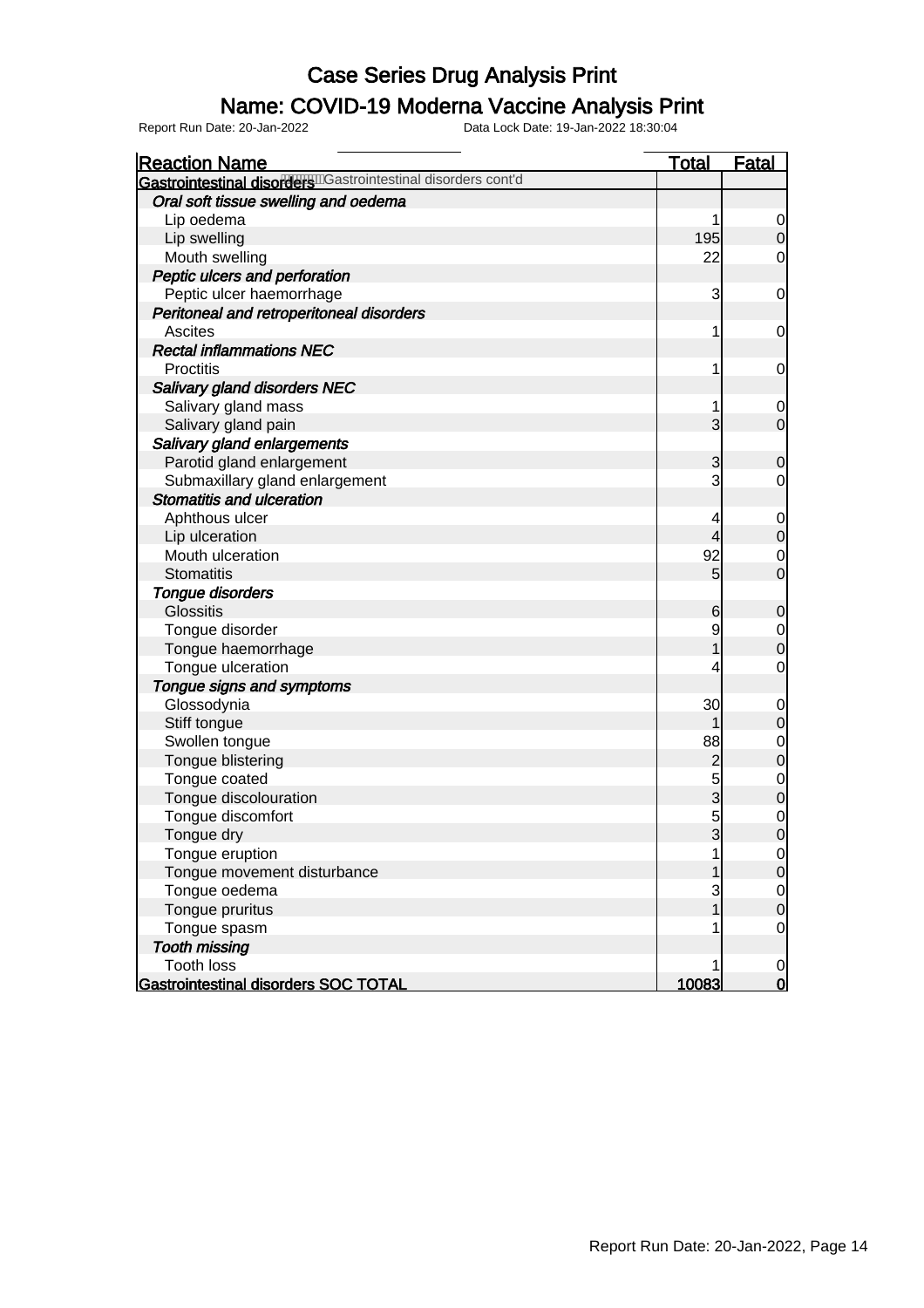### Name: COVID-19 Moderna Vaccine Analysis Print

| <b>Reaction Name</b>                        | <b>Total</b>   | <b>Fatal</b>                         |
|---------------------------------------------|----------------|--------------------------------------|
| General disorders                           |                |                                      |
| <b>Administration site reactions NEC</b>    |                |                                      |
| Administration site bruise                  |                | 0                                    |
| Administration site erythema                |                | $\overline{0}$                       |
| Administration site extravasation           |                | $\overline{0}$                       |
| Administration site lymphadenopathy         |                |                                      |
| Administration site pain                    |                | $\begin{matrix} 0 \\ 0 \end{matrix}$ |
| Administration site reaction                | $\overline{2}$ |                                      |
| Administration site warmth                  | 1              | $\begin{matrix} 0 \\ 0 \end{matrix}$ |
| Puncture site bruise                        | 6              |                                      |
| Puncture site pain                          | 4              | $\begin{matrix} 0 \\ 0 \end{matrix}$ |
| Vessel puncture site bruise                 | $\overline{c}$ | $\mathbf 0$                          |
| Adverse effect absent                       |                |                                      |
| No adverse event                            | 1              | $\mathbf 0$                          |
| Application and instillation site reactions |                |                                      |
| Application site bruise                     | 1              | $\mathbf 0$                          |
| Application site burn                       |                | $\mathbf 0$                          |
| Application site erythema                   | 10             |                                      |
| Application site inflammation               |                | $\begin{matrix}0\\0\end{matrix}$     |
| Application site joint erythema             |                |                                      |
| Application site pain                       | $\overline{2}$ | $\begin{matrix} 0 \\ 0 \end{matrix}$ |
|                                             | 10             |                                      |
| Application site pruritus                   |                | $\begin{matrix} 0 \\ 0 \end{matrix}$ |
| Application site rash                       |                |                                      |
| Application site reaction                   |                | $\begin{matrix} 0 \\ 0 \end{matrix}$ |
| Application site swelling                   |                |                                      |
| Application site vesicles                   | 5              | $\begin{matrix} 0 \\ 0 \end{matrix}$ |
| Application site warmth                     | $\overline{2}$ |                                      |
| Instillation site erythema                  | 1              | $\overline{0}$                       |
| Instillation site warmth                    | 4              | $\overline{0}$                       |
| <b>Asthenic conditions</b>                  |                |                                      |
| Asthenia                                    | 543            | $\mathbf 0$                          |
| Chronic fatigue syndrome                    | 6              | $0$ 0                                |
| Decreased activity                          |                |                                      |
| Fatigue                                     | 6067           | $\begin{matrix} 0 \\ 0 \end{matrix}$ |
| Malaise                                     | 1047           |                                      |
| Sluggishness                                | $\overline{c}$ | $\overline{0}$                       |
| <b>Body temperature altered</b>             |                |                                      |
| Hyperthermia                                |                |                                      |
| Hypothermia                                 | $\frac{2}{5}$  | $\begin{matrix} 0 \\ 0 \end{matrix}$ |
| Temperature regulation disorder             | 3              | $\mathbf 0$                          |
| Complications associated with device NEC    |                |                                      |
| Injury associated with device               | 1              | $\overline{0}$                       |
| Death and sudden death                      |                |                                      |
| Death                                       | 15             | 15                                   |
| Sudden death                                | 2              | $\overline{2}$                       |
| Febrile disorders                           |                |                                      |
| Pyrexia                                     | 6449           | 1                                    |
| <b>Feelings and sensations NEC</b>          |                |                                      |
| Chills                                      | 3883           | $\mathbf 0$                          |
| Feeling abnormal                            | 433            |                                      |
| Feeling cold                                | 368            | $\begin{matrix} 0 \\ 0 \end{matrix}$ |
| Feeling drunk                               | 17             |                                      |
| Feeling hot                                 | 346            | $\begin{matrix} 0 \\ 0 \end{matrix}$ |
| Feeling jittery                             | 11             | $\overline{0}$                       |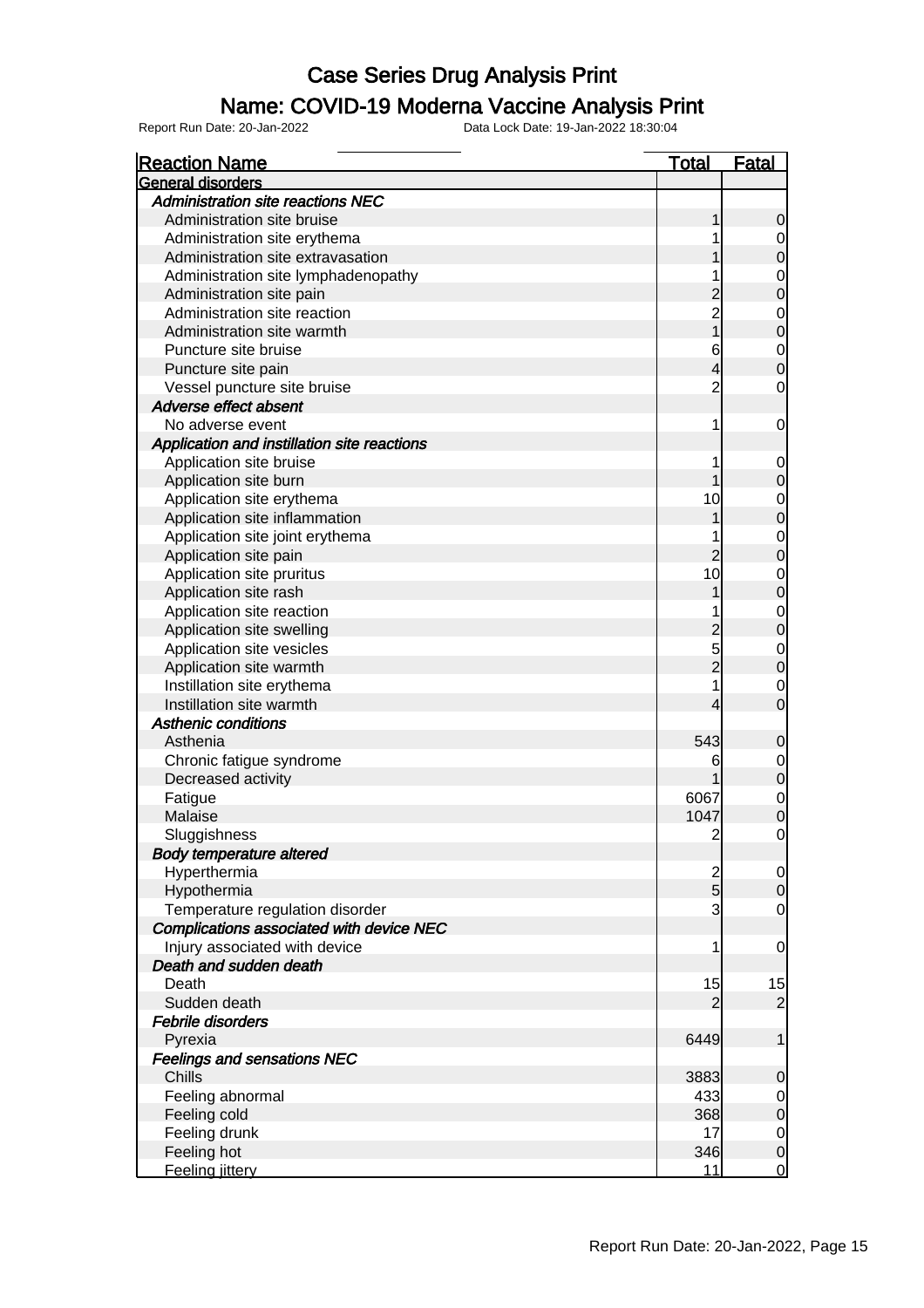#### Name: COVID-19 Moderna Vaccine Analysis Print

| <b>Reaction Name</b>                                 | <b>Total</b>        | <b>Fatal</b>                         |
|------------------------------------------------------|---------------------|--------------------------------------|
| General disorders cont'd<br><b>General disorders</b> |                     |                                      |
| Feeling of body temperature change                   | 121                 | $\mathbf 0$                          |
| Hangover                                             | 20                  | $\overline{0}$                       |
| Hunger                                               | 17                  | $\mathbf 0$                          |
| Sensation of blood flow                              | 1                   | $\mathbf 0$                          |
| Sensation of foreign body                            | 8                   | $\overline{0}$                       |
| Temperature intolerance                              | 22                  | $\mathbf 0$                          |
| <b>Thirst</b>                                        | 114                 | $\overline{0}$                       |
| Thirst decreased                                     |                     | $\mathbf 0$                          |
| Gait disturbances                                    |                     |                                      |
| Gait disturbance                                     | 29                  | $\mathbf 0$                          |
| Gait inability                                       | 15                  | $\overline{0}$                       |
| Loss of control of legs                              | 3                   | $\mathbf 0$                          |
| General signs and symptoms NEC                       |                     |                                      |
| Condition aggravated                                 | 31                  | $\mathbf 0$                          |
| Crepitations                                         |                     | $\overline{0}$                       |
| Crying                                               | 35                  |                                      |
| Discharge                                            | 4                   | $\begin{matrix} 0 \\ 0 \end{matrix}$ |
| Effusion                                             |                     |                                      |
| Energy increased                                     |                     | $\begin{matrix}0\\0\end{matrix}$     |
| Exercise tolerance decreased                         |                     |                                      |
|                                                      | 6<br>$\overline{c}$ | $\begin{matrix}0\\0\end{matrix}$     |
| Foaming at mouth                                     |                     |                                      |
| General physical health deterioration                |                     | $\begin{matrix}0\\0\end{matrix}$     |
| Glassy eyes                                          |                     |                                      |
| High-pitched crying                                  |                     | $0$<br>0                             |
| <b>Illness</b>                                       | 627                 |                                      |
| Induration                                           | 10                  | $0$<br>0                             |
| Influenza like illness                               | 759                 |                                      |
| Irritability postvaccinal                            | 1                   | $\overline{0}$                       |
| Local reaction                                       | 26                  | $\overline{0}$                       |
| Moaning                                              | 1                   | $\boldsymbol{0}$                     |
| Multiple organ dysfunction syndrome                  |                     | $\mathbf 1$                          |
| Perforation                                          |                     | $0$ 0                                |
| Peripheral swelling                                  | 2122                |                                      |
| Screaming                                            | 7                   | $\begin{matrix} 0 \\ 0 \end{matrix}$ |
| Secretion discharge                                  | $\overline{2}$      |                                      |
| Swelling                                             | 1190                | $\overline{0}$                       |
| Swelling face                                        | 192                 | $\overline{0}$                       |
| Implant and catheter site reactions                  |                     |                                      |
| Catheter site related reaction                       | 1                   | $\mathbf 0$                          |
| Implant site warmth                                  | 3                   | $\overline{0}$                       |
| <b>Inflammations</b>                                 |                     |                                      |
| Granuloma                                            | 1                   | $\overline{0}$                       |
| Inflammation                                         | 184                 | $\mathbf 0$                          |
| Soft tissue inflammation                             | 1                   | $\overline{0}$                       |
| Systemic inflammatory response syndrome              |                     | $\overline{0}$                       |
| Infusion site reactions                              |                     |                                      |
| Infusion site erythema                               | 3                   | $\mathbf 0$                          |
| Infusion site mass                                   | 1                   | $\mathbf 0$                          |
| Infusion site pain                                   | 5                   | $\overline{0}$                       |
| Infusion site pruritus                               |                     |                                      |
| Infusion site urticaria                              | $\frac{2}{5}$       | $0$<br>0                             |
| Infusion site warmth                                 | 1                   | $\overline{0}$                       |
| <b>Injection site reactions</b>                      |                     |                                      |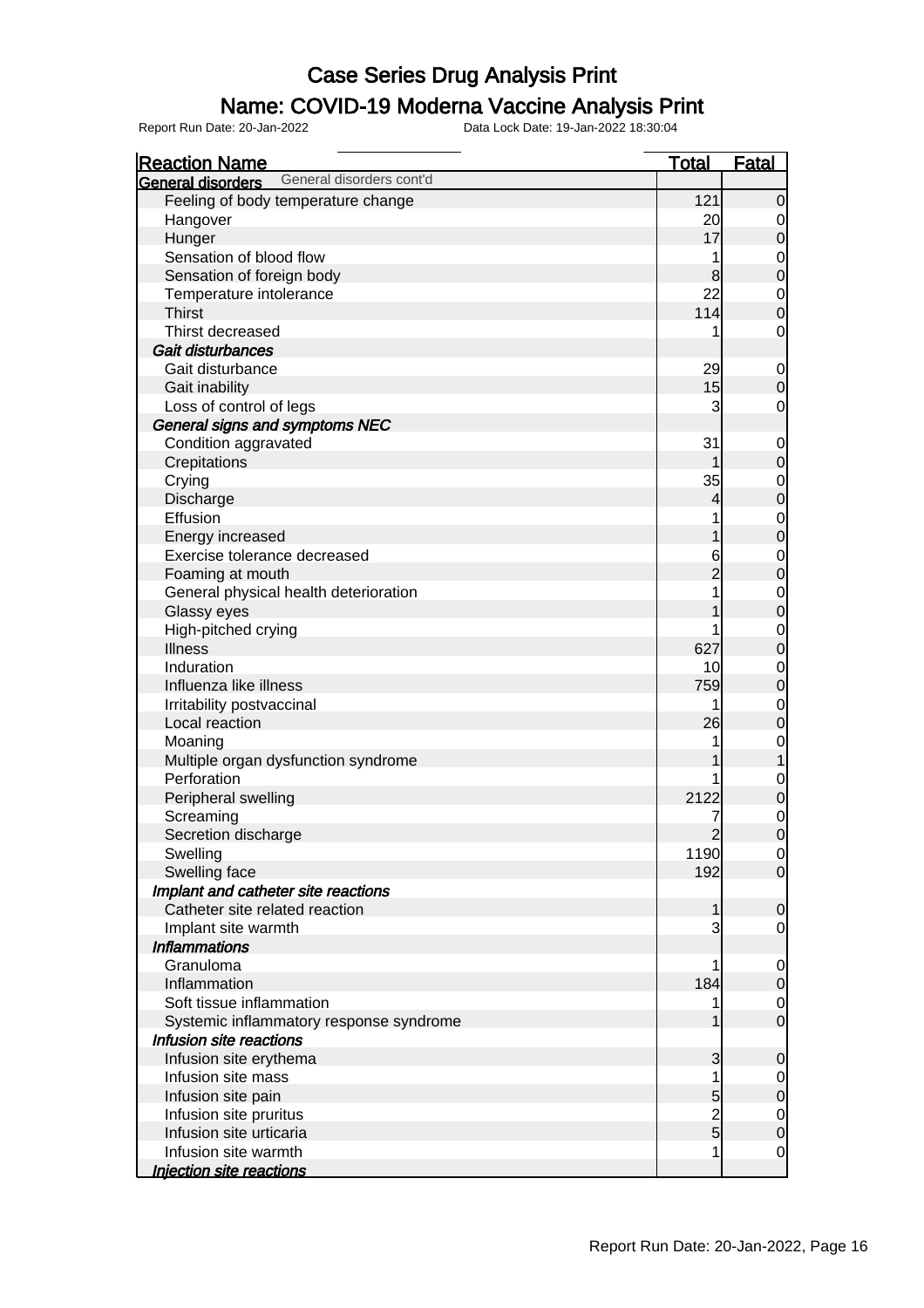#### Name: COVID-19 Moderna Vaccine Analysis Print

| <b>Reaction Name</b>                                 | <u>Total</u>                           | <b>Fatal</b>                         |
|------------------------------------------------------|----------------------------------------|--------------------------------------|
| General disorders cont'd<br><b>General disorders</b> |                                        |                                      |
| Injected limb mobility decreased                     | 9                                      | $\overline{0}$                       |
| Injection site bruising                              | 14                                     | $\mathbf 0$                          |
| Injection site cyst                                  | 1                                      |                                      |
| Injection site discolouration                        | 1                                      | $0\atop 0$                           |
| Injection site erythema                              | 206                                    |                                      |
| Injection site haemorrhage                           | 3                                      | $0$<br>0                             |
| Injection site hypersensitivity                      | 6                                      |                                      |
| Injection site hypoaesthesia                         | 6                                      | $\begin{matrix} 0 \\ 0 \end{matrix}$ |
| Injection site indentation                           |                                        |                                      |
| Injection site inflammation                          | $\begin{array}{c} 2 \\ 15 \end{array}$ | $\begin{matrix} 0 \\ 0 \end{matrix}$ |
| Injection site irritation                            |                                        |                                      |
| Injection site joint erythema                        | $\frac{3}{5}$                          | $\begin{matrix}0\\0\end{matrix}$     |
| Injection site joint pain                            | 1                                      |                                      |
| Injection site mass                                  | 207                                    | $\begin{matrix}0\\0\end{matrix}$     |
| Injection site movement impairment                   | 1                                      |                                      |
| Injection site nodule                                | 1                                      | $\begin{matrix}0\\0\end{matrix}$     |
| Injection site oedema                                | 5                                      |                                      |
| Injection site pain                                  | 824                                    | $\begin{matrix}0\\0\end{matrix}$     |
|                                                      |                                        |                                      |
| Injection site paraesthesia                          | $\overline{c}$<br>1                    | $\begin{matrix}0\\0\end{matrix}$     |
| Injection site plaque                                |                                        |                                      |
| Injection site pruritus                              | 131                                    | $\begin{matrix}0\\0\end{matrix}$     |
| Injection site rash                                  | 207                                    |                                      |
| Injection site reaction                              | 22                                     | $\begin{matrix}0\\0\end{matrix}$     |
| Injection site swelling                              | 108                                    |                                      |
| Injection site urticaria                             | 57                                     | $\begin{matrix} 0 \\ 0 \end{matrix}$ |
| Injection site vesicles                              | 3                                      |                                      |
| Injection site warmth                                | 102                                    | $\overline{O}$                       |
| <b>Interactions</b>                                  |                                        |                                      |
| Alcohol interaction                                  | $\frac{2}{2}$                          | $\mathbf 0$                          |
| Drug interaction                                     |                                        | $\mathbf 0$                          |
| <b>Mass conditions NEC</b>                           |                                        |                                      |
| Cyst                                                 | 8                                      | $\mathbf 0$                          |
| Mass                                                 | 29                                     | $\begin{matrix} 0 \\ 0 \end{matrix}$ |
| Nodule                                               | $6\phantom{1}6$                        |                                      |
| Mucosal findings abnormal                            |                                        |                                      |
| Enanthema                                            | 1                                      | 0                                    |
| Mucosal discolouration                               | 1                                      | $\overline{0}$                       |
| Mucosal pain                                         | 1                                      | $\mathbf 0$                          |
| Oedema mucosal                                       | 1                                      | $\mathbf 0$                          |
| <b>Necrosis NEC</b>                                  |                                        |                                      |
| <b>Necrosis</b>                                      | 1                                      | $\overline{0}$                       |
| Oedema NEC                                           |                                        |                                      |
| Face oedema                                          | 8                                      | $\overline{0}$                       |
| Localised oedema                                     | $6\phantom{1}6$                        | $\mathbf 0$                          |
| Oedema                                               | 17                                     | $\overline{0}$                       |
| Oedema peripheral                                    | 13                                     | $\overline{0}$                       |
| <b>Pain and discomfort NEC</b>                       |                                        |                                      |
| Axillary pain                                        | 881                                    | $\mathbf 0$                          |
| Chest discomfort                                     | 424                                    | $\overline{0}$                       |
| Chest pain                                           | 1571                                   | $\mathbf 0$                          |
| <b>Discomfort</b>                                    | 122                                    | $\overline{0}$                       |
| Facial discomfort                                    | 1                                      | $\mathbf 0$                          |
| Facial pain                                          | 39                                     | $\overline{0}$                       |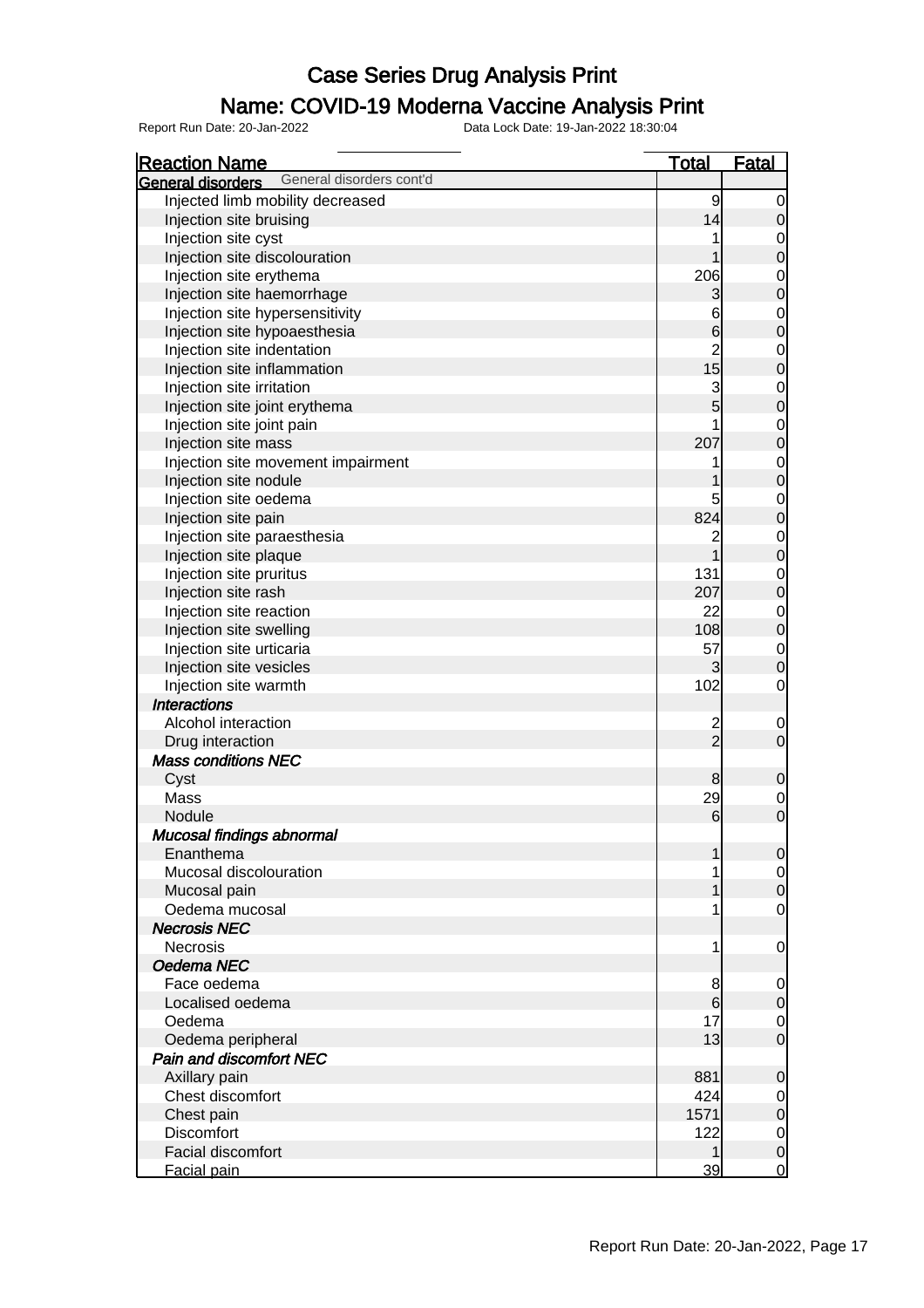#### Name: COVID-19 Moderna Vaccine Analysis Print

| <b>Reaction Name</b>                                          | <u>Total</u>             | <b>Fatal</b>                     |
|---------------------------------------------------------------|--------------------------|----------------------------------|
| General disorders cont'd<br><b>General disorders</b>          |                          |                                  |
| Hernia pain                                                   | 1                        | $\mathbf 0$                      |
| Inflammatory pain                                             | 6                        | $\overline{0}$                   |
| Non-cardiac chest pain                                        | $\overline{2}$           | $\overline{0}$                   |
| Pain                                                          | 2528                     | $\overline{0}$                   |
| <b>Tenderness</b>                                             | 199                      | $\overline{0}$                   |
| Visceral pain                                                 | 1                        | 0                                |
| Therapeutic and nontherapeutic responses                      |                          |                                  |
| Adverse drug reaction                                         | 134                      | $\mathbf 0$                      |
| Adverse reaction                                              | 10                       | $\pmb{0}$                        |
| Drug ineffective                                              | 12                       | $\mathbf{0}$                     |
| Drug intolerance                                              | 1                        | $\mathbf 0$                      |
| Immediate post-injection reaction                             | 1                        |                                  |
| Inadequate analgesia                                          | 3                        | $0$ 0                            |
| No reaction on previous exposure to drug                      | 1                        |                                  |
| Therapeutic product effect decreased                          | 1                        | $0$ 0                            |
| Therapeutic response unexpected                               |                          | $\overline{0}$                   |
| <b>Treatment failure</b>                                      | 2<br>1                   | $\overline{0}$                   |
| Vaccination failure                                           | $\overline{c}$           | 0                                |
| <b>Ulcers NEC</b>                                             |                          |                                  |
| Ulcer                                                         | 5                        | $\mathbf 0$                      |
| Vaccination site reactions                                    |                          |                                  |
| Extensive swelling of vaccinated limb                         |                          | $\mathbf 0$                      |
| Shoulder injury related to vaccine administration             | 12                       | $\pmb{0}$                        |
| Vaccination site bruising                                     | 25                       |                                  |
| Vaccination site discolouration                               |                          | $\overline{0}$<br>$\overline{0}$ |
| Vaccination site discomfort                                   | $\overline{c}$<br>9      |                                  |
|                                                               | $\mathbf 1$              | $0$<br>0                         |
| Vaccination site eczema                                       | 293                      |                                  |
| Vaccination site erythema                                     |                          | $\overline{0}$                   |
| Vaccination site haemorrhage                                  | 3<br>5                   | $\overline{0}$                   |
| Vaccination site hypoaesthesia<br>Vaccination site induration | 20                       | $\overline{0}$                   |
| Vaccination site inflammation                                 |                          | $\mathbf 0$                      |
|                                                               | 16                       | $\overline{0}$                   |
| Vaccination site irritation                                   | 3                        | $\mathbf 0$                      |
| Vaccination site joint erythema                               | $\frac{3}{2}$            | $\overline{0}$                   |
| Vaccination site joint movement impairment                    |                          | $\overline{0}$                   |
| Vaccination site joint pain                                   | $\overline{\mathcal{L}}$ | $\Omega$                         |
| Vaccination site joint warmth                                 | 1                        | $\overline{0}$                   |
| Vaccination site lymphadenopathy                              |                          | $\overline{0}$                   |
| Vaccination site macule                                       | 1                        | $\mathbf 0$                      |
| Vaccination site mass                                         | 81                       | $\overline{0}$                   |
| Vaccination site movement impairment                          | 18                       | $\mathbf 0$                      |
| Vaccination site oedema                                       | 1                        | $\overline{0}$                   |
| Vaccination site pain                                         | 359                      | $\mathbf 0$                      |
| Vaccination site papule                                       | $\frac{2}{2}$            | $\overline{0}$                   |
| Vaccination site paraesthesia                                 |                          | $\mathbf 0$                      |
| Vaccination site pruritus                                     | 70                       | $\overline{0}$                   |
| Vaccination site rash                                         | 143                      | $\mathbf 0$                      |
| Vaccination site reaction                                     | 8                        | $\overline{0}$                   |
| Vaccination site scar                                         | 1                        | $\mathbf 0$                      |
| Vaccination site swelling                                     | 195                      | $\overline{0}$                   |
| Vaccination site urticaria                                    | 13                       | $\boldsymbol{0}$                 |
| Vaccination site vesicles                                     | $\overline{3}$           | $\overline{0}$                   |
| Vaccination site warmth                                       | 135                      | $\overline{O}$                   |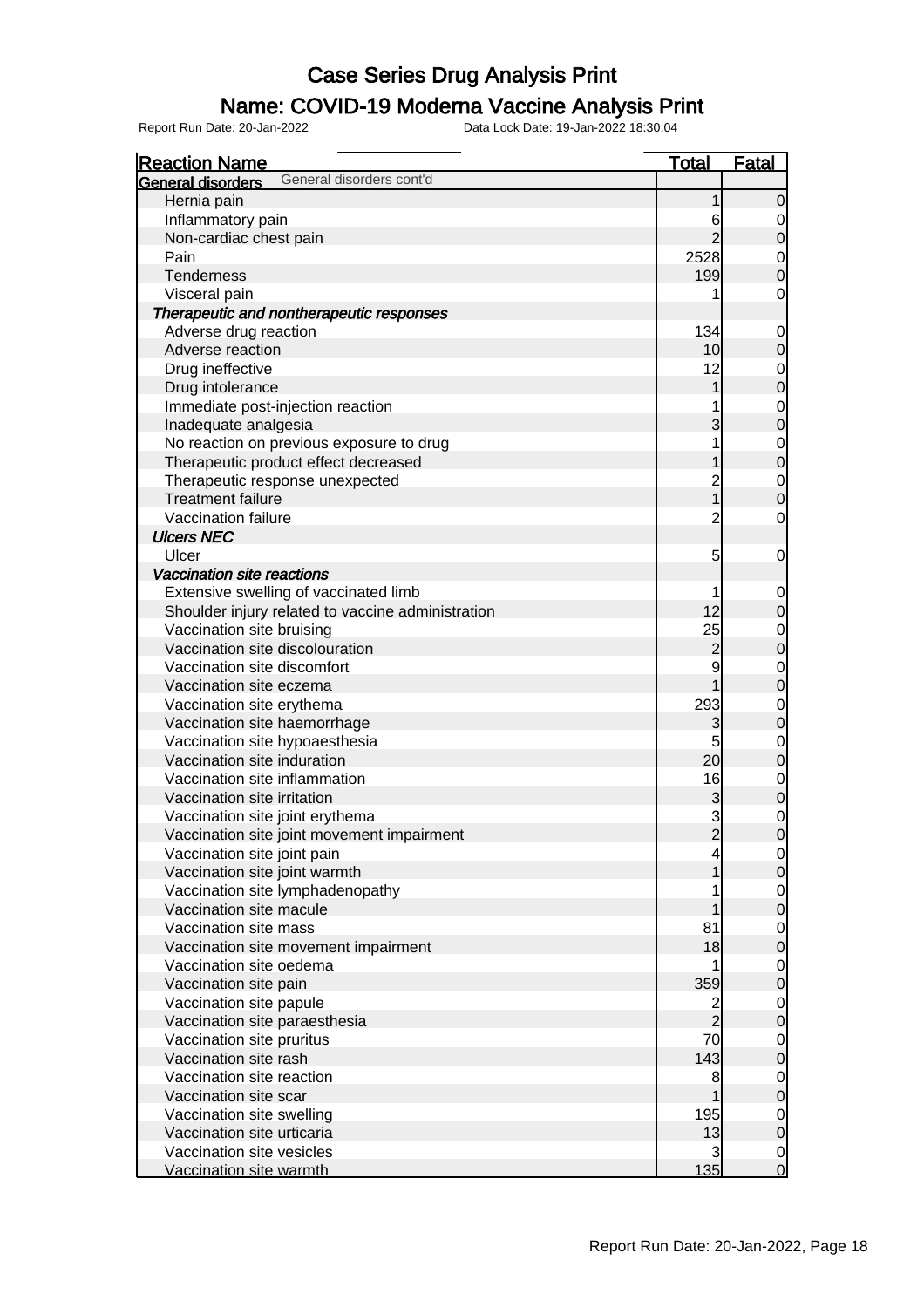#### Name: COVID-19 Moderna Vaccine Analysis Print

| <b>Reaction Name</b>                          | Total | Fatal |
|-----------------------------------------------|-------|-------|
| General disorders cont'd<br>General disorders |       |       |
| Withdrawal and rebound effects                |       |       |
| Drug withdrawal syndrome                      |       | Ol    |
| Withdrawal syndrome                           |       | Οl    |
| General disorders SOC TOTAL                   | 34275 | 1Q    |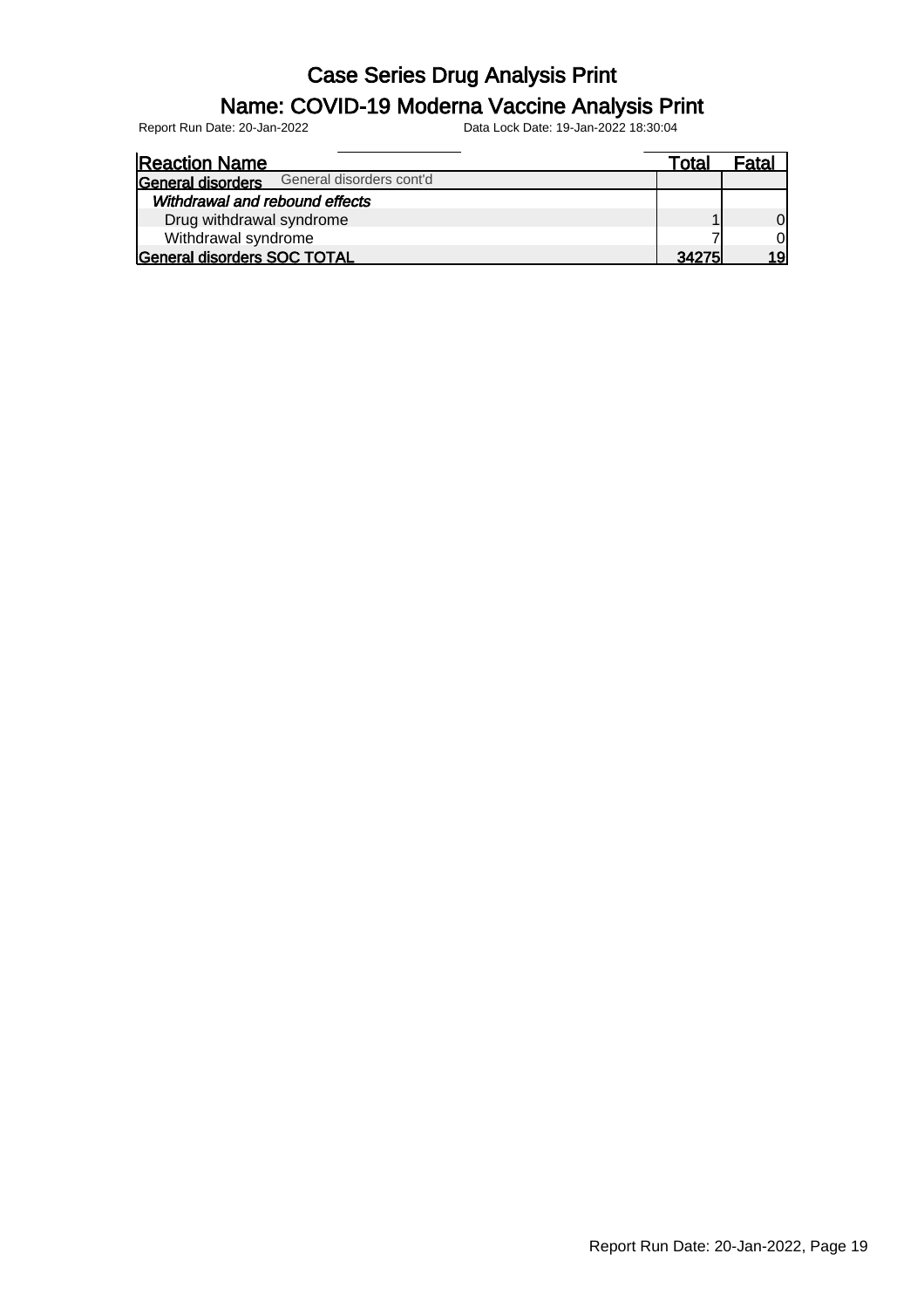### Name: COVID-19 Moderna Vaccine Analysis Print

| <b>Reaction Name</b>                            | <u>Total</u> | <b>Fatal</b>   |
|-------------------------------------------------|--------------|----------------|
| <b>Hepatic disorders</b>                        |              |                |
| <b>Bile duct infections and inflammations</b>   |              |                |
| <b>Biliary colic</b>                            | 5            | $\mathbf 0$    |
| <b>Cholecystitis and cholelithiasis</b>         |              |                |
| Cholelithiasis                                  | 1            | $\overline{0}$ |
| Cholestasis and jaundice                        |              |                |
| Cholestasis                                     |              | $\mathbf 0$    |
| Jaundice                                        | 6            | $\mathbf 0$    |
| Jaundice cholestatic                            | 2            | $\overline{0}$ |
| Hepatic and hepatobiliary disorders NEC         |              |                |
| Hepatic cyst                                    | 1            | $\mathbf 0$    |
| Hepatic enzymes and function abnormalities      |              |                |
| Hepatic function abnormal                       | 1            | $\Omega$       |
| <b>Hepatic failure and associated disorders</b> |              |                |
| Acute hepatic failure                           | 1            | $\overline{0}$ |
| Hepatic vascular disorders                      |              |                |
| Portal vein thrombosis                          | 2            | $\overline{0}$ |
| Hepatobiliary signs and symptoms                |              |                |
| Hepatic pain                                    | 11           | 0              |
| Liver tenderness                                |              | $\mathbf 0$    |
| <b>Hepatocellular damage and hepatitis NEC</b>  |              |                |
| Autoimmune hepatitis                            | 2            | $\mathbf 0$    |
| Drug-induced liver injury                       |              | 0              |
| Hepatic steatosis                               |              | 0              |
| Hepatitis                                       |              | 0              |
| Immune-mediated hepatitis                       |              | 0              |
| Liver injury                                    |              | 0              |
| <b>Hepatic disorders SOC TOTAL</b>              | 40           | 0              |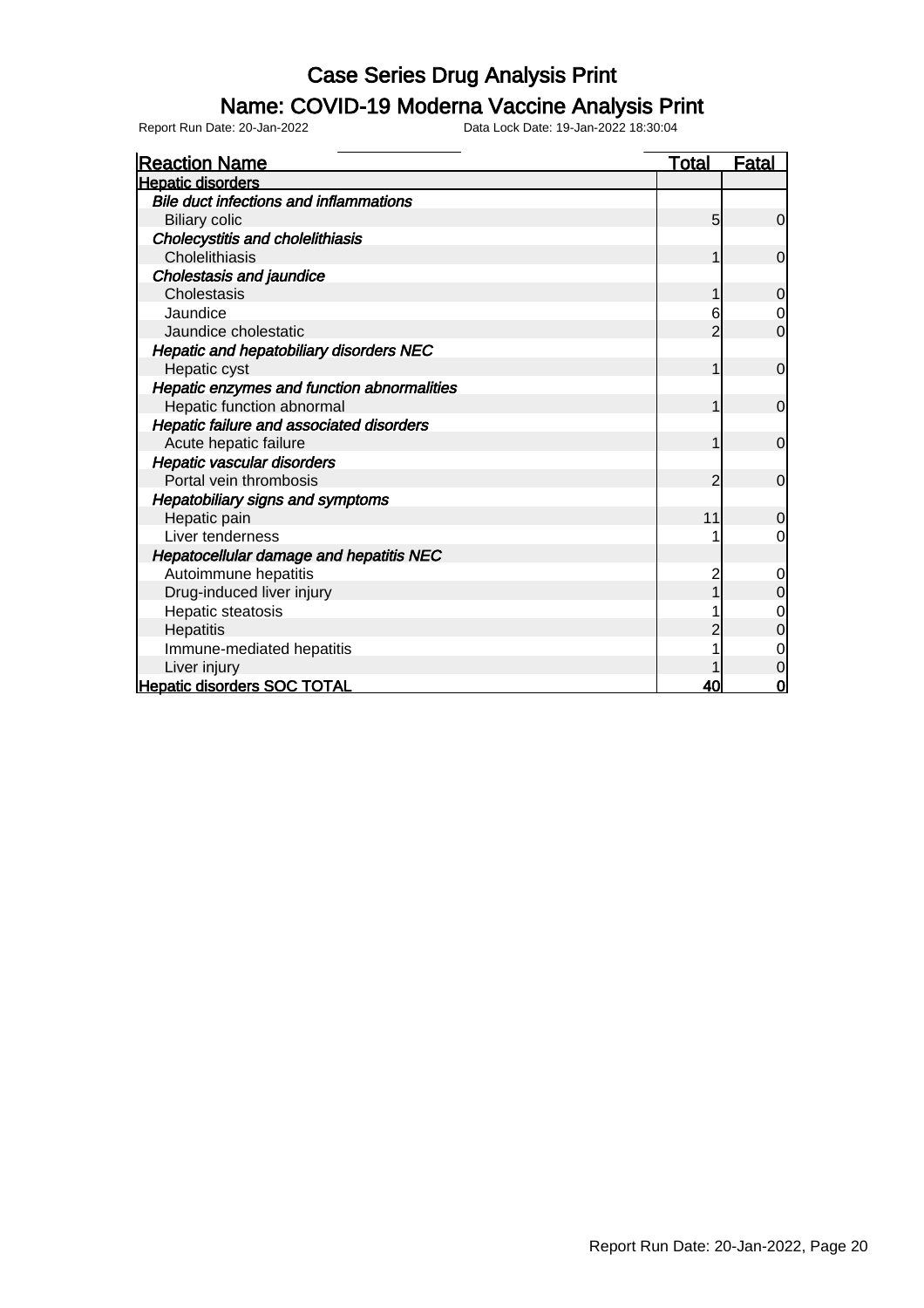#### Name: COVID-19 Moderna Vaccine Analysis Print

| <b>Reaction Name</b>                                          | <u>Total</u>   | <b>Fatal</b>                     |
|---------------------------------------------------------------|----------------|----------------------------------|
| Immune system disorders                                       |                |                                  |
| Acute and chronic sarcoidosis                                 |                |                                  |
| Sarcoidosis                                                   | $\overline{c}$ | $\overline{0}$                   |
| <b>Allergic conditions NEC</b>                                |                |                                  |
| Allergic oedema                                               | 4              | $\overline{0}$                   |
| Allergy to animal                                             |                | 0                                |
| Allergy to metals                                             |                | $\overline{0}$                   |
| Hypersensitivity                                              | 331            | $\mathbf{0}$                     |
| Infusion related hypersensitivity reaction                    | 13             | $\overline{0}$                   |
| Multiple allergies                                            | 3              |                                  |
| Serum sickness                                                | 3              | $\begin{matrix}0\\0\end{matrix}$ |
| Serum sickness-like reaction                                  |                | $\mathbf 0$                      |
| Type IV hypersensitivity reaction                             | 13             | $\overline{0}$                   |
| Allergies to foods, food additives, drugs and other chemicals |                |                                  |
| Allergy to chemicals                                          | $\overline{2}$ | $\mathbf 0$                      |
| Allergy to vaccine                                            | 12             | $\mathbf 0$                      |
| Drug hypersensitivity                                         | 12             | $\overline{0}$                   |
| Food allergy                                                  | 3              | $\mathbf 0$                      |
| Milk allergy                                                  |                | 0                                |
| Reaction to excipient                                         | $\overline{c}$ | $\mathbf 0$                      |
| Anaphylactic and anaphylactoid responses                      |                |                                  |
| Anaphylactic reaction                                         | 70             | $\mathbf 0$                      |
| Anaphylactic shock                                            | 7              | $\mathbf 0$                      |
| Anaphylactoid reaction                                        | 9              | 0                                |
| <b>Atopic disorders</b>                                       |                |                                  |
| Seasonal allergy                                              | 16             | $\mathbf 0$                      |
| Autoimmune disorders NEC                                      |                |                                  |
| Autoimmune disorder                                           | 3              | 0                                |
| Immune and associated conditions NEC                          |                |                                  |
| Bacille Calmette-Guerin scar reactivation                     | 50             | $\mathbf 0$                      |
| Immune system disorder                                        | 3              | $\overline{0}$                   |
| Immune-mediated adverse reaction                              |                | $\overline{0}$                   |
| Sensitisation                                                 | 4              | $\overline{0}$                   |
| Systemic immune activation                                    |                | $\mathbf 0$                      |
| <b>Immunodeficiency disorders NEC</b>                         |                |                                  |
| Hypogammaglobulinaemia                                        |                | 0                                |
| Immunodeficiency                                              |                | 0                                |
| Immune system disorders SOC TOTAL                             | 570            | 0                                |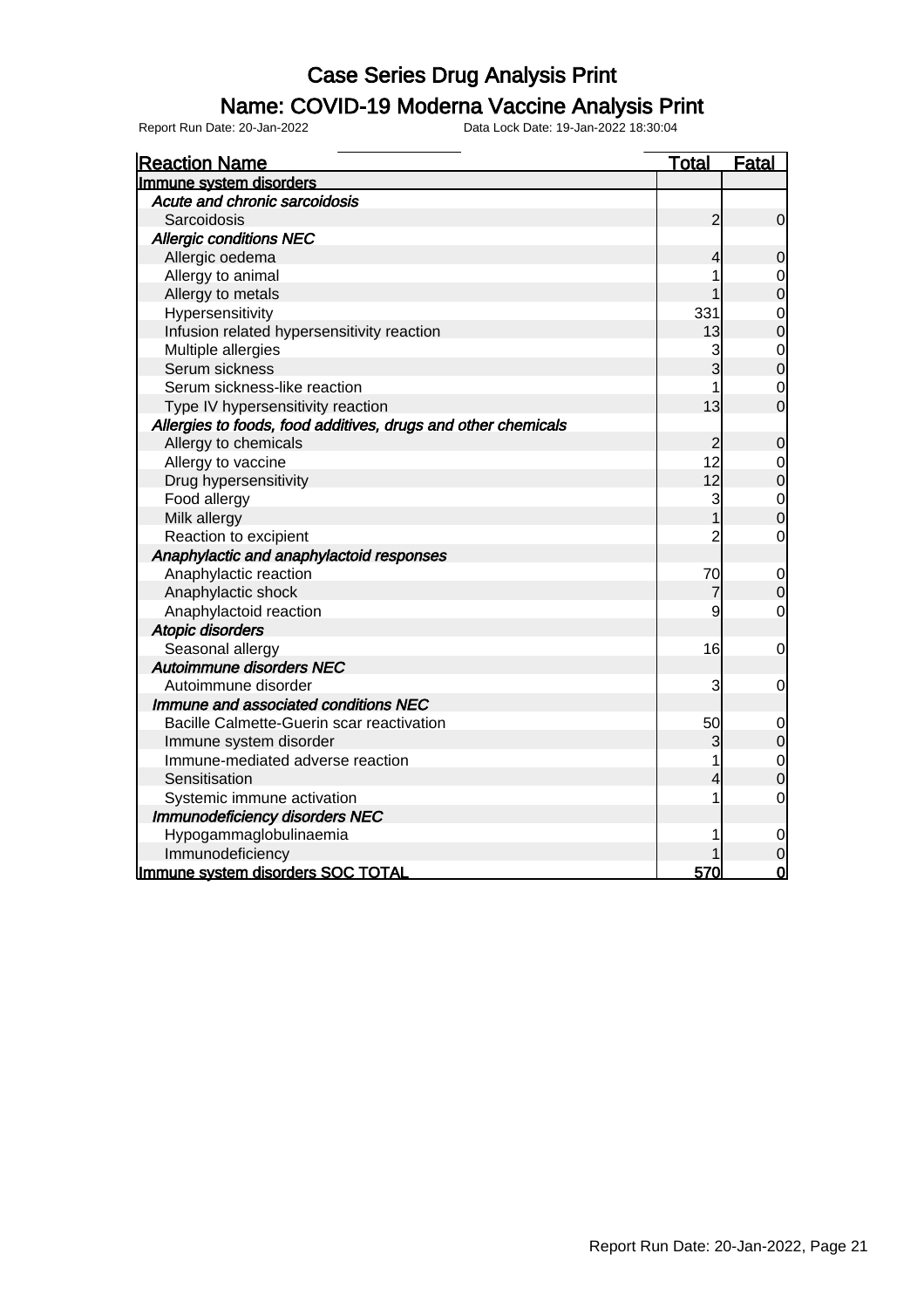#### Name: COVID-19 Moderna Vaccine Analysis Print

| <b>Reaction Name</b>                         | <u>Total</u> | <b>Fatal</b>                     |
|----------------------------------------------|--------------|----------------------------------|
| Infections                                   |              |                                  |
| Abdominal and gastrointestinal infections    |              |                                  |
| Appendicitis                                 |              | 0                                |
| <b>Diverticulitis</b>                        |              | $\mathbf 0$                      |
| <b>Dysentery</b>                             |              | $\overline{0}$                   |
| Gastroenteritis                              | 6            | 0                                |
| <b>Bacterial infections NEC</b>              |              |                                  |
| Administration site cellulitis               |              | 0                                |
| Application site cellulitis                  |              | 0                                |
| <b>Bacterial infection</b>                   | 3            | 0                                |
| <b>Cellulitis</b>                            | 74           | 0                                |
| <b>Folliculitis</b>                          |              | $\mathbf 0$                      |
| Injection site cellulitis                    |              | $\overline{0}$                   |
| Paronychia                                   |              |                                  |
| Skin bacterial infection                     |              | $\begin{matrix}0\\0\end{matrix}$ |
| Vaccination site cellulitis                  | 4            | 0                                |
| <b>Bone and joint infections</b>             |              |                                  |
| Arthritis infective                          | 1            | 0                                |
| <b>Borrelial infections</b>                  |              |                                  |
| Relapsing fever                              | 1            | 0                                |
| <b>Breast infections</b>                     |              |                                  |
| <b>Breast abscess</b>                        |              | 0                                |
| <b>Mastitis</b>                              | 10           | 0                                |
| Candida infections                           |              |                                  |
| Candida infection                            |              | 0                                |
| Oral candidiasis                             | 3            | $\mathbf 0$                      |
| Vulvovaginal candidiasis                     | 8            | $\overline{0}$                   |
| Cardiac infections                           |              |                                  |
| Endocarditis                                 |              | $\mathbf 0$                      |
| Central nervous system and spinal infections |              |                                  |
| Central nervous system infection             |              | 0                                |
| Meningitis                                   | 3            | 0                                |
| Meningitis aseptic                           |              | O                                |
| <b>Coronavirus infections</b>                |              |                                  |
| Asymptomatic COVID-19                        |              | 0                                |
| COVID-19                                     | 233          | $\mathbf{0}$                     |
| COVID-19 pneumonia                           | 5            | 0                                |
| Post-acute COVID-19 syndrome                 | 1            | $\overline{0}$                   |
| Suspected COVID-19                           | 3            | $\overline{O}$                   |
| Coxiella infections                          |              |                                  |
| Q fever                                      | 7            | $\overline{0}$                   |
| <b>Cytomegaloviral infections</b>            |              |                                  |
| Cytomegalovirus infection                    |              | 0                                |
| Cytomegalovirus infection reactivation       | 2            | 0                                |
| Dental and oral soft tissue infections       |              |                                  |
| Gingivitis                                   | 2            | $\overline{0}$                   |
| Sialoadenitis                                |              | $\mathbf 0$                      |
| Tooth abscess                                |              | $\mathbf 0$                      |
| <b>Tooth infection</b>                       |              | $\overline{0}$                   |
| <b>Ear infections</b>                        |              |                                  |
| Ear infection                                | 9            | 0                                |
| Labyrinthitis                                | 11           | $\mathbf 0$                      |
| Otitis externa                               | 1            | $\overline{0}$                   |
| <b>Ectoparasitic infestations</b>            |              |                                  |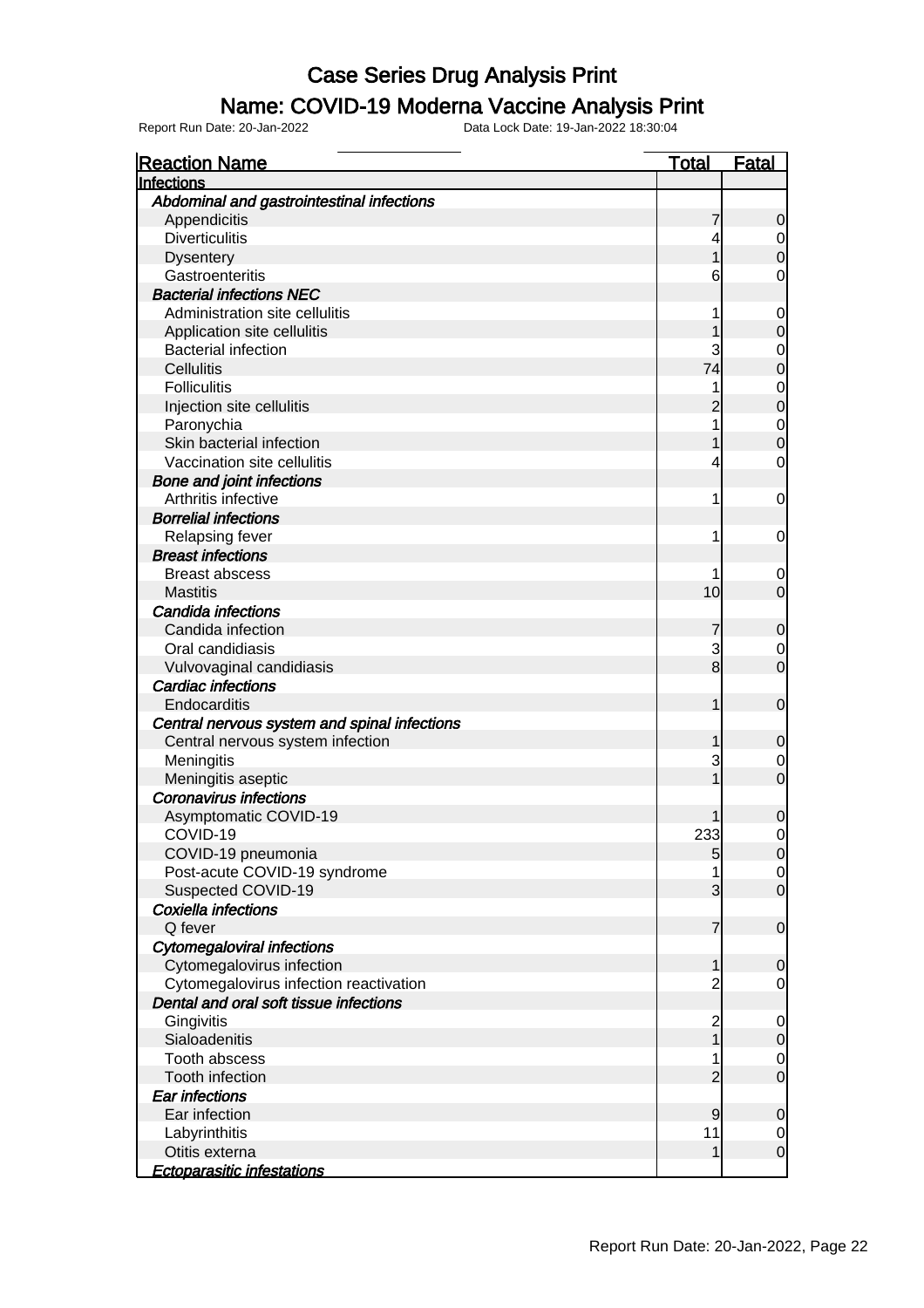#### Name: COVID-19 Moderna Vaccine Analysis Print

| <b>Reaction Name</b>                     | <b>Total</b>   | <b>Fatal</b>                          |
|------------------------------------------|----------------|---------------------------------------|
| Infections cont'd<br>Infections          |                |                                       |
| Acarodermatitis                          | $\overline{c}$ | $\mathbf 0$                           |
| Lice infestation                         | 1              | $\overline{0}$                        |
| <b>Enteroviral infections NEC</b>        |                |                                       |
| Hand-foot-and-mouth disease              | 1              | $\mathbf 0$                           |
| <b>Epstein-Barr viral infections</b>     |                |                                       |
| Epstein-Barr virus infection             | 1              | $\mathbf 0$                           |
| Infectious mononucleosis                 | $\overline{2}$ | $\overline{O}$                        |
| Eye and eyelid infections                |                |                                       |
| Chorioretinitis                          | 1              | $\mathbf 0$                           |
| Conjunctivitis                           | 13             |                                       |
| Eye infection                            | 3              | $\begin{matrix}0\\0\end{matrix}$      |
| Eyelid boil                              | 1              |                                       |
| Hordeolum                                | $\overline{2}$ | $\begin{matrix} 0 \\ 0 \end{matrix}$  |
| Female reproductive tract infections     |                |                                       |
| Vaginal infection                        | 1              | $\boldsymbol{0}$                      |
| <b>Flaviviral infections</b>             |                |                                       |
| Dengue fever                             | $\overline{c}$ | $\mathbf 0$                           |
| Encephalitis Japanese B                  | 1              | $\mathbf 0$                           |
| <b>Fungal infections NEC</b>             |                |                                       |
| Fungal infection                         | 3              | $\mathbf{0}$                          |
| Fungal skin infection                    | 3              | $\overline{0}$                        |
| Overgrowth fungal                        | 1              |                                       |
| Pneumonia fungal                         | 1              | $\begin{matrix} 0 \\ 0 \end{matrix}$  |
| <b>Fusobacterium infections</b>          |                |                                       |
| Necrotising ulcerative gingivostomatitis | 1              | $\boldsymbol{0}$                      |
| <b>Herpes viral infections</b>           |                |                                       |
| Eczema herpeticum                        | $\overline{c}$ | $\mathbf 0$                           |
| Genital herpes                           | 14             |                                       |
| Herpes ophthalmic                        | 1              | $0$<br>0                              |
| Herpes simplex                           | 6              |                                       |
| Herpes simplex reactivation              | 1              | $\begin{matrix}0\\0\end{matrix}$      |
| Herpes zoster                            | 101            |                                       |
| Herpes zoster oticus                     | $\overline{c}$ | $0$ 0                                 |
| Nasal herpes                             | 1              |                                       |
| Ophthalmic herpes simplex                | 1              | $\begin{matrix} 0 \\ 0 \end{matrix}$  |
| Ophthalmic herpes zoster                 | 1              | $\Omega$                              |
| Oral herpes                              | 91             | $\overline{0}$                        |
| Varicella                                | 4              |                                       |
| Varicella zoster virus infection         | 1              | $\begin{matrix} 0 \\ 0 \end{matrix}$  |
| <b>Infections NEC</b>                    |                |                                       |
| Abscess                                  | 1              | $\mathbf 0$                           |
| Abscess limb                             |                |                                       |
| Abscess rupture                          | 2<br>1         | $\begin{matrix}0\\0\end{matrix}$      |
| Empyema                                  | 1              |                                       |
| Infection                                | 84             | $\begin{array}{c} 1 \\ 0 \end{array}$ |
| Injection site infection                 | 1              |                                       |
| Localised infection                      | 19             | $\begin{matrix} 0 \\ 0 \end{matrix}$  |
| Lymph gland infection                    |                |                                       |
| Lymph node abscess                       | $\frac{2}{3}$  | $\begin{matrix}0\\0\end{matrix}$      |
| Purulence                                | 1              |                                       |
| Respiratory tract infection              | $\mathbf{1}$   | $\begin{matrix} 0 \\ 0 \end{matrix}$  |
| Vaccination site abscess                 |                |                                       |
| Vaccination site infection               | $\frac{2}{5}$  | $\frac{0}{0}$                         |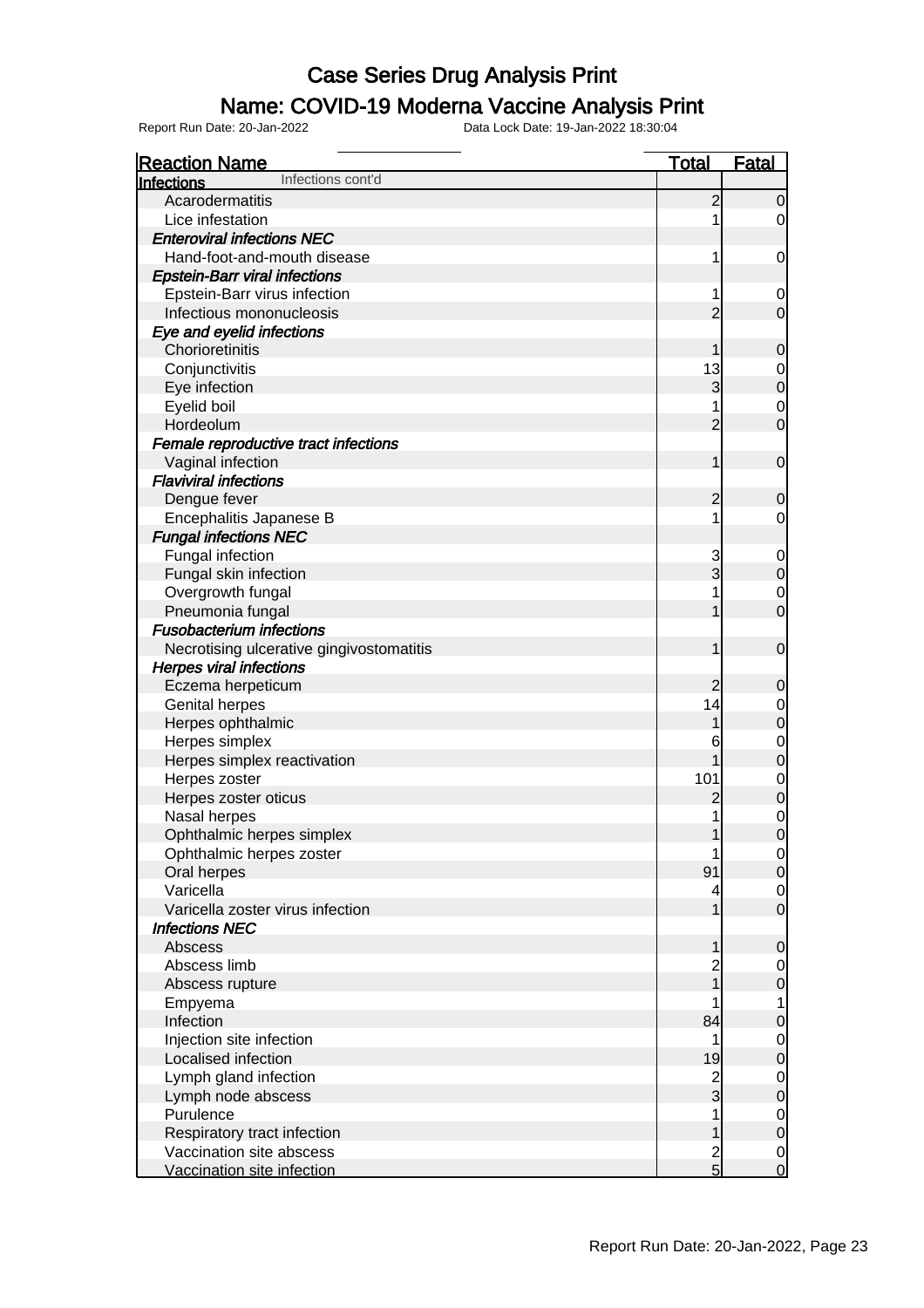### Name: COVID-19 Moderna Vaccine Analysis Print

| <b>Reaction Name</b>                            | <u>Total</u>   | <b>Fatal</b>                  |
|-------------------------------------------------|----------------|-------------------------------|
| Infections cont'd<br><b>Infections</b>          |                |                               |
| Vaccine breakthrough infection                  | 1              | $\overline{0}$                |
| Vestibulitis                                    |                | $\mathbf 0$                   |
| Wound infection                                 |                | 0                             |
| Infectious disorders carrier                    |                |                               |
| SARS-CoV-2 carrier                              | $\overline{c}$ | $\mathbf 0$                   |
| <b>Infectious transmissions</b>                 |                |                               |
| Secondary transmission                          | 2              | 0                             |
| Influenza viral infections                      |                |                               |
| Influenza                                       | 559            | 0                             |
| Lower respiratory tract and lung infections     |                |                               |
| Atypical pneumonia                              | 1              | $\mathbf 0$                   |
| <b>Bronchitis</b>                               | 6              | $\pmb{0}$                     |
| Lower respiratory tract infection               | 59             | 1                             |
| Pleural infection                               | 1              | $\boldsymbol{0}$              |
| Pneumonia                                       | 13             | 1                             |
| Male reproductive tract infections              |                |                               |
|                                                 | 1              |                               |
| Epididymitis<br>Orchitis                        | 3              | $\mathbf 0$<br>$\overline{0}$ |
|                                                 |                |                               |
| <b>Mumps viral infections</b>                   |                |                               |
| <b>Mumps</b>                                    | 1              | $\boldsymbol{0}$              |
| <b>Nematode infections</b>                      |                |                               |
| Enterobiasis                                    | 1              | $\boldsymbol{0}$              |
| <b>Orthopox viral infections</b>                |                |                               |
| Vaccinia virus infection                        | 1              | $\boldsymbol{0}$              |
| <b>Rabies viral infections</b>                  |                |                               |
| Rabies                                          | 1              | 1                             |
| <b>Rotaviral infections</b>                     |                |                               |
| Gastroenteritis rotavirus                       | 1              | $\boldsymbol{0}$              |
| <b>Rubella viral infections</b>                 |                |                               |
| Rubella                                         | $\overline{2}$ | $\mathbf 0$                   |
| Sepsis, bacteraemia, viraemia and fungaemia NEC |                |                               |
| Intestinal sepsis                               | 1              | $\mathbf 0$                   |
| Sepsis                                          | 4              | $0\atop 0$                    |
| Septic shock                                    | 1              |                               |
| Urosepsis                                       | 1              | $\mathbf 0$                   |
| Skin structures and soft tissue infections      |                |                               |
| Acne pustular                                   | 1              | $\overline{0}$                |
| Eczema infected                                 | 1              | $\mathsf{O}$                  |
| Impetigo                                        | 6              | $\overline{0}$                |
| Infected skin ulcer                             | 1              | $\overline{0}$                |
| Pustule                                         | 9              | $\overline{0}$                |
| Pyoderma                                        | 1              | $\overline{0}$                |
| Rash pustular                                   | 3              | $\mathbf 0$                   |
| Skin infection                                  | 13             | $\overline{0}$                |
| Vaccination site pustule                        |                | $\mathbf 0$                   |
| Staphylococcal infections                       |                |                               |
| Furuncle                                        | 9              | $\mathbf 0$                   |
| <b>Streptococcal infections</b>                 |                |                               |
| Pharyngitis streptococcal                       | 1              | $\mathbf 0$                   |
| <b>Tinea infections</b>                         |                |                               |
| Body tinea                                      | 3              | $\mathbf 0$                   |
| Tinea infection                                 | 1              | $\overline{0}$                |
| <b>Tuberculous infections</b>                   |                |                               |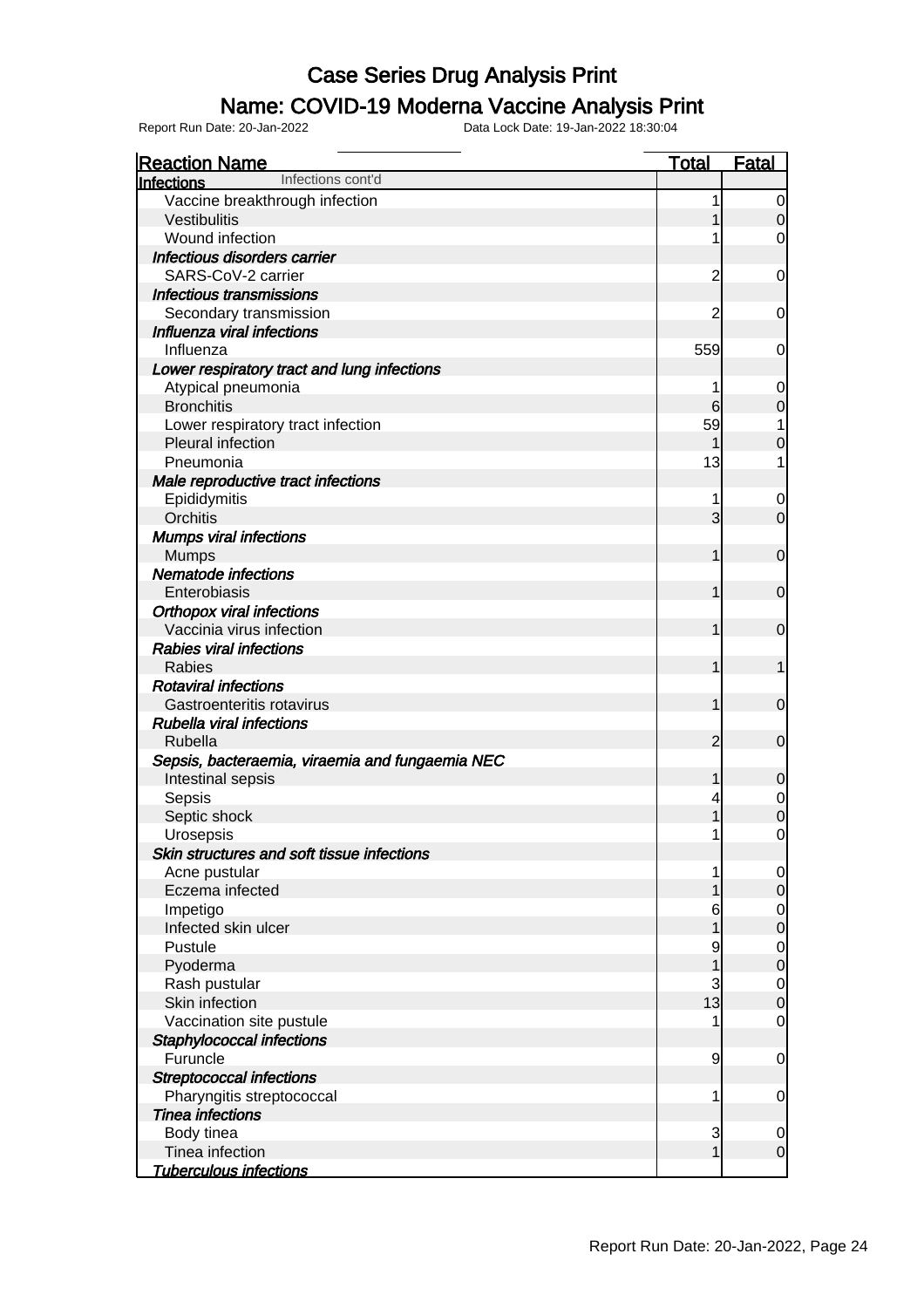#### Name: COVID-19 Moderna Vaccine Analysis Print

| <b>Reaction Name</b>                      | <b>Total</b>   | <b>Fatal</b>   |
|-------------------------------------------|----------------|----------------|
| Infections cont'd<br>Infections           |                |                |
| Lymph node tuberculosis                   |                | $\overline{0}$ |
| <b>Upper respiratory tract infections</b> |                |                |
| Acute sinusitis                           |                | 0              |
| Chronic sinusitis                         |                | 0              |
| Laryngitis                                |                | 0              |
| Nasopharyngitis                           | 293            | 0              |
| Peritonsillar abscess                     |                | 0              |
| Pharyngitis                               | 6              | $\mathbf 0$    |
| <b>Rhinitis</b>                           | 8              | $\mathbf 0$    |
| <b>Sinusitis</b>                          | 28             | 0              |
| <b>Tonsillitis</b>                        | 15             | 0              |
| Upper respiratory tract infection         | 2              | 0              |
| <b>Urinary tract infections</b>           |                |                |
| Cystitis                                  | 10             | $\mathbf 0$    |
| Kidney infection                          | 4              | $\mathbf 0$    |
| Urinary tract infection                   | 33             | 0              |
| <b>Vascular infections</b>                |                |                |
| Lymphangitis                              | $\overline{c}$ | $\mathbf 0$    |
| <b>Viral infections NEC</b>               |                |                |
| Conjunctivitis viral                      |                | 0              |
| Gastroenteritis viral                     | 3              | $\mathbf 0$    |
| Meningitis viral                          | $\overline{2}$ | 0              |
| Post viral fatigue syndrome               | 6              | 0              |
| Sweating fever                            | 56             | 0              |
| Vestibular neuronitis                     |                | $\mathbf 0$    |
| Viral infection                           |                | 0              |
| Viral labyrinthitis                       |                | 0              |
| Viral pharyngitis                         | 6              | 0              |
| Viral rash                                |                | 0              |
| Infections SOC TOTAL                      | 2029           | 4              |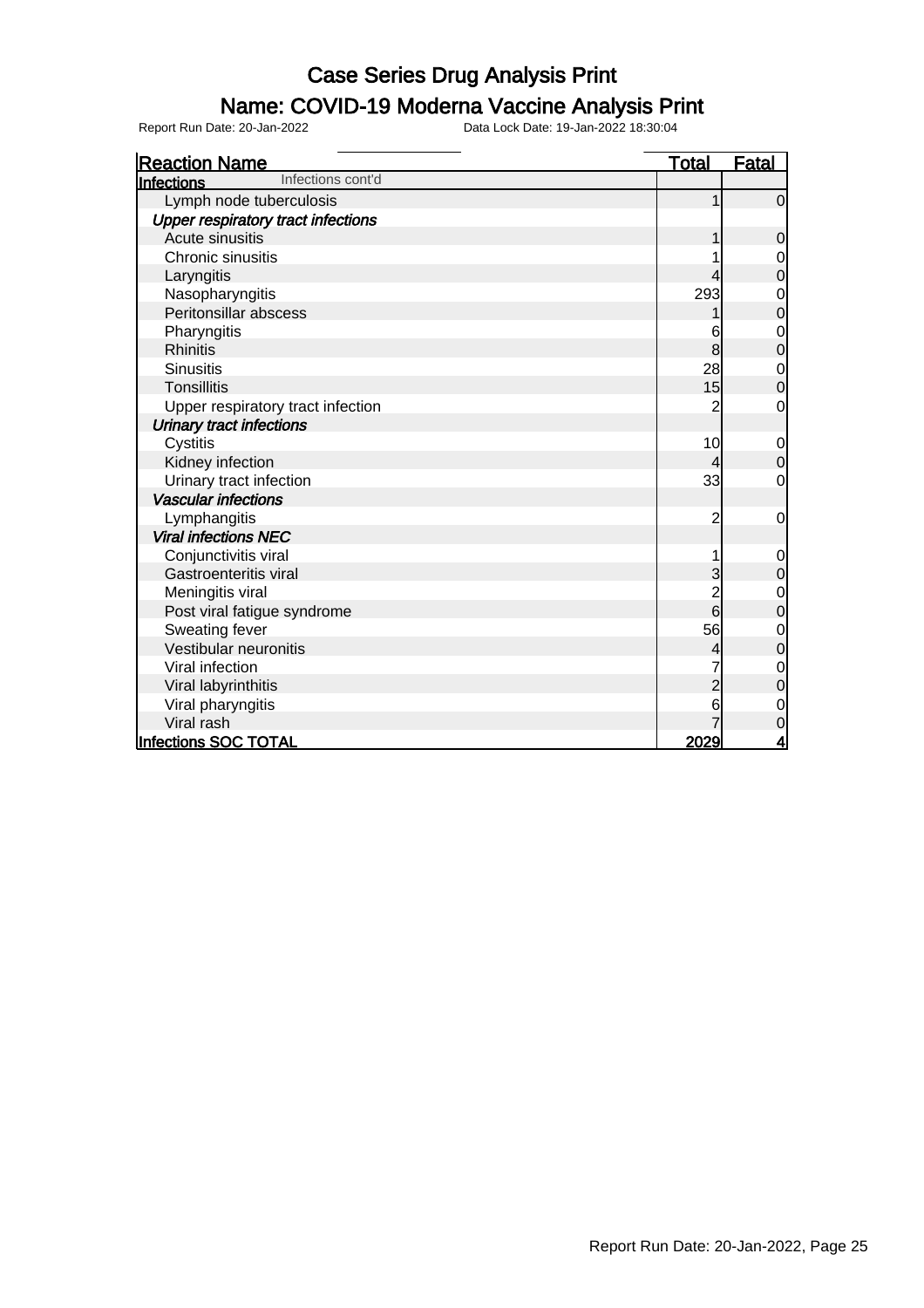#### Name: COVID-19 Moderna Vaccine Analysis Print

| <b>Reaction Name</b>                                        | <u>Total</u>   | <u>Fatal</u>   |
|-------------------------------------------------------------|----------------|----------------|
| <b>Injuries</b>                                             |                |                |
| Abdominal and gastrointestinal injuries NEC                 |                |                |
| Oral contusion                                              | 1              | O              |
| Palate injury                                               | 1              | 0              |
| Accidental exposures to product                             |                |                |
| Accidental exposure to product                              | $\overline{2}$ | 0              |
| Anaesthetic and allied procedural complications             |                |                |
| Anaesthetic complication                                    | 1              | 0              |
| Atmospheric pressure injuries                               |                |                |
| Barotrauma                                                  | 1              | 0              |
| <b>Bone and joint injuries NEC</b>                          |                |                |
| Joint injury                                                | 1              | 0              |
| Cardiovascular injuries                                     |                |                |
| Vascular injury                                             | 1              | 0              |
| <b>Cerebral injuries NEC</b>                                |                |                |
| Concussion                                                  | 8              | 0              |
| Chest and respiratory tract injuries NEC                    |                |                |
| Chest crushing                                              | $\overline{2}$ | 0              |
| Conditions caused by cold                                   |                |                |
| Chillblains                                                 | 15             | 0              |
| Cranial nerve injuries                                      |                |                |
| Optic nerve injury                                          | 1              | 0              |
| Exposures associated with pregnancy, delivery and lactation |                |                |
| Exposure via breast milk                                    | 24             | 0              |
| Foetal exposure during pregnancy                            | 11             | 0              |
| Maternal exposure before pregnancy                          |                | $\mathbf 0$    |
| Maternal exposure during breast feeding                     | 534            | $\overline{0}$ |
| Maternal exposure during pregnancy                          | 253            | 0              |
| Maternal exposure timing unspecified                        |                | $\overline{0}$ |
| <b>Exposures to agents or circumstances NEC</b>             |                |                |
| Exposure to SARS-CoV-2                                      | 3              | $\mathbf 0$    |
| Eye injuries NEC                                            |                |                |
| <b>Blindness traumatic</b>                                  | 1              | 0              |
| Eye contusion                                               | $\overline{c}$ | 0              |
| Eye injury                                                  | $\overline{3}$ | $\overline{0}$ |
| <b>Fractures and dislocations NEC</b>                       |                |                |
| <b>Compression fracture</b>                                 |                | <sup>0</sup>   |
| Joint dislocation                                           | 1              | $\overline{0}$ |
| Gastrointestinal and hepatobiliary procedural complications |                |                |
| Procedural vomiting                                         | 1              | 0              |
| Heat injuries (excl thermal burns)                          |                |                |
| Heat exhaustion                                             | 1              | 0              |
| <b>Heat illness</b>                                         |                | 0              |
| Heat oedema                                                 | 8              | $\mathbf 0$    |
| Heat stroke                                                 | 8              | $\overline{0}$ |
| Limb fractures and dislocations                             |                |                |
| Clavicle fracture                                           | 8              | $\mathbf 0$    |
| Medication errors, product use errors and issues NEC        |                |                |
| <b>Medication error</b>                                     | 12             | 0              |
| Wrong schedule                                              | 1              | 0              |
| Wrong technique in device usage process                     | 1              | $\overline{0}$ |
| Muscle, tendon and ligament injuries                        |                |                |
| Epicondylitis                                               | 3              | $\mathbf 0$    |
| Ligament sprain                                             | $\overline{2}$ | $\overline{0}$ |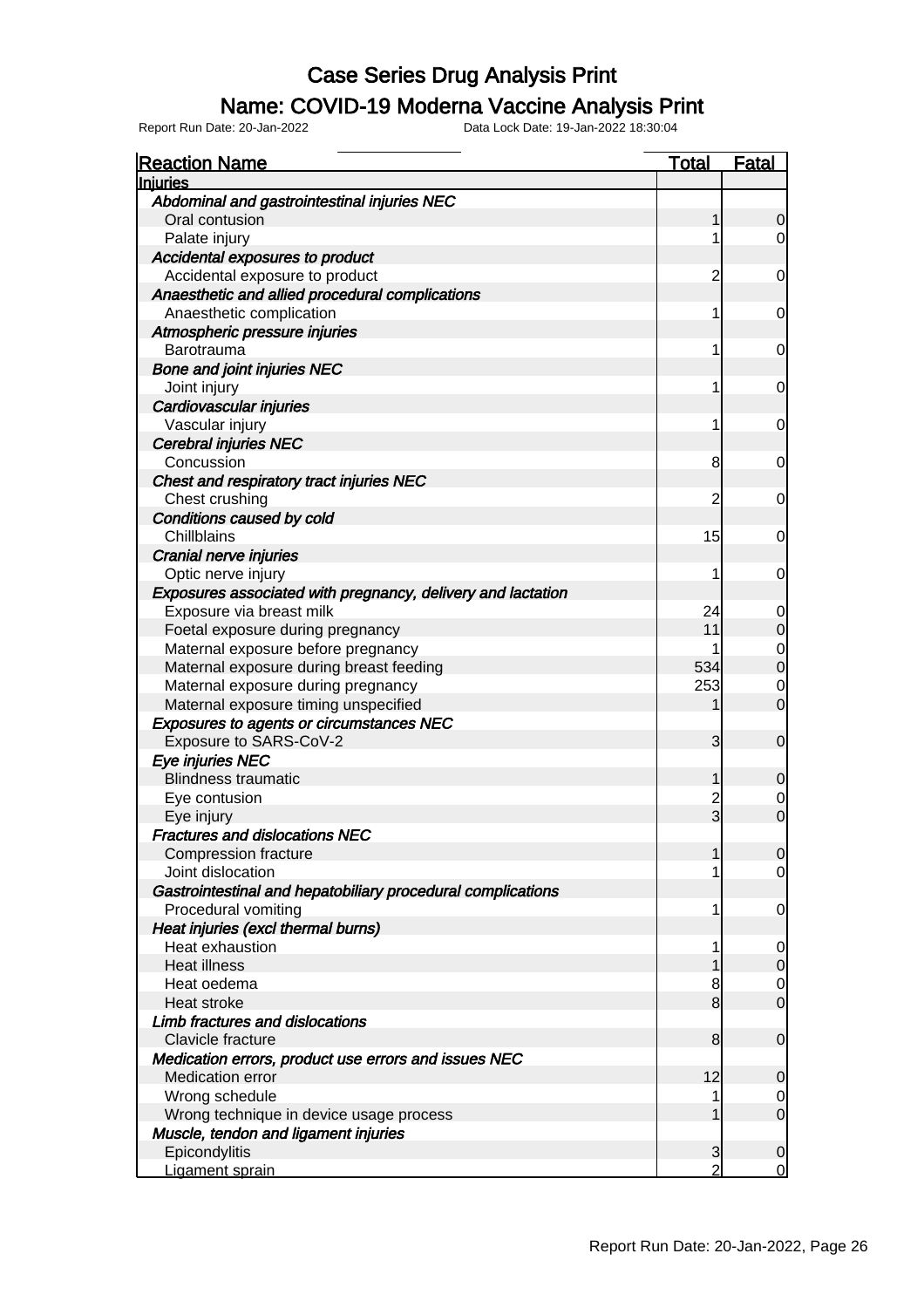#### Name: COVID-19 Moderna Vaccine Analysis Print

| <b>Reaction Name</b>                                  | <b>Total</b>   | Fatal                            |
|-------------------------------------------------------|----------------|----------------------------------|
| Injuries cont'd<br><b>Injuries</b>                    |                |                                  |
| Muscle injury                                         | $\overline{4}$ | $\mathbf 0$                      |
| Muscle strain                                         | 4              | $\mathbf 0$                      |
| Tendon injury                                         | $\overline{2}$ | $\mathbf 0$                      |
| Tendon rupture                                        | 1              | 0                                |
| <b>Nerve injuries NEC</b>                             |                |                                  |
| Nerve injury                                          | 18             | $\mathbf 0$                      |
| Neurological and psychiatric procedural complications |                |                                  |
| Procedural dizziness                                  | 5              | $\mathbf 0$                      |
| Non-occupational environmental exposures              |                |                                  |
| Exposure to extreme temperature                       | 1              | $\mathbf 0$                      |
| Non-site specific injuries NEC                        |                |                                  |
| Arthropod bite                                        | 4              | $\mathbf 0$                      |
| <b>Bite</b>                                           | 1              | $\pmb{0}$                        |
| Electric shock                                        | 6              | $\mathbf{0}$                     |
| Fall                                                  | 31             | $\overline{0}$                   |
| Inflammation of wound                                 | $\overline{c}$ |                                  |
| Injury                                                | 4              | $0$<br>0                         |
| Multiple injuries                                     | 1              |                                  |
| Nervous system injury                                 | 1              | $\begin{matrix}0\\0\end{matrix}$ |
| Stab wound                                            | 1              |                                  |
| Struck by lightning                                   | 1              | $\begin{matrix}0\\0\end{matrix}$ |
| Wound complication                                    | 7              | $\mathbf 0$                      |
| Wound haemorrhage                                     | $\overline{2}$ | $\overline{0}$                   |
| Non-site specific procedural complications            |                |                                  |
| Incision site pain                                    | 1              | $\mathbf 0$                      |
| Infusion related reaction                             | 1              | $\mathbf{0}$                     |
| Injection related reaction                            | 24             | $\mathbf 0$                      |
| Post procedural complication                          | 1              | $\mathbf{0}$                     |
| Post procedural erythema                              | 1              | $\overline{0}$                   |
| Procedural pain                                       | 1              | $\mathbf 0$                      |
| <b>Occupational exposures</b>                         |                |                                  |
| Occupational exposure to toxic agent                  | 1              | $\mathbf 0$                      |
| Off label uses                                        |                |                                  |
| Off label use                                         | 16             | $\mathbf 0$                      |
| <b>Overdoses NEC</b>                                  |                |                                  |
| Overdose                                              | 6              | $\overline{0}$                   |
| Peripheral nerve injuries                             |                |                                  |
| Sciatic nerve injury                                  | 1              | $\overline{0}$                   |
| Ulnar nerve injury                                    | 1              | $\overline{O}$                   |
| Poisoning and toxicity                                |                |                                  |
| Systemic toxicity                                     | 1              | $\mathbf 0$                      |
| Toxicity to various agents                            | 1              | $\mathbf 0$                      |
| <b>Product administration errors and issues</b>       |                |                                  |
| Accidental overdose                                   | 65             | $\overline{0}$                   |
| Expired product administered                          | 28             | $\mathbf 0$                      |
| Extra dose administered                               | 3              | $\overline{0}$                   |
| Inappropriate schedule of product administration      | 48             | $\overline{0}$                   |
| Inappropriate schedule of product discontinuation     | 1              | $\overline{0}$                   |
| Incorrect dose administered                           | 9              | $\mathbf 0$                      |
| Incorrect route of product administration             | $\frac{2}{1}$  | $\overline{0}$                   |
| Poor quality product administered                     |                | $\overline{0}$                   |
| Product administered at inappropriate site            | 4              | $\mathbf 0$                      |
| Product administration interrupted                    | 1              | $\overline{O}$                   |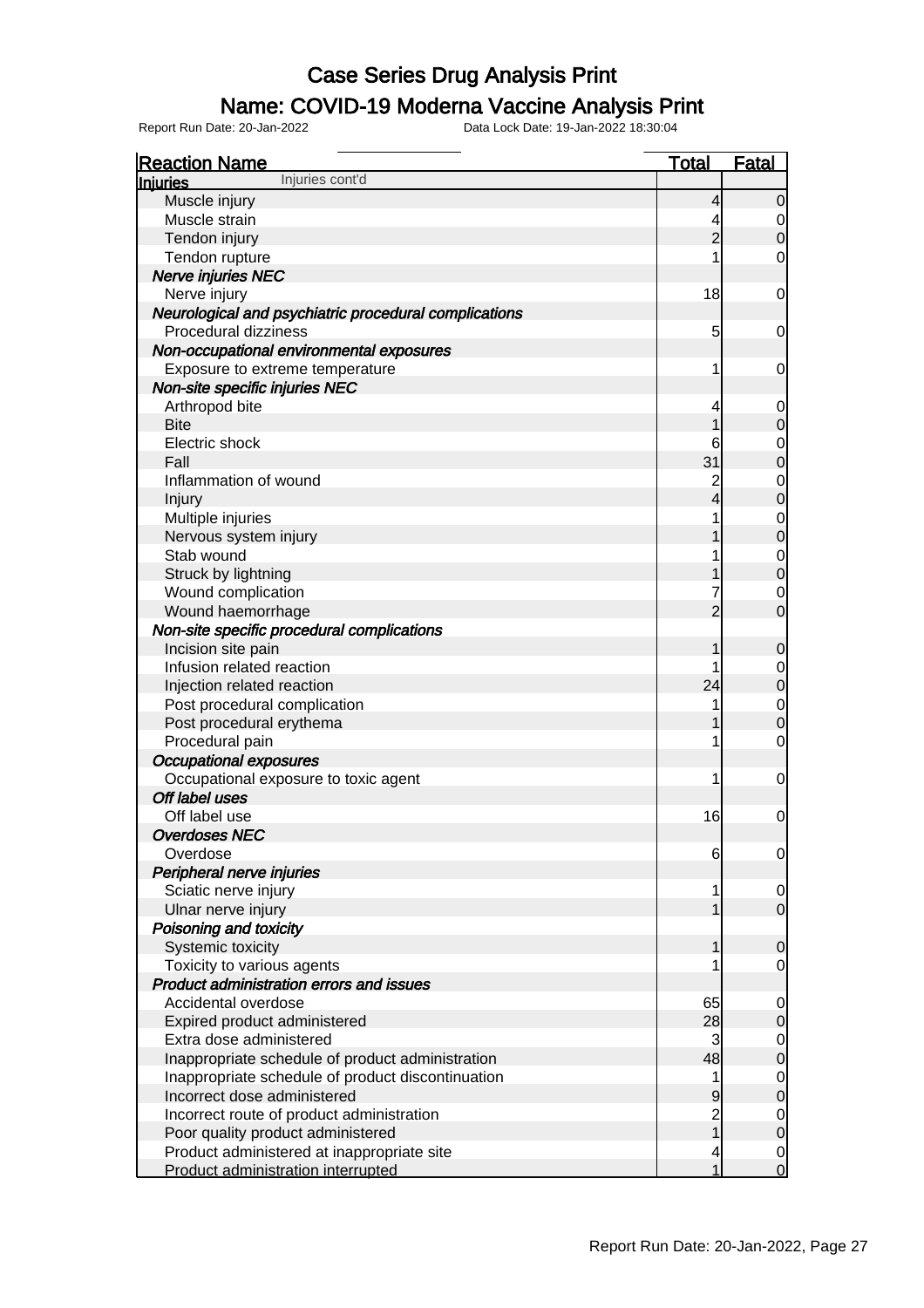#### Name: COVID-19 Moderna Vaccine Analysis Print

| <b>Reaction Name</b>                                    | <b>Total</b>   | <b>Fatal</b>     |
|---------------------------------------------------------|----------------|------------------|
| Injuries cont'd<br>Injuries                             |                |                  |
| Product dose omission issue                             | 5              | $\overline{0}$   |
| Wrong product administered                              | 1              | $\overline{0}$   |
| Product dispensing errors and issues                    |                |                  |
| Product dispensing error                                | 1              | $\mathbf 0$      |
| Product prescribing errors and issues                   |                |                  |
| Contraindicated product prescribed                      |                | $\mathbf 0$      |
| <b>Radiation injuries</b>                               |                |                  |
| Sunburn                                                 | 14             | $\mathbf 0$      |
| Renal and urinary tract injuries NEC                    |                |                  |
| <b>Bladder injury</b>                                   |                | $\mathbf 0$      |
| Site specific injuries NEC                              |                |                  |
| Back injury                                             |                | $\mathbf 0$      |
| Head injury                                             | 9              | $\mathbf 0$      |
| Limb injury                                             | 39             | $\overline{0}$   |
| <b>Skin injuries NEC</b>                                |                |                  |
| Contusion                                               | 318            | $\mathbf 0$      |
| Scar                                                    | 10             | $\mathbf 0$      |
| Scratch                                                 | $\overline{c}$ | $\overline{0}$   |
| Skin abrasion                                           |                | $\mathbf{O}$     |
| Skin injury                                             |                | $\overline{0}$   |
| Skin laceration                                         | 1              | $\mathbf{0}$     |
| Skin wound                                              |                | $\overline{0}$   |
| Subcutaneous haematoma                                  | $\overline{c}$ | $\mathbf 0$      |
| Skull fractures, facial bone fractures and dislocations |                |                  |
| Jaw fracture                                            | 1              | $\mathbf 0$      |
| Spinal cord injuries NEC                                |                |                  |
| Spinal cord injury cervical                             |                | $\mathbf 0$      |
| Stoma complications                                     |                |                  |
| Stoma site discomfort                                   | 1              | $\mathbf 0$      |
| Stoma site oedema                                       |                | $\overline{0}$   |
| <b>Thermal burns</b>                                    |                |                  |
| Burn oesophageal                                        |                | $\boldsymbol{0}$ |
| Cold burn                                               |                | $\mathbf 0$      |
| Thermal burn                                            | 13             | $\overline{0}$   |
| Thermal burns of eye                                    | 5              | $\mathbf 0$      |
| Thoracic cage fractures and dislocations                |                |                  |
| Sternal fracture                                        | 1              | $\mathbf 0$      |
| Vaccination related complications                       |                |                  |
| Vaccination complication                                | 15             | 0                |
| Injuries SOC TOTAL                                      | 1677           | $\overline{0}$   |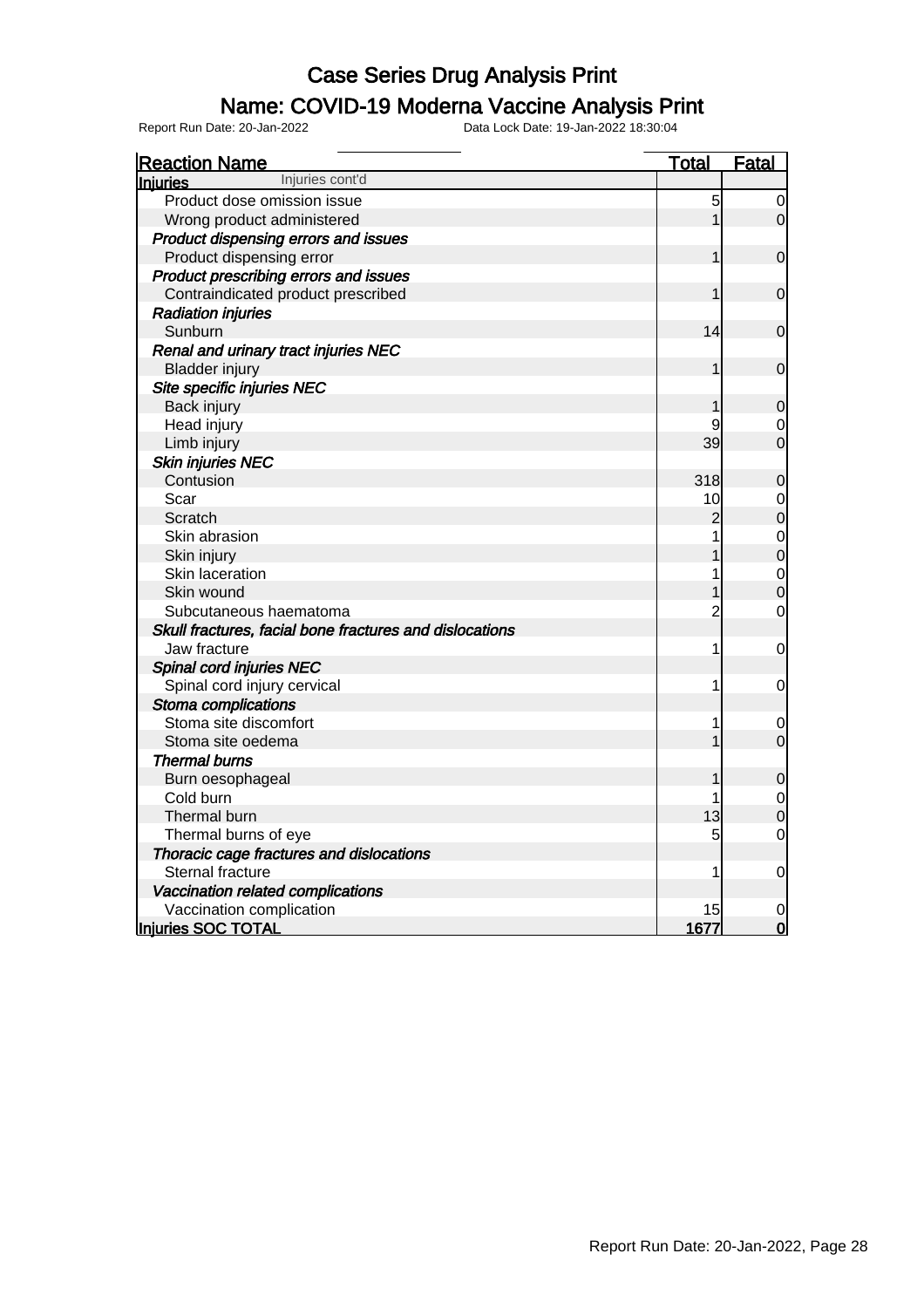### Name: COVID-19 Moderna Vaccine Analysis Print

| <b>Reaction Name</b>                                     | <b>Total</b>   | <b>Fatal</b>     |
|----------------------------------------------------------|----------------|------------------|
| Investigations                                           |                |                  |
| Adrenal medulla tests                                    |                |                  |
| Norepinephrine increased                                 | $\overline{2}$ | $\mathbf 0$      |
| Bacteria identification and serology (excl mycobacteria) |                |                  |
| Campylobacter test positive                              | 1              | $\mathbf 0$      |
| <b>Blood counts NEC</b>                                  |                |                  |
| Full blood count abnormal                                | 1              | $\mathbf 0$      |
| Blood gas and acid base analyses                         |                |                  |
| Blood lactic acid                                        | 1              | $\mathbf 0$      |
| Oxygen consumption decreased                             |                | 0                |
| Oxygen saturation                                        | $\overline{c}$ | $\mathbf 0$      |
| Oxygen saturation decreased                              | 12             | 0                |
| Carbohydrate tolerance analyses (incl diabetes)          |                |                  |
| Blood glucose                                            | 1              | 0                |
| Blood glucose decreased                                  | $\overline{c}$ | $\mathbf 0$      |
| Blood glucose increased                                  | 6              | 0                |
| Cardiac auscultatory investigations                      |                |                  |
| Cardiac murmur                                           | 3              | 0                |
| <b>Heart sounds</b>                                      | 4              | $\mathbf 0$      |
| Cardiac function diagnostic procedures                   |                |                  |
| Ejection fraction decreased                              | 1              | $\mathbf 0$      |
| Central nervous system imaging procedures                |                |                  |
| Computerised tomogram head                               | 1              | $\mathbf 0$      |
| <b>Cholesterol analyses</b>                              |                |                  |
| Low density lipoprotein increased                        | 1              | $\mathbf 0$      |
| Coagulation and bleeding analyses                        |                |                  |
| <b>Bleeding time</b>                                     | 1              | 0                |
| Bleeding time abnormal                                   |                | 0                |
| Blood fibrinogen                                         |                | $\boldsymbol{0}$ |
| Coagulation time shortened                               |                | 0                |
| Fibrin D dimer increased                                 | 5              | $\mathbf 0$      |
| International normalised ratio decreased                 | 1              | $\mathbf 0$      |
| <b>ECG</b> investigations                                |                |                  |
| Electrocardiogram                                        | 1              | $\mathbf 0$      |
| Electrocardiogram P wave abnormal                        |                | $\mathbf 0$      |
| Electrocardiogram QT prolonged                           | 1              | 0                |
| Electrocardiogram ST segment elevation                   | 1              | $\mathbf 0$      |
| Electrocardiogram ST-T segment abnormal                  | $\overline{c}$ | $\overline{0}$   |
| Electrocardiogram T wave inversion                       | $\overline{2}$ | $\mathbf 0$      |
| Electrocardiogram abnormal                               | 3              | 0                |
| Electrocardiogram change                                 |                | $\mathbf 0$      |
| <b>Endocrine analyses and imaging NEC</b>                |                |                  |
| Hormone level abnormal                                   | 12             | $\mathbf 0$      |
| <b>Fertility analyses</b>                                |                |                  |
| Semen analysis abnormal                                  | 1              | $\mathbf 0$      |
| Foetal and neonatal diagnostic procedures                |                |                  |
| Foetal heart rate decreased                              | 1              | 0                |
| Foetal heart rate increased                              |                | $\overline{0}$   |
| <b>Fungus identification and serology</b>                |                |                  |
| Fungal test                                              | 1              | $\mathbf 0$      |
| Gastrointestinal and abdominal imaging procedures        |                |                  |
| X-ray with contrast upper gastrointestinal tract         | 1              | 0                |
| Gastrointestinal function diagnostic procedures          |                |                  |
| Gastric pH decreased                                     | 1              | 0                |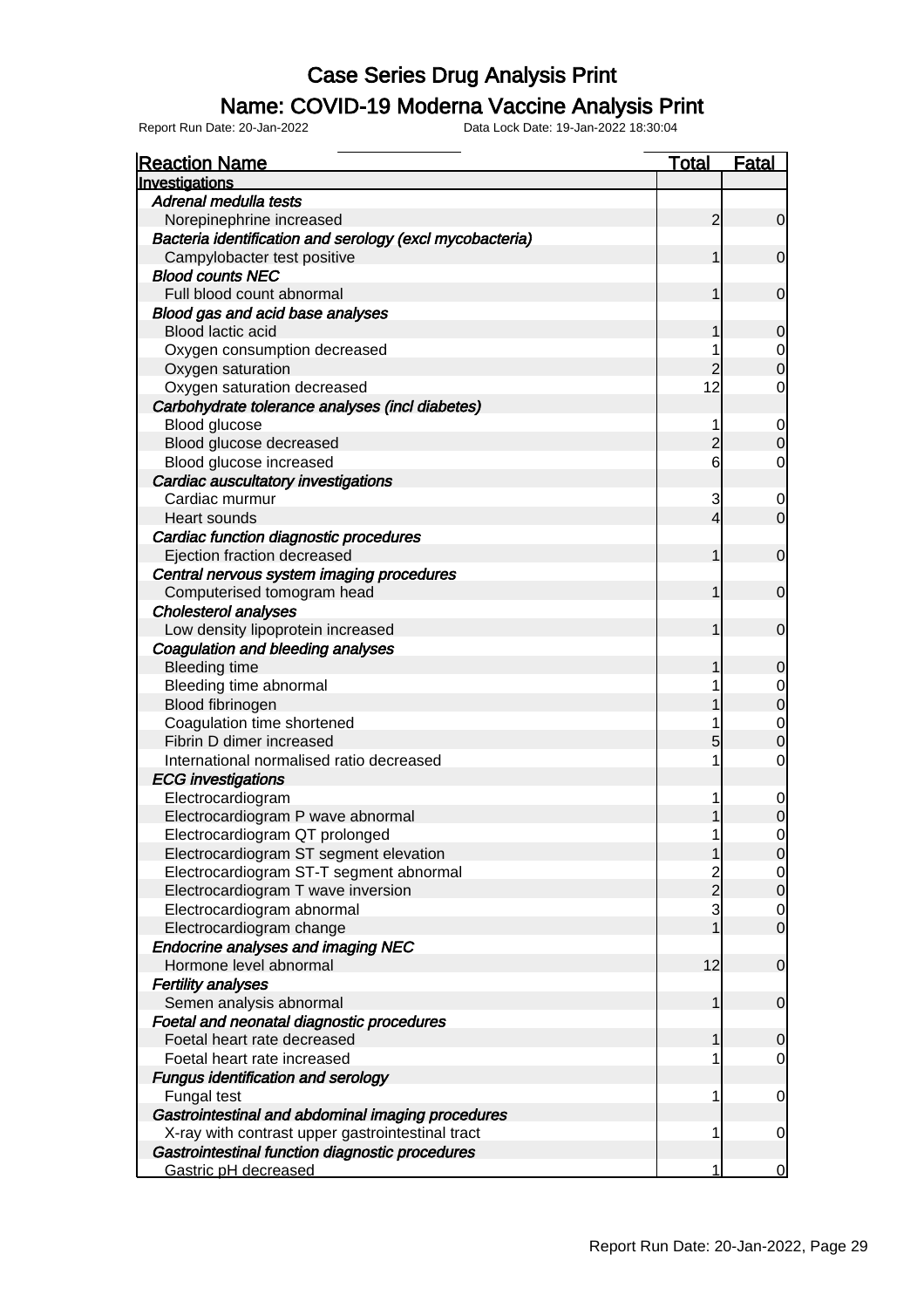#### Name: COVID-19 Moderna Vaccine Analysis Print

| <b>Reaction Name</b>                                    | Total          | <b>Fatal</b>                         |
|---------------------------------------------------------|----------------|--------------------------------------|
| Investigations cont'd<br>Investigations                 |                |                                      |
| <b>Haematological analyses NEC</b>                      |                |                                      |
| Blood viscosity increased                               |                | $\mathbf 0$                          |
| Heart rate and pulse investigations                     |                |                                      |
| Heart rate                                              | 236            | $\mathbf 0$                          |
| Heart rate abnormal                                     | 20             | $\mathbf 0$                          |
| Heart rate decreased                                    | 13             | $\mathbf 0$                          |
| Heart rate increased                                    | 370            | $\overline{0}$                       |
| Heart rate irregular                                    | 66             |                                      |
| Heart rate variability decreased                        |                | $0$<br>0                             |
| Maximum heart rate increased                            |                |                                      |
| Pulse abnormal                                          |                | $\begin{matrix}0\\0\end{matrix}$     |
| Pulse absent                                            |                | $\mathbf 0$                          |
| Sinus rhythm                                            | $\overline{2}$ | $\overline{0}$                       |
| <b>Imaging procedures NEC</b>                           |                |                                      |
| X-ray                                                   | 1              | $\mathbf 0$                          |
| <b>Investigations NEC</b>                               |                |                                      |
| Blood test abnormal                                     | 4              | $\mathbf 0$                          |
| Polymerase chain reaction positive                      | 2              | 0                                    |
| <b>Liver function analyses</b>                          |                |                                      |
| Alanine aminotransferase increased                      | 6              | $\mathbf 0$                          |
| Aspartate aminotransferase                              | $\overline{2}$ | $\overline{0}$                       |
| Bile output                                             | 3              |                                      |
| Blood bilirubin increased                               |                | $0$<br>0                             |
| Liver function test abnormal                            |                |                                      |
| Liver function test increased                           |                | $\begin{matrix}0\\0\end{matrix}$     |
| Transaminases increased                                 |                | $\mathbf 0$                          |
| Mineral and electrolyte analyses                        |                |                                      |
| Blood calcium increased                                 |                | $\mathbf 0$                          |
| Blood iron decreased                                    | $\overline{2}$ | $\overline{0}$                       |
| Blood magnesium decreased                               |                |                                      |
| Blood potassium decreased                               | $\overline{c}$ | $\begin{matrix}0\\0\end{matrix}$     |
| Serum ferritin increased                                |                | $\mathbf 0$                          |
| Urine copper                                            |                | $\overline{0}$                       |
| Musculoskeletal and soft tissue imaging procedures      |                |                                      |
| Bone scan                                               | 1              | $\mathbf 0$                          |
| Musculoskeletal and soft tissue tests NEC               |                |                                      |
| Tender joint count                                      | 1              | $\overline{0}$                       |
| Neurologic diagnostic procedures                        |                |                                      |
| Coma scale abnormal                                     | $\overline{c}$ | $\overline{0}$                       |
| Electromyogram abnormal                                 |                |                                      |
| Sensory level                                           |                | $\begin{matrix} 0 \\ 0 \end{matrix}$ |
| Ophthalmic function diagnostic procedures               |                |                                      |
| Visual tracking test                                    | 1              | $\mathbf 0$                          |
| Visual tracking test abnormal                           |                | $\overline{0}$                       |
| Physical examination procedures and organ system status |                |                                      |
| Body temperature                                        | 96             | $\overline{0}$                       |
| Body temperature abnormal                               | 8              | $\overline{0}$                       |
| Body temperature decreased                              | 13             |                                      |
| Body temperature fluctuation                            | 23             | $\begin{matrix} 0 \\ 0 \end{matrix}$ |
| Body temperature increased                              | 110            |                                      |
| <b>Breath sounds</b>                                    |                | $\begin{matrix} 0 \\ 0 \end{matrix}$ |
| Grip strength                                           |                | $\mathbf 0$                          |
| Grip strength decreased                                 | $\overline{2}$ | $\overline{0}$                       |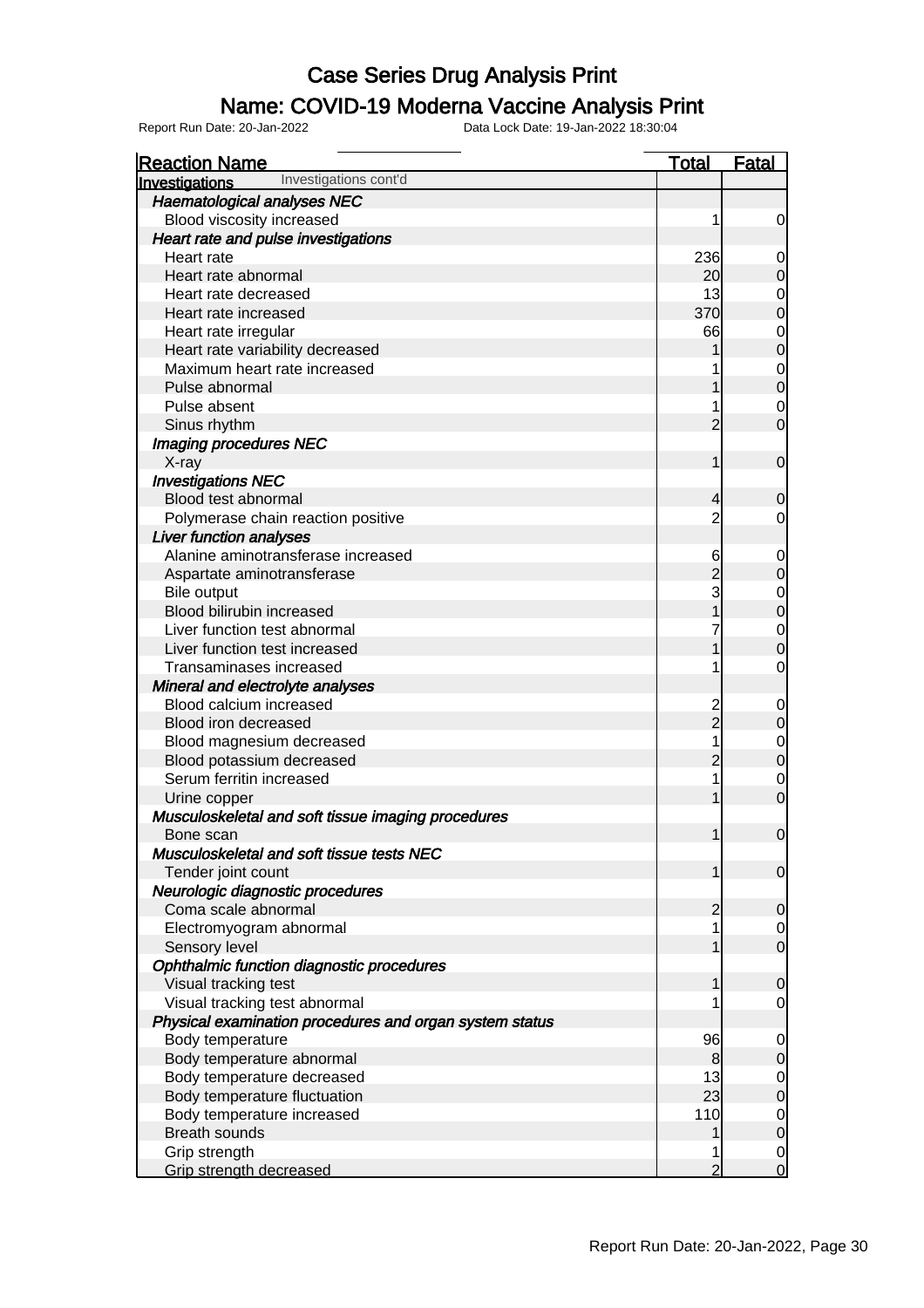### Name: COVID-19 Moderna Vaccine Analysis Print

| <b>Reaction Name</b>                                     | <b>Total</b>             | <b>Fatal</b>                         |
|----------------------------------------------------------|--------------------------|--------------------------------------|
| Investigations cont'd<br>Investigations                  |                          |                                      |
| Head lag                                                 | 4                        | 0                                    |
| Lymph node palpable                                      | 4                        | $\overline{O}$                       |
| Muscle strength abnormal                                 |                          |                                      |
| Palpatory finding abnormal                               |                          | $0\atop 0$                           |
| Product residue present                                  |                          |                                      |
| Respiratory rate                                         | 4                        | $0$<br>0                             |
| Respiratory rate decreased                               | 6                        |                                      |
| Respiratory rate increased                               | 10                       | $0$<br>0                             |
| Skin temperature                                         | 21                       |                                      |
| Temperature difference of extremities                    | $\overline{\mathcal{L}}$ | $\begin{matrix}0\\0\end{matrix}$     |
| Weight decreased                                         | 19                       | $\mathbf 0$                          |
| Weight increased                                         | 10                       | $\overline{0}$                       |
| Pituitary analyses anterior                              |                          |                                      |
| Blood thyroid stimulating hormone decreased              | 1                        |                                      |
|                                                          | 1                        | $\pmb{0}$                            |
| Blood thyroid stimulating hormone increased              |                          | $\mathbf 0$                          |
| <b>Platelet analyses</b>                                 |                          |                                      |
| Platelet count decreased                                 | 10                       | $\overline{0}$                       |
| <b>Protein analyses NEC</b>                              |                          |                                      |
| C-reactive protein increased                             | 8                        | $\overline{0}$                       |
| Red blood cell analyses                                  |                          |                                      |
| Haemoglobin E                                            | 1                        | $\mathbf 0$                          |
| Haemoglobin decreased                                    | $\overline{2}$           | $\overline{0}$                       |
| <b>Renal function analyses</b>                           |                          |                                      |
| Blood creatinine increased                               | 1                        | $\boldsymbol{0}$                     |
| Reproductive hormone analyses                            |                          |                                      |
| Blood testosterone decreased                             | 1                        | $\mathbf 0$                          |
| False negative pregnancy test                            |                          | $\overline{0}$                       |
| Pregnancy test                                           | 1                        | $\overline{0}$                       |
| Reproductive organ and breast histopathology procedures  |                          |                                      |
| Smear cervix                                             | 1                        | $\mathbf 0$                          |
| Reproductive organ and breast imaging procedures         |                          |                                      |
| Hysteroscopy                                             | 1                        | $\boldsymbol{0}$                     |
| Respiratory and pulmonary function diagnostic procedures |                          |                                      |
| Forced expiratory volume increased                       | $\overline{2}$           | $\mathbf 0$                          |
| Skeletal and cardiac muscle analyses                     |                          |                                      |
| Blood creatine phosphokinase increased                   |                          | 0                                    |
| Myocardial necrosis marker increased                     |                          |                                      |
| Troponin I increased                                     |                          | $\begin{matrix} 0 \\ 0 \end{matrix}$ |
| Troponin T increased                                     |                          | $\overline{0}$                       |
| Troponin increased                                       | 5                        | $\overline{0}$                       |
| Therapeutic drug monitoring analyses                     |                          |                                      |
| Analgesic drug level                                     | $5\overline{)}$          | $\mathbf 0$                          |
| <b>Thyroid analyses</b>                                  |                          |                                      |
| Tri-iodothyronine decreased                              | 1                        | $\mathbf 0$                          |
| Tissue enzyme analyses NEC                               |                          |                                      |
| Blood alkaline phosphatase increased                     | 1                        | $\mathbf 0$                          |
| Blood lactate dehydrogenase increased                    |                          | $\mathbf 0$                          |
| <b>Urinalysis NEC</b>                                    |                          |                                      |
| <b>Blood urine</b>                                       | 5                        | $\mathbf 0$                          |
| Blood urine present                                      | 24                       | $\pmb{0}$                            |
| Protein urine                                            | 1                        | $\mathbf 0$                          |
| pH urine                                                 | 1                        | $\overline{0}$                       |
| Urinary tract function analyses NEC                      |                          |                                      |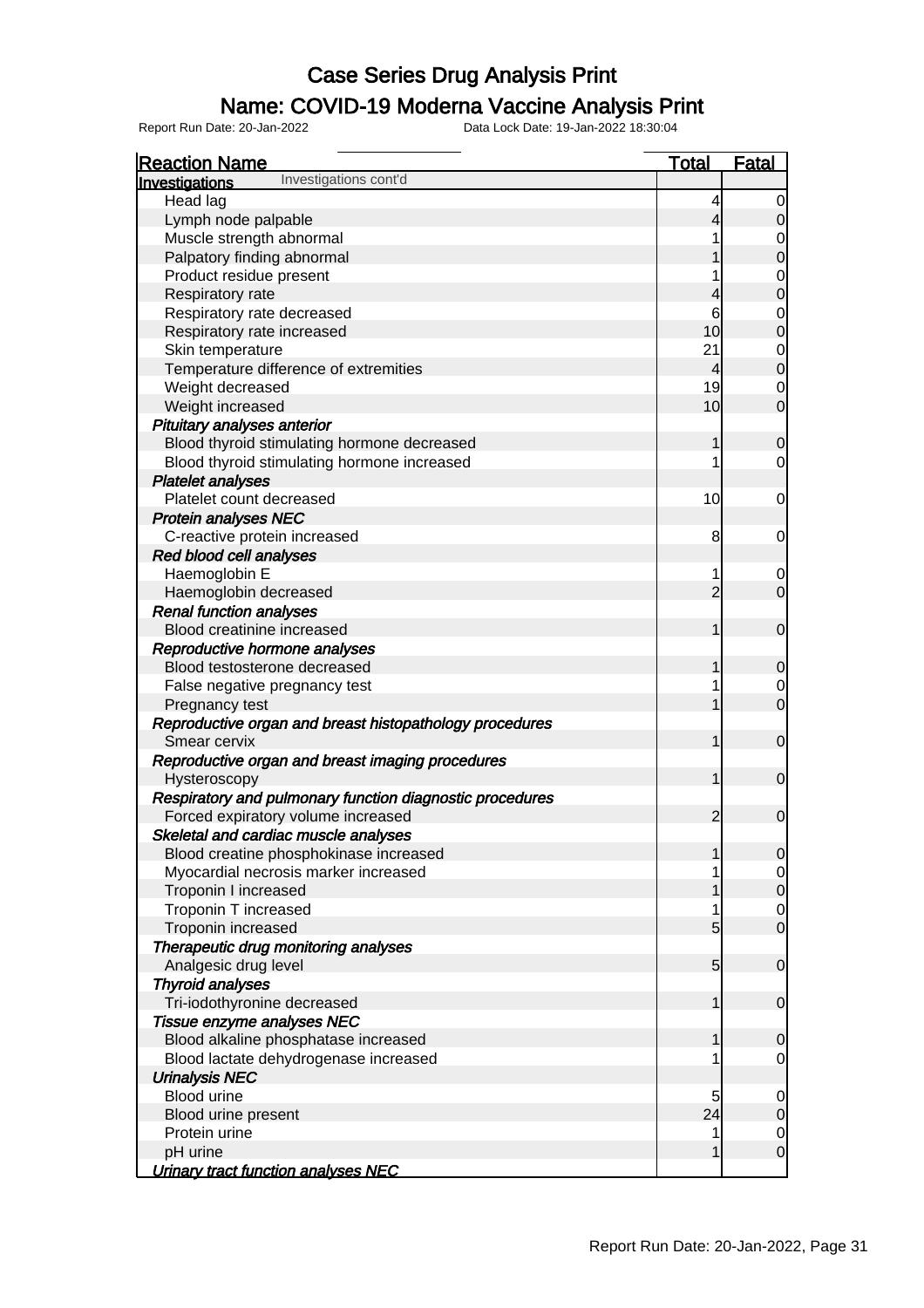### Name: COVID-19 Moderna Vaccine Analysis Print

| <b>Reaction Name</b>                     | <u>Total</u>    | <b>Fatal</b> |
|------------------------------------------|-----------------|--------------|
| Investigations cont'd<br>Investigations  |                 |              |
| Urine output                             | 10              | $\Omega$     |
| Urine output decreased                   |                 | 0            |
| Urinary tract imaging procedures         |                 |              |
| <b>Bladder</b> scan                      |                 | 0            |
| Vascular tests NEC (incl blood pressure) |                 |              |
| Blood pressure abnormal                  |                 | 0            |
| Blood pressure decreased                 | 11              | 0            |
| Blood pressure diastolic increased       |                 |              |
| Blood pressure increased                 | 30 <sup>2</sup> | 0            |
| Blood pressure measurement               |                 | $\mathbf 0$  |
| Blood pressure normal                    |                 | $\Omega$     |
| Virus identification and serology        |                 |              |
| Coronavirus test                         | 4               | 0            |
| Influenza A virus test                   |                 | 0            |
| SARS-CoV-2 antibody test                 |                 | 0            |
| SARS-CoV-2 antibody test negative        |                 | 0            |
| SARS-CoV-2 antibody test positive        | 2               | 0            |
| SARS-CoV-2 test                          | 4               | 0            |
| SARS-CoV-2 test negative                 | 4               | 0            |
| SARS-CoV-2 test positive                 | 6               | 0            |
| Vitamin analyses                         |                 |              |
| Blood folate decreased                   |                 | 0            |
| White blood cell analyses                |                 |              |
| Neutrophil count                         |                 | 0            |
| White blood cell count                   |                 | 0            |
| White blood cell count decreased         |                 |              |
| White blood cell count increased         |                 | 0            |
| <b>Investigations SOC TOTAL</b>          | 1347            | 0            |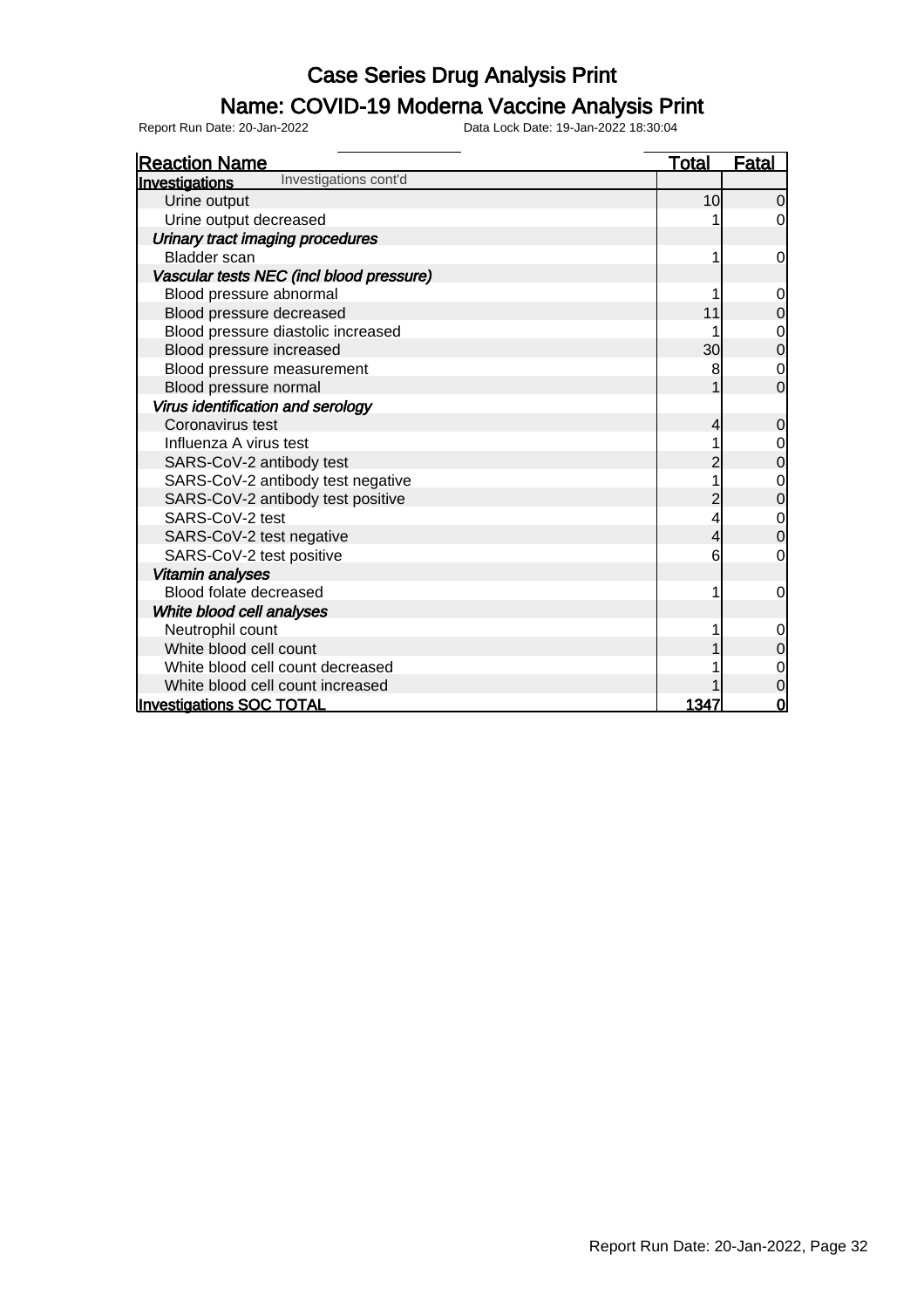### Name: COVID-19 Moderna Vaccine Analysis Print

| <b>Reaction Name</b>                                                  | <u>Total</u>   | <b>Fatal</b> |
|-----------------------------------------------------------------------|----------------|--------------|
| <b>Metabolic disorders</b>                                            |                |              |
| <b>Appetite disorders</b>                                             |                |              |
| Appetite disorder                                                     | $\overline{2}$ | 0            |
| Decreased appetite                                                    | 391            | 0            |
| Food craving                                                          | $\overline{2}$ | $\mathbf 0$  |
| Food refusal                                                          |                | $\mathbf 0$  |
| Hyperphagia                                                           | 5              | $\mathbf 0$  |
| Hypophagia                                                            |                | $\mathbf 0$  |
| Increased appetite                                                    | 8              | $\mathbf 0$  |
| Salt craving                                                          |                | $\mathbf 0$  |
| Copper metabolism disorders                                           |                |              |
| Copper deficiency                                                     | 1              | 0            |
| Diabetes mellitus (incl subtypes)                                     |                |              |
| Diabetes mellitus                                                     | 3              | 0            |
| Diabetes mellitus inadequate control                                  | 4              | $\mathbf 0$  |
| Type 1 diabetes mellitus                                              |                | $\mathbf 0$  |
| Type 2 diabetes mellitus                                              |                | $\mathbf 0$  |
| <b>Diabetic complications NEC</b>                                     |                |              |
| Diabetic ketoacidosis                                                 | 2              | $\mathbf 0$  |
| Disorders of purine metabolism                                        |                |              |
| Gout                                                                  | 19             | $\mathbf 0$  |
| Fluid intake decreased                                                |                |              |
| Fluid intake reduced                                                  | 1              | $\mathbf 0$  |
| <b>Fluid intake increased</b>                                         |                |              |
| Polydipsia                                                            | 1              | $\mathbf 0$  |
| Food malabsorption and intolerance syndromes (excl sugar intolerance) |                |              |
| Alcohol intolerance                                                   | 1              | $\mathbf 0$  |
| Food intolerance                                                      | $\overline{c}$ | $\mathbf 0$  |
| Gluten sensitivity                                                    |                | $\mathbf 0$  |
| Histamine intolerance                                                 |                | $\mathbf 0$  |
| <b>General nutritional disorders NEC</b>                              |                |              |
| Abnormal loss of weight                                               | $\overline{c}$ | 0            |
| Abnormal weight gain                                                  |                | $\mathbf 0$  |
| Feeding disorder                                                      | 46             | $\mathbf 0$  |
| Food aversion                                                         | 5              | $\mathbf 0$  |
| Neonatal insufficient breast milk syndrome                            | $\overline{4}$ | 0            |
| <b>Hyperglycaemic conditions NEC</b>                                  |                |              |
| Hyperglycaemia                                                        | 7              | 0            |
| <b>Hypoglycaemic conditions NEC</b>                                   |                |              |
| Hypoglycaemia                                                         | 9              | 0            |
| Potassium imbalance                                                   |                |              |
| Hypokalaemia                                                          | $\overline{c}$ | 0            |
| Sodium imbalance                                                      |                |              |
| Hyponatraemia                                                         | 1              | 0            |
| Total fluid volume decreased                                          |                |              |
| Dehydration                                                           | 100            | 0            |
| Total fluid volume increased                                          |                |              |
| <b>Fluid retention</b>                                                | 9              | 0            |
| Water soluble vitamin deficiencies                                    |                |              |
| Folate deficiency                                                     |                | 0            |
| <b>Metabolic disorders SOC TOTAL</b>                                  | 645            | $\bf{0}$     |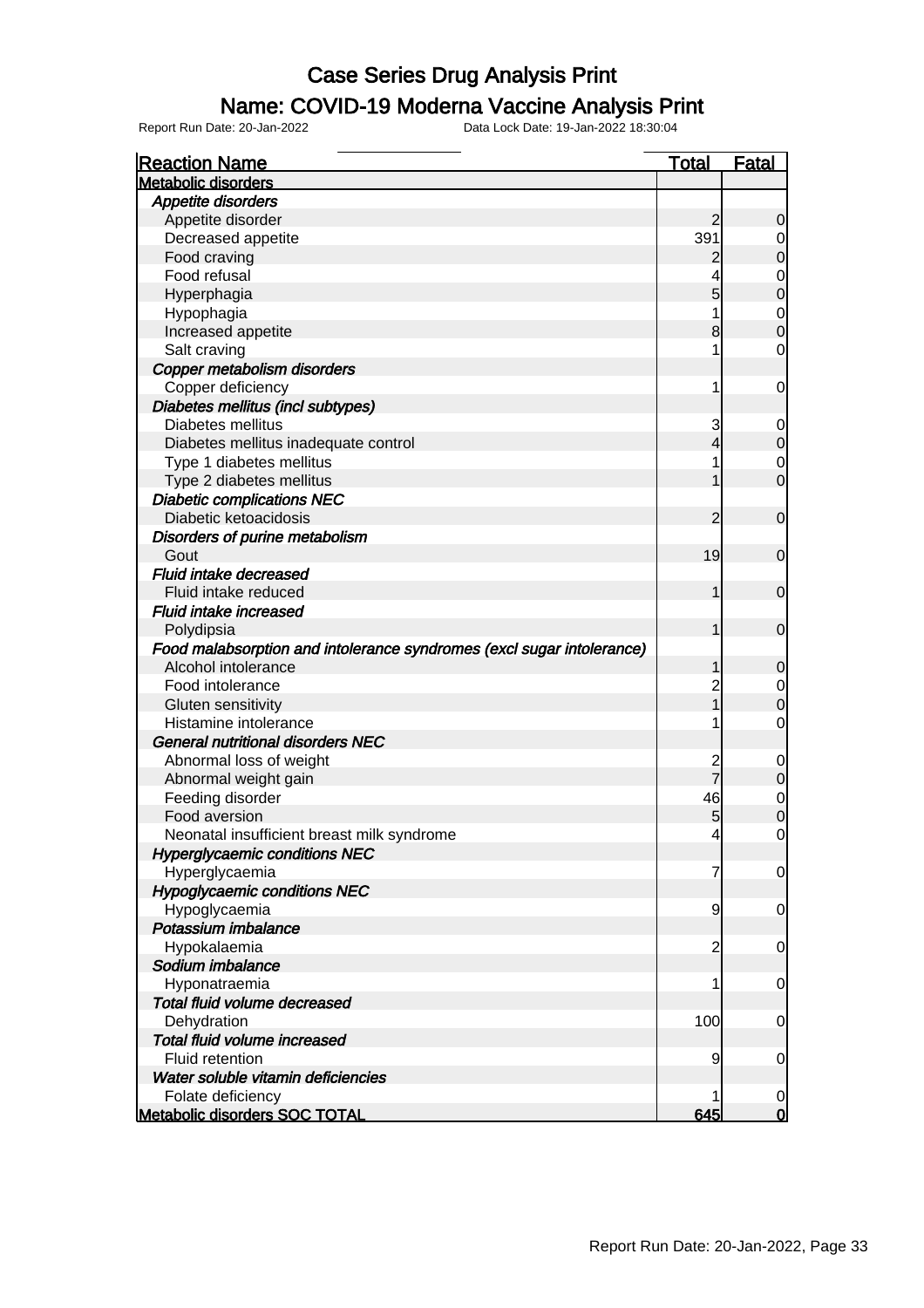#### Name: COVID-19 Moderna Vaccine Analysis Print

| <b>Reaction Name</b>                       | <u>Total</u>   | <u>Fatal</u>                         |
|--------------------------------------------|----------------|--------------------------------------|
| <b>Muscle &amp; tissue disorders</b>       |                |                                      |
| <b>Arthropathies NEC</b>                   |                |                                      |
| <b>Arthritis</b>                           | 45             | 0                                    |
| Arthritis allergic                         |                | 0                                    |
| Arthritis enteropathic                     |                | $\overline{0}$                       |
| Arthropathy                                | 8              |                                      |
| Autoimmune arthritis                       |                | $\begin{matrix}0\\0\end{matrix}$     |
| Palindromic rheumatism                     |                | $\mathbf 0$                          |
| Polyarthritis                              |                | Ō                                    |
| <b>Bone disorders NEC</b>                  |                |                                      |
| Bone erosion                               |                | 0                                    |
| Exostosis                                  |                |                                      |
| Jaw cyst                                   |                | $\begin{matrix} 0 \\ 0 \end{matrix}$ |
| Jaw disorder                               |                |                                      |
| Medial tibial stress syndrome              |                | $\begin{matrix} 0 \\ 0 \end{matrix}$ |
| Osteitis                                   |                | 0                                    |
|                                            |                |                                      |
| Bone related signs and symptoms            |                |                                      |
| Bone pain                                  | 98             | $\mathbf 0$<br>$\overline{0}$        |
| Bone swelling                              | 2              |                                      |
| Coccydynia                                 |                | $\begin{matrix}0\\0\end{matrix}$     |
| Pain in jaw                                | 93             |                                      |
| Spinal pain                                | 16             | 0                                    |
| <b>Bursal disorders</b>                    |                |                                      |
| <b>Bursitis</b>                            | 21             | 0                                    |
| Cartilage disorders                        |                |                                      |
| Costochondritis                            | 16             | 0                                    |
| Connective tissue disorders NEC            |                |                                      |
| Polymyalgia rheumatica                     | 3              | 0                                    |
| Reynold's syndrome                         | $\overline{2}$ | $\overline{0}$                       |
| <b>Extremity deformities</b>               |                |                                      |
| Foot deformity                             |                | 0                                    |
| Hand deformity                             | $\overline{c}$ | 0                                    |
| Intervertebral disc disorders NEC          |                |                                      |
| Intervertebral disc protrusion             | $\overline{c}$ | 0                                    |
| Joint related disorders NEC                |                |                                      |
| Hypermobility syndrome                     | 1              | 0                                    |
| Joint lock                                 | ୪              | <sub>0</sub>                         |
| Periarthritis                              | 45             | $\begin{matrix} 0 \\ 0 \end{matrix}$ |
| Rotator cuff syndrome                      | 4              |                                      |
| Temporomandibular joint syndrome           |                | $\mathbf 0$                          |
| Joint related signs and symptoms           |                |                                      |
| Arthralgia                                 | 2346           | $\mathbf 0$                          |
| Joint effusion                             |                | $\boldsymbol{0}$                     |
| Joint noise                                | 3              |                                      |
| Joint range of motion decreased            |                | $0\atop 0$                           |
| Joint stiffness                            | 66             |                                      |
| Joint swelling                             | 71             | $0\atop 0$                           |
| Joint vibration                            | 1              | $\mathbf 0$                          |
| Joint warmth                               | 5              | $\overline{0}$                       |
| Lupus erythematosus (incl subtypes)        |                |                                      |
| Lupus-like syndrome                        |                | 0                                    |
| Systemic lupus erythematosus               | $\overline{c}$ | $\overline{0}$                       |
| <b>Muscle infections and inflammations</b> |                |                                      |
| <b>Myositis</b>                            | 8              | $\overline{0}$                       |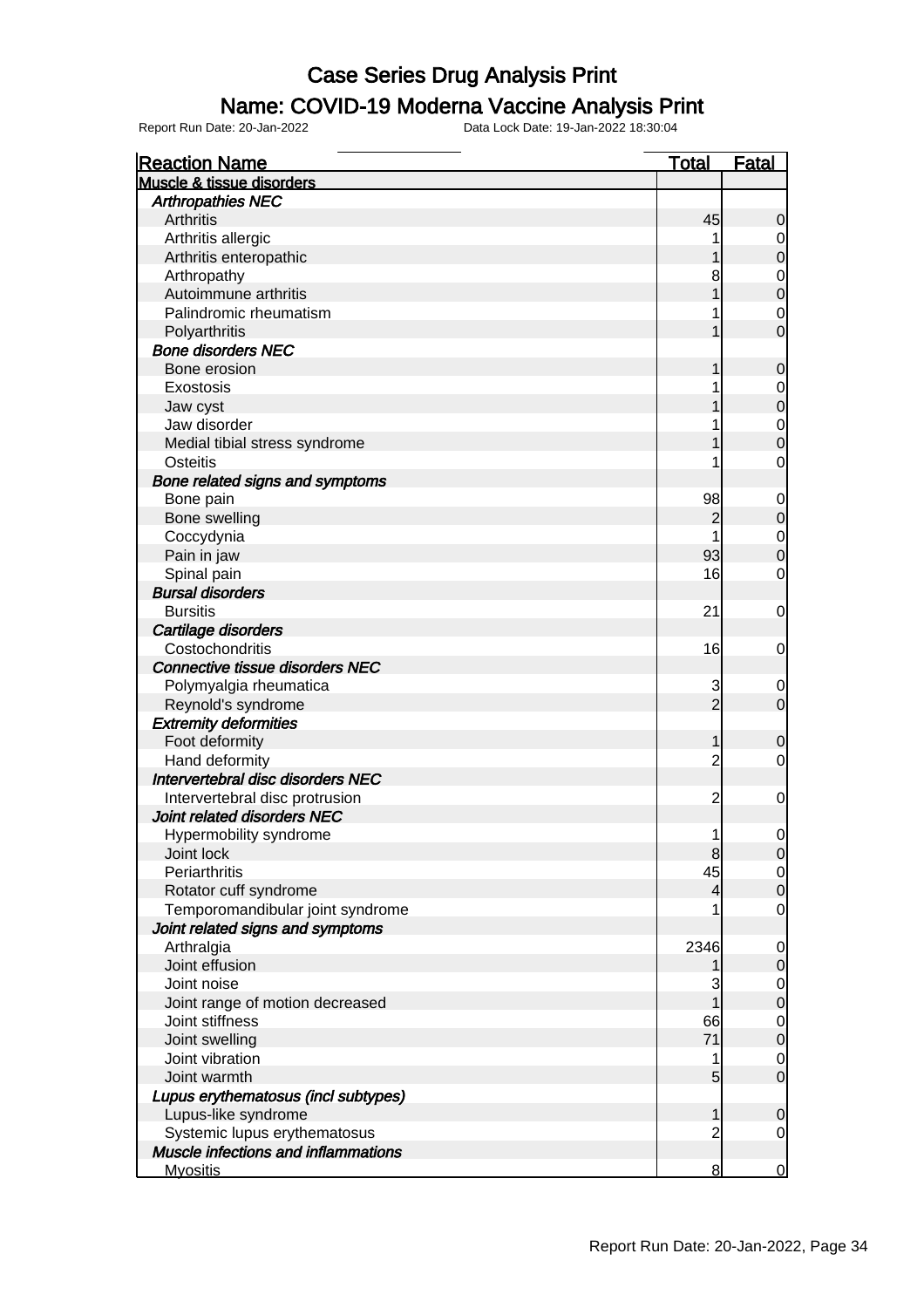### Name: COVID-19 Moderna Vaccine Analysis Print

| <b>Reaction Name</b>                                                                  | <b>Total</b>    | <b>Fatal</b>     |
|---------------------------------------------------------------------------------------|-----------------|------------------|
| Muscle & tissue disorder Muscle & tissue disorders cont'd                             |                 |                  |
| Muscle pains                                                                          |                 |                  |
| Fibromyalgia                                                                          | 21              | 0                |
| Myalgia                                                                               | 3114            | $\overline{0}$   |
| Muscle related signs and symptoms NEC                                                 |                 |                  |
| Muscle atrophy                                                                        | $\overline{c}$  | $\mathbf 0$      |
| Muscle discomfort                                                                     | $\overline{2}$  | 0                |
| Muscle fatigue                                                                        | 100             | $\boldsymbol{0}$ |
| Muscle haemorrhage                                                                    |                 | $\mathbf 0$      |
| Muscle spasms                                                                         | 450             | $\boldsymbol{0}$ |
| Muscle swelling                                                                       | 16              | $\mathbf 0$      |
| Muscle tightness                                                                      | 26              | $\mathbf 0$      |
| Muscle twitching                                                                      | 81              | $\mathbf 0$      |
| Myosclerosis                                                                          |                 | $\mathbf 0$      |
| <b>Muscle tone abnormalities</b>                                                      |                 |                  |
| Muscle rigidity                                                                       | 3               | $\mathbf 0$      |
| Nuchal rigidity                                                                       | 5               | $\mathbf 0$      |
| <b>Trismus</b>                                                                        | 8               | $\mathbf 0$      |
| Muscle weakness conditions                                                            |                 |                  |
| Muscular weakness                                                                     | 198             | $\mathbf 0$      |
| Musculoskeletal and connective tissue conditions NEC                                  |                 |                  |
| Growth retardation                                                                    | 1               | $\mathbf 0$      |
| Limb mass                                                                             |                 | $\mathbf 0$      |
| <b>Mastication disorder</b>                                                           | $\overline{c}$  | $\boldsymbol{0}$ |
| Mobility decreased                                                                    | 17              | $\mathbf 0$      |
| Muscle contracture                                                                    | 1               | $\mathbf 0$      |
| Musculoskeletal disorder                                                              |                 | $\mathbf 0$      |
| Musculoskeletal stiffness                                                             | 442             | $\mathbf 0$      |
| Weight bearing difficulty                                                             |                 | 0                |
| Musculoskeletal and connective tissue deformities of skull, face and<br>buccal cavity |                 |                  |
| Facial asymmetry                                                                      | $\overline{c}$  | 0                |
| Musculoskeletal and connective tissue infections and inflammations NEC                |                 |                  |
| Dupuytren's contracture                                                               | 1               | $\mathbf 0$      |
| <b>Fasciitis</b>                                                                      |                 | $\mathbf 0$      |
| Musculoskeletal and connective tissue pain and discomfort                             |                 |                  |
| Back pain                                                                             | 752             | $\overline{0}$   |
| Flank pain                                                                            | 18              | $\overline{0}$   |
| Limb discomfort                                                                       | 362             | $\boldsymbol{0}$ |
| Musculoskeletal chest pain                                                            | 58              | $\mathbf 0$      |
| Musculoskeletal discomfort                                                            | 17              | $\mathbf 0$      |
| Musculoskeletal pain                                                                  | 20              | $\mathbf 0$      |
| Neck pain                                                                             | 443             | $\mathbf 0$      |
| Pain in extremity                                                                     | 3674            | $\mathbf 0$      |
| Sacral pain                                                                           |                 | $\mathbf 0$      |
| <b>Myopathies</b>                                                                     |                 |                  |
| Rhabdomyolysis                                                                        | 1               | $\mathbf 0$      |
| <b>Osteoarthropathies</b>                                                             |                 |                  |
| Osteoarthritis                                                                        | $5\overline{)}$ | $\mathbf 0$      |
| <b>Psoriatic arthropathies</b>                                                        |                 |                  |
| Psoriatic arthropathy                                                                 | 1               | $\mathbf 0$      |
| <b>Rheumatoid arthropathies</b>                                                       |                 |                  |
| Rheumatoid arthritis                                                                  | 11              | $\mathbf 0$      |
| Soft tissue disorders NEC                                                             |                 |                  |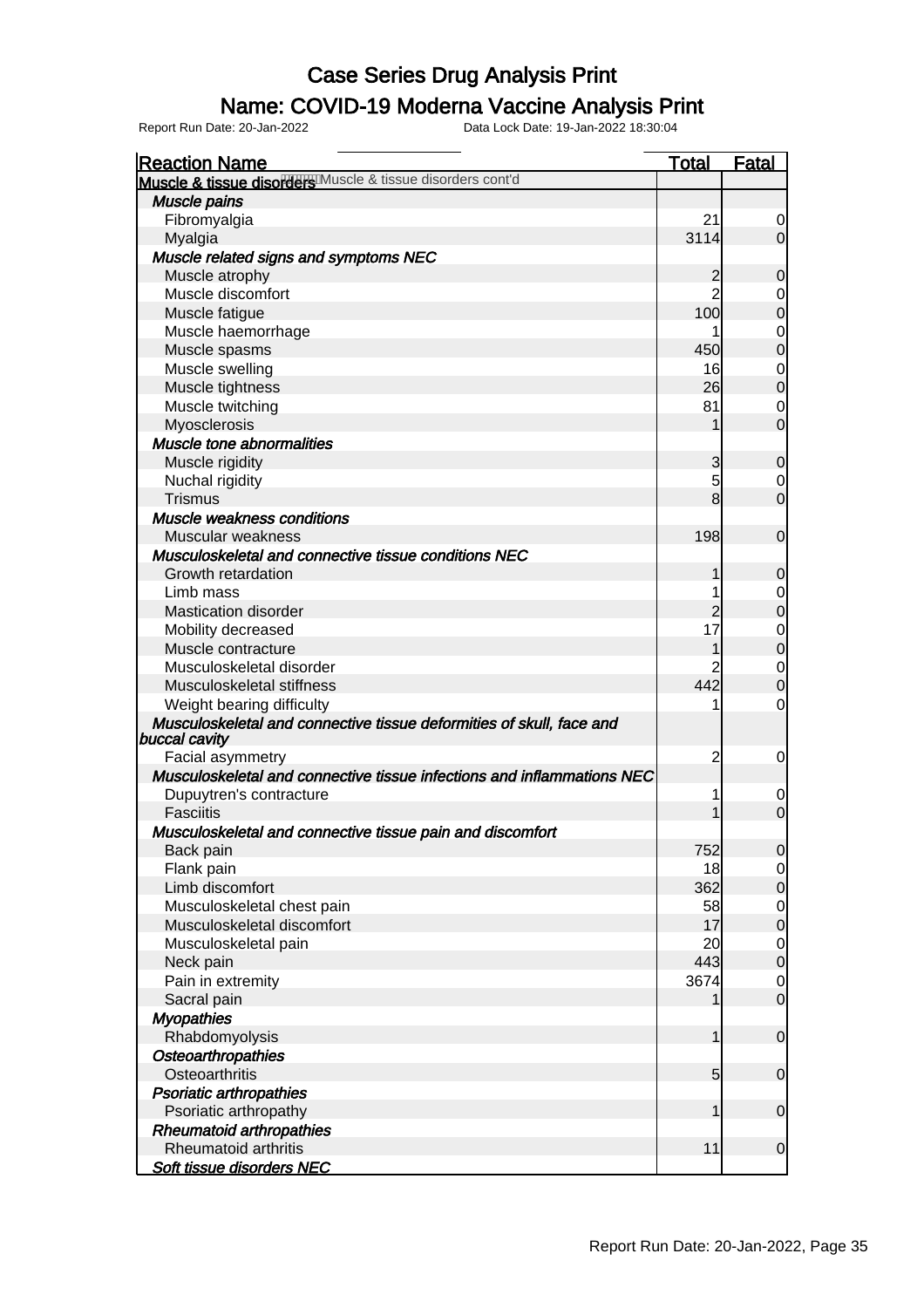#### Name: COVID-19 Moderna Vaccine Analysis Print

Report Run Date: 20-Jan-2022 Data Lock Date: 19-Jan-2022 18:30:04

Reaction Name Total Fatal **Muscle & tissue disorce we all states of the state disorders cont'd**  Axillary mass 57 0 Fluctuance 1 0<br>Groin pain 25 0 Groin pain 25 0<br>Neck mass 25 0<br>12 0 Neck mass 22 0 12 0 12 Soft tissue swelling 2 0 **Spondyloarthropathies** Ankylosing spondylitis and the contract of the contract of the contract of the contract of the contract of the contract of the contract of the contract of the contract of the contract of the contract of the contract of the Arthritis reactive 11 0 Axial spondyloarthritis and the set of the set of the set of the set of the set of the set of the set of the set of the set of the set of the set of the set of the set of the set of the set of the set of the set of the set Synovial disorders Synovial cyst 5 0 Tendon disorders Tendon pain and the set of the set of the set of the set of the set of the set of the set of the set of the set of the set of the set of the set of the set of the set of the set of the set of the set of the set of the set Tendonitis and the contract of the contract of the contract of the contract of the contract of the contract of the contract of the contract of the contract of the contract of the contract of the contract of the contract of Trigger finger Trunk deformities Shoulder deformity<br>
Shoulder deformity<br>
Scie & tissue disorders SOC TOTAL<br>
0 Muscle & tissue disorders SOC TOTAL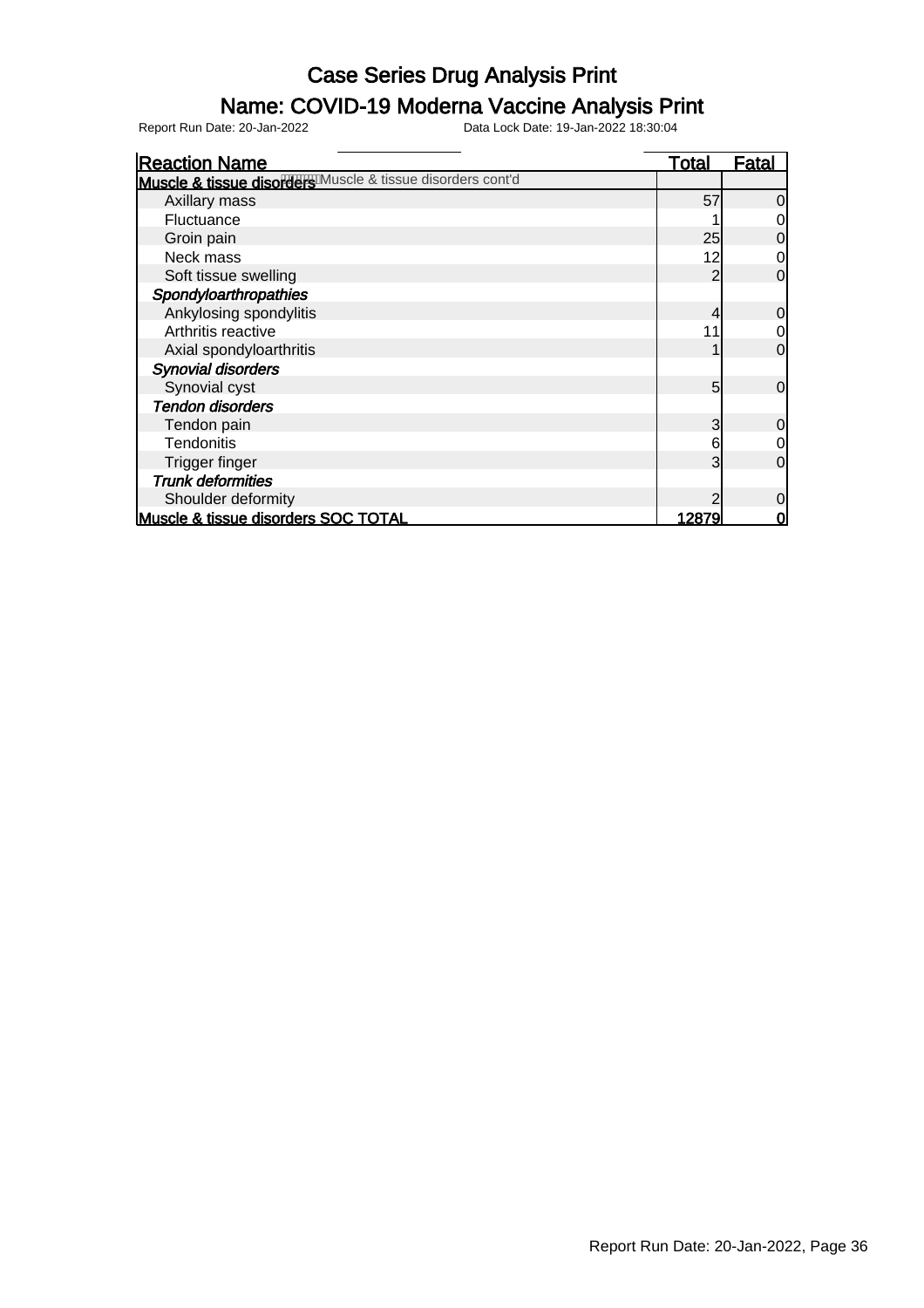#### Name: COVID-19 Moderna Vaccine Analysis Print

| <b>Reaction Name</b>                                                               | <b>Total</b> | <b>Fatal</b>   |
|------------------------------------------------------------------------------------|--------------|----------------|
| <b>Neoplasms</b>                                                                   |              |                |
| <b>B-cell lymphomas NEC</b>                                                        |              |                |
| B-cell lymphoma stage II                                                           | 1            | 0              |
| B-cell lymphoma stage III                                                          | 1            | 0              |
| Breast and nipple neoplasms benign                                                 |              |                |
| Benign breast neoplasm                                                             | 1            | 0              |
| Breast and nipple neoplasms malignant                                              |              |                |
| <b>Breast cancer</b>                                                               | 3            | 0              |
| Cardiovascular neoplasms benign                                                    |              |                |
| Haemangioma                                                                        | 1            | 0              |
| Leukaemias NEC                                                                     |              |                |
| Leukaemia                                                                          | 1            | 0              |
| <b>Lymphomas unspecified NEC</b>                                                   |              |                |
| Lymphoma                                                                           | 9            | 0              |
| Mediastinal neoplasms malignancy unspecified NEC                                   |              |                |
| Good syndrome                                                                      | 1            | 0              |
| Metastases to specified sites                                                      |              |                |
| Metastases to lymph nodes                                                          | 1            | 0              |
| Metastases to unknown and unspecified sites                                        |              |                |
| Metastasis                                                                         | 1            | 0              |
| Neoplasms malignant site unspecified NEC                                           |              |                |
| Neoplasm malignant                                                                 | 1            | 0              |
| Oesophageal neoplasms malignant                                                    |              |                |
| Oesophageal carcinoma                                                              | 1            | 0              |
| Oropharyngeal, nasopharyngeal and tonsillar neoplasms malignant and<br>unspecified |              |                |
| Tonsil cancer                                                                      | 2            | 0              |
| Respiratory tract and pleural neoplasms malignant cell type unspecified<br>INEC    |              |                |
| Bronchial carcinoma                                                                | 1            | 0              |
| Skin neoplasms benign                                                              |              |                |
| Acrochordon                                                                        |              | 0              |
| Anogenital warts                                                                   |              | $\overline{0}$ |
| Haemangioma of skin                                                                | 3            | $\mathbf 0$    |
| Melanocytic naevus                                                                 |              | $\mathbf 0$    |
| Skin papilloma                                                                     | 4            | 0              |
| Small intestinal neoplasms malignant                                               |              |                |
| Small intestine adenocarcinoma                                                     | 1            | $\overline{0}$ |
| Soft tissue neoplasms benign NEC                                                   |              |                |
| Lipoma                                                                             | 1            | $\overline{0}$ |
| Urinary tract neoplasms unspecified malignancy NEC                                 |              |                |
| Renal neoplasm                                                                     | 1            | $\overline{0}$ |
| Uterine neoplasms benign                                                           |              |                |
| Uterine leiomyoma                                                                  |              | 0              |
| <b>Neoplasms SOC TOTAL</b>                                                         | 40           | $\mathbf 0$    |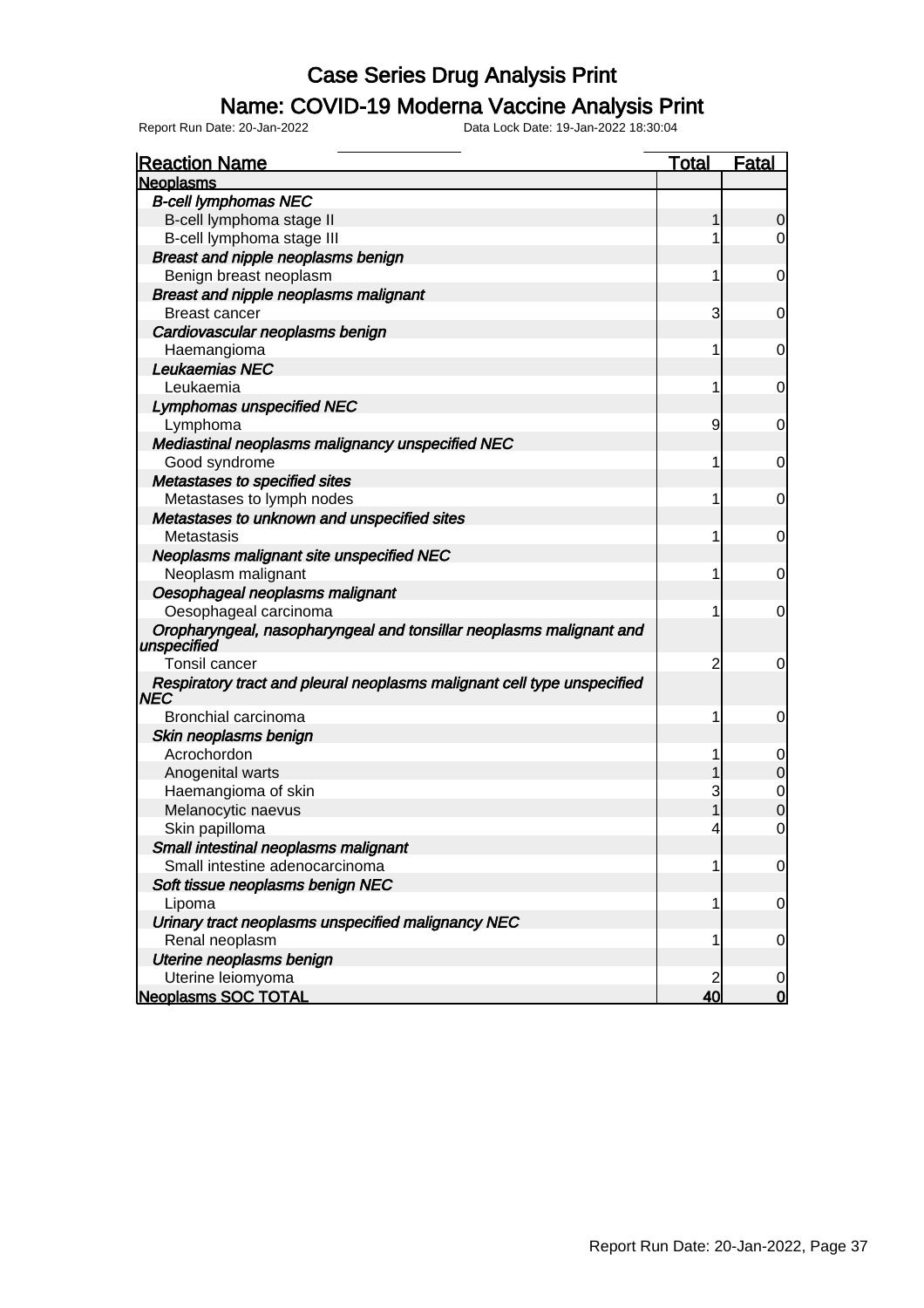#### Name: COVID-19 Moderna Vaccine Analysis Print

| Nervous system disorders<br>Abnormal sleep-related events<br>5<br>Sleep paralysis<br>Absence seizures<br>Petit mal epilepsy<br>1<br>Acute polyneuropathies<br>12<br>Guillain-Barre syndrome<br>Autonomic nervous system disorders<br>Autonomic nervous system imbalance<br>1<br>3<br>Orthostatic intolerance<br>Central nervous system haemorrhages and cerebrovascular accidents<br>Brain stem infarction<br>1<br>3<br>Cerebral haemorrhage<br>Cerebral infarction<br>1 | $\overline{0}$<br>$\overline{0}$<br>$\overline{0}$<br>$\overline{0}$<br>$\overline{0}$<br>$\mathbf 0$<br>0<br>$\mathbf 0$<br>$\overline{0}$ |
|--------------------------------------------------------------------------------------------------------------------------------------------------------------------------------------------------------------------------------------------------------------------------------------------------------------------------------------------------------------------------------------------------------------------------------------------------------------------------|---------------------------------------------------------------------------------------------------------------------------------------------|
|                                                                                                                                                                                                                                                                                                                                                                                                                                                                          |                                                                                                                                             |
|                                                                                                                                                                                                                                                                                                                                                                                                                                                                          |                                                                                                                                             |
|                                                                                                                                                                                                                                                                                                                                                                                                                                                                          |                                                                                                                                             |
|                                                                                                                                                                                                                                                                                                                                                                                                                                                                          |                                                                                                                                             |
|                                                                                                                                                                                                                                                                                                                                                                                                                                                                          |                                                                                                                                             |
|                                                                                                                                                                                                                                                                                                                                                                                                                                                                          |                                                                                                                                             |
|                                                                                                                                                                                                                                                                                                                                                                                                                                                                          |                                                                                                                                             |
|                                                                                                                                                                                                                                                                                                                                                                                                                                                                          |                                                                                                                                             |
|                                                                                                                                                                                                                                                                                                                                                                                                                                                                          |                                                                                                                                             |
|                                                                                                                                                                                                                                                                                                                                                                                                                                                                          |                                                                                                                                             |
|                                                                                                                                                                                                                                                                                                                                                                                                                                                                          |                                                                                                                                             |
|                                                                                                                                                                                                                                                                                                                                                                                                                                                                          |                                                                                                                                             |
|                                                                                                                                                                                                                                                                                                                                                                                                                                                                          |                                                                                                                                             |
|                                                                                                                                                                                                                                                                                                                                                                                                                                                                          |                                                                                                                                             |
| 26<br>Cerebrovascular accident                                                                                                                                                                                                                                                                                                                                                                                                                                           |                                                                                                                                             |
| Haemorrhage intracranial<br>$\overline{c}$                                                                                                                                                                                                                                                                                                                                                                                                                               |                                                                                                                                             |
| 1<br>Intracranial haematoma                                                                                                                                                                                                                                                                                                                                                                                                                                              |                                                                                                                                             |
| Intraventricular haemorrhage<br>1                                                                                                                                                                                                                                                                                                                                                                                                                                        |                                                                                                                                             |
| $\overline{c}$<br>Ischaemic stroke                                                                                                                                                                                                                                                                                                                                                                                                                                       | $\begin{matrix} 0 \\ 0 \end{matrix}$                                                                                                        |
| 5<br>Subarachnoid haemorrhage                                                                                                                                                                                                                                                                                                                                                                                                                                            | $\overline{0}$                                                                                                                              |
| Central nervous system inflammatory disorders NEC                                                                                                                                                                                                                                                                                                                                                                                                                        |                                                                                                                                             |
| Central nervous system inflammation<br>$\overline{c}$                                                                                                                                                                                                                                                                                                                                                                                                                    | $\mathbf 0$                                                                                                                                 |
| Central nervous system vascular disorders NEC                                                                                                                                                                                                                                                                                                                                                                                                                            |                                                                                                                                             |
| Cerebral congestion<br>1                                                                                                                                                                                                                                                                                                                                                                                                                                                 | $\mathbf 0$                                                                                                                                 |
| Cerebrovascular venous and sinus thrombosis                                                                                                                                                                                                                                                                                                                                                                                                                              |                                                                                                                                             |
| Cerebral venous sinus thrombosis<br>3                                                                                                                                                                                                                                                                                                                                                                                                                                    | $\mathbf 0$                                                                                                                                 |
| Cervical spinal cord and nerve root disorders                                                                                                                                                                                                                                                                                                                                                                                                                            |                                                                                                                                             |
| Cervical radiculopathy<br>1                                                                                                                                                                                                                                                                                                                                                                                                                                              | $\mathbf 0$                                                                                                                                 |
| Chronic polyneuropathies                                                                                                                                                                                                                                                                                                                                                                                                                                                 |                                                                                                                                             |
| Chronic inflammatory demyelinating polyradiculoneuropathy<br>1                                                                                                                                                                                                                                                                                                                                                                                                           | $\overline{0}$                                                                                                                              |
| Demyelinating polyneuropathy<br>1                                                                                                                                                                                                                                                                                                                                                                                                                                        | $\overline{O}$                                                                                                                              |
| Coordination and balance disturbances                                                                                                                                                                                                                                                                                                                                                                                                                                    |                                                                                                                                             |
| Ataxia<br>3                                                                                                                                                                                                                                                                                                                                                                                                                                                              | 0                                                                                                                                           |
| Balance disorder<br>78                                                                                                                                                                                                                                                                                                                                                                                                                                                   |                                                                                                                                             |
| Coordination abnormal<br>5                                                                                                                                                                                                                                                                                                                                                                                                                                               | $\begin{matrix} 0 \\ 0 \end{matrix}$                                                                                                        |
| 12<br>Dysstasia                                                                                                                                                                                                                                                                                                                                                                                                                                                          | $\mathbf 0$                                                                                                                                 |
| Nystagmus<br>$\overline{2}$                                                                                                                                                                                                                                                                                                                                                                                                                                              | 0                                                                                                                                           |
| <b>Cortical dysfunction NEC</b>                                                                                                                                                                                                                                                                                                                                                                                                                                          |                                                                                                                                             |
| Aphasia<br>$6 \mid$                                                                                                                                                                                                                                                                                                                                                                                                                                                      | $\overline{0}$                                                                                                                              |
| <b>Demyelinating disorders NEC</b>                                                                                                                                                                                                                                                                                                                                                                                                                                       |                                                                                                                                             |
| Demyelination<br>1                                                                                                                                                                                                                                                                                                                                                                                                                                                       | $\mathbf 0$                                                                                                                                 |
| Disturbances in consciousness NEC                                                                                                                                                                                                                                                                                                                                                                                                                                        |                                                                                                                                             |
| 12<br>Depressed level of consciousness                                                                                                                                                                                                                                                                                                                                                                                                                                   | $\mathbf 0$                                                                                                                                 |
| 473<br>Lethargy                                                                                                                                                                                                                                                                                                                                                                                                                                                          |                                                                                                                                             |
| Loss of consciousness<br>247                                                                                                                                                                                                                                                                                                                                                                                                                                             | $\begin{matrix} 0 \\ 0 \end{matrix}$                                                                                                        |
| 252<br>Somnolence                                                                                                                                                                                                                                                                                                                                                                                                                                                        |                                                                                                                                             |
| Stupor                                                                                                                                                                                                                                                                                                                                                                                                                                                                   | $\begin{matrix} 0 \\ 0 \end{matrix}$                                                                                                        |
| 1052                                                                                                                                                                                                                                                                                                                                                                                                                                                                     | $\mathbf 0$                                                                                                                                 |
| Syncope                                                                                                                                                                                                                                                                                                                                                                                                                                                                  |                                                                                                                                             |
| Disturbances in sleep phase rhythm                                                                                                                                                                                                                                                                                                                                                                                                                                       |                                                                                                                                             |
| Delayed sleep phase<br>1                                                                                                                                                                                                                                                                                                                                                                                                                                                 | $\overline{0}$                                                                                                                              |
| Dyskinesias and movement disorders NEC                                                                                                                                                                                                                                                                                                                                                                                                                                   |                                                                                                                                             |
| Akathisia<br>1                                                                                                                                                                                                                                                                                                                                                                                                                                                           | $\overline{0}$                                                                                                                              |
| Bradykinesia<br>4<br><b>Clumsiness</b><br>4                                                                                                                                                                                                                                                                                                                                                                                                                              | $\pmb{0}$<br>$\overline{0}$                                                                                                                 |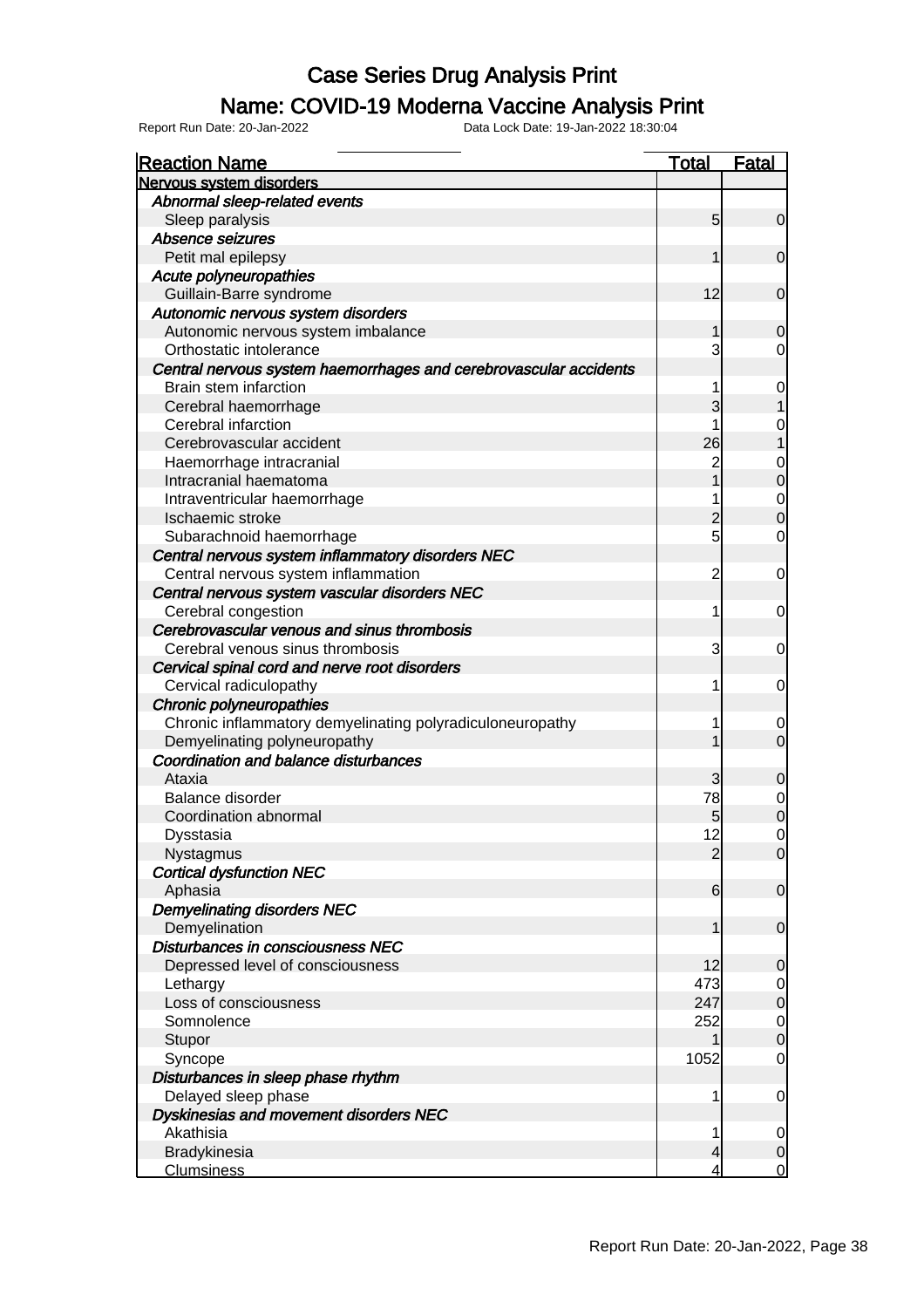### Name: COVID-19 Moderna Vaccine Analysis Print

| <b>Reaction Name</b>                                        | <u>Total</u>    | <u>Fatal</u>   |
|-------------------------------------------------------------|-----------------|----------------|
| Nervous system disorder with rivous system disorders cont'd |                 |                |
| Dyskinesia                                                  | 11              |                |
| Extrapyramidal disorder                                     |                 |                |
| Fine motor delay                                            |                 | 0              |
| Fine motor skill dysfunction                                |                 | 0              |
| Foetal movement disorder                                    |                 | 0              |
| Hyperkinesia                                                |                 | 0              |
| Hypokinesia                                                 | 16              | 0              |
| Motor dysfunction                                           | 3               | 0              |
| Movement disorder                                           | 12              | 0              |
| Psychomotor hyperactivity                                   | 3               | 0              |
| <b>Dystonias</b>                                            |                 |                |
| Dystonia                                                    | 1               | 0              |
| <b>Encephalitis NEC</b>                                     |                 |                |
| Noninfective encephalitis                                   | 1               | 0              |
| Eye movement disorders                                      |                 |                |
| IVth nerve paresis                                          | 1               | 0              |
| <b>Facial cranial nerve disorders</b>                       |                 |                |
| Bell's palsy                                                | 86              |                |
| Facial paralysis                                            | 47              | 0<br>0         |
| <b>Facial paresis</b>                                       | 12              | 0              |
| Facial spasm                                                | 7               | 0              |
| Generalised tonic-clonic seizures                           |                 |                |
| Generalised tonic-clonic seizure                            | 6               |                |
|                                                             |                 | 0              |
| Glossopharyngeal nerve disorders                            |                 |                |
| Glossopharyngeal neuralgia                                  |                 | 0              |
| <b>Headaches NEC</b>                                        |                 |                |
| Cluster headache                                            | 60              | 0              |
| Cold-stimulus headache                                      | 11              | 0              |
| Drug withdrawal headache                                    | 2               | 0              |
| Headache                                                    | 7693            | $\mathbf 0$    |
| New daily persistent headache                               | 2               | 0              |
| Occipital neuralgia                                         |                 | $\mathbf 0$    |
| Primary cough headache                                      |                 | 0              |
| Primary headache associated with sexual activity            |                 | $\mathbf 0$    |
| Sinus headache                                              | 97              | 0              |
| Tension headache                                            | 155             | $\cup$         |
| Thunderclap headache                                        | 2               | $\overline{0}$ |
| Vascular headache                                           | 6               | 0              |
| <b>Hydrocephalic conditions</b>                             |                 |                |
| Hydrocephalus                                               | 1               | 0              |
| Hypoglossal nerve disorders                                 |                 |                |
| Tongue paralysis                                            | 1               | 0              |
| Increased intracranial pressure disorders                   |                 |                |
| Idiopathic intracranial hypertension                        | $\frac{2}{3}$   | 0              |
| Intracranial pressure increased                             |                 | $\mathbf 0$    |
| Lumbar spinal cord and nerve root disorders                 |                 |                |
| Sciatica                                                    | 10              | $\mathbf 0$    |
| Memory loss (excl dementia)                                 |                 |                |
| Amnesia                                                     | 45              | 0              |
| Memory impairment                                           | 30 <sup>2</sup> | $\mathbf 0$    |
| Transient global amnesia                                    |                 | $\overline{0}$ |
| Mental impairment (excl dementia and memory loss)           |                 |                |
| Cognitive disorder                                          | 17              | $\overline{0}$ |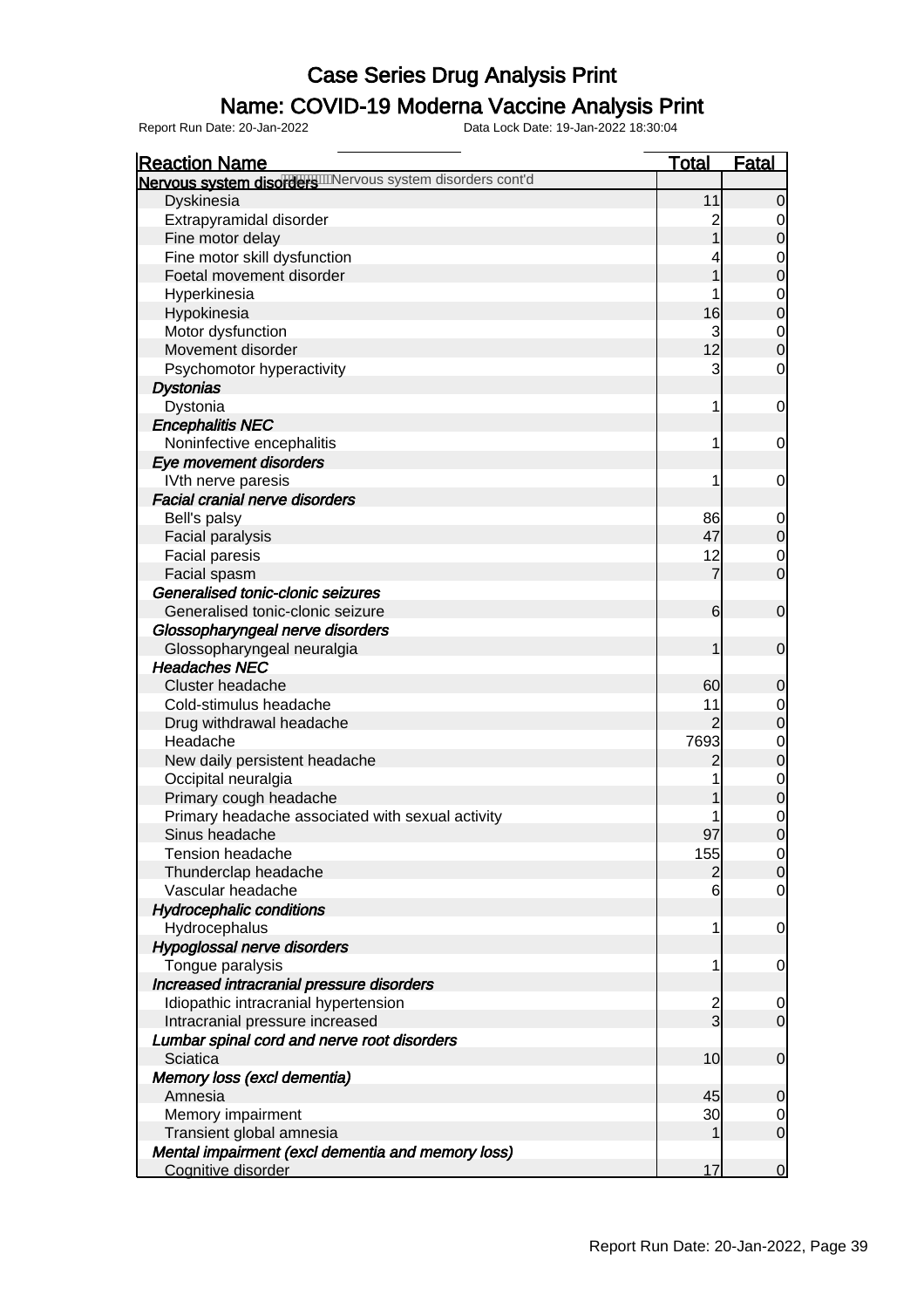### Name: COVID-19 Moderna Vaccine Analysis Print

| <b>Reaction Name</b>                                        | <b>Total</b>            | <b>Fatal</b>                     |
|-------------------------------------------------------------|-------------------------|----------------------------------|
| Nervous system disorder will revous system disorders cont'd |                         |                                  |
| Disturbance in attention                                    | 77                      | 0                                |
| Mental impairment                                           | 14                      | 0                                |
| <b>Migraine headaches</b>                                   |                         |                                  |
| Basilar migraine                                            | 1                       | 0                                |
| Hemiplegic migraine                                         | 6                       | 0                                |
| Migraine                                                    | 778                     | $\mathbf 0$                      |
| Migraine with aura                                          | 43                      | $\mathbf{0}$                     |
| Migraine without aura                                       | 3                       | $\overline{0}$                   |
| Retinal migraine                                            | 4                       |                                  |
| Typical aura without headache                               | 1                       | $\begin{matrix}0\\0\end{matrix}$ |
| Vestibular migraine                                         | $\overline{2}$          | $\mathbf 0$                      |
| Mononeuropathies                                            |                         |                                  |
| Carpal tunnel syndrome                                      | 5                       | $\mathbf 0$                      |
| Cubital tunnel syndrome                                     | 1                       | $\boldsymbol{0}$                 |
| Mononeuritis                                                | $\overline{c}$          | $\mathbf 0$                      |
| Nerve compression                                           | $\overline{4}$          | $\mathbf 0$                      |
| Multiple sclerosis acute and progressive                    |                         |                                  |
| <b>Band sensation</b>                                       |                         | 0                                |
| Multiple sclerosis                                          | 1                       | $\mathbf 0$                      |
| Multiple sclerosis pseudo relapse                           |                         | $\overline{0}$                   |
| Multiple sclerosis relapse                                  | 5                       | 0                                |
| Muscle tone abnormal                                        |                         |                                  |
| Drop attacks                                                | 1                       | $\mathbf 0$                      |
| Hypotonia                                                   | 10 <sup>1</sup>         | $\Omega$                         |
| Stiff leg syndrome                                          | 3                       | 0                                |
| Myelitis (incl infective)                                   |                         |                                  |
| Myelitis transverse                                         | 2                       | 0                                |
| Narcolepsy and hypersomnia                                  |                         |                                  |
| Hypersomnia                                                 | 26                      | $\mathbf 0$                      |
| Narcolepsy                                                  | 1                       | $\mathbf 0$                      |
| Nervous system disorders NEC                                |                         |                                  |
| Nervous system disorder                                     | 4                       | 0                                |
| Psychomotor skills impaired                                 | 1                       | 0                                |
| Neurologic visual problems NEC                              |                         |                                  |
| <b>Tunnel vision</b>                                        | 13                      | $\mathbf 0$                      |
| <b>Neurological signs and symptoms NEC</b>                  |                         |                                  |
| Agitation neonatal                                          | 1                       | $\overline{0}$                   |
| Clonus                                                      |                         | 0                                |
| <b>Dizziness</b>                                            | 3081                    | $\mathbf 0$                      |
| Dizziness exertional                                        | 10 <sup>1</sup>         | $\overline{0}$                   |
| Dizziness postural                                          | 202                     | $\mathbf 0$                      |
| Drooling                                                    | 2                       | $\mathbf 0$                      |
| Exaggerated startle response                                |                         | $\mathbf 0$                      |
| <b>Head discomfort</b>                                      | 58                      | $\mathbf 0$                      |
| Neurological symptom                                        | 8                       | $\mathbf 0$                      |
| Persistent postural-perceptual dizziness                    |                         | $\mathbf 0$                      |
| Presyncope                                                  | 246                     | $\mathbf 0$                      |
| Tongue biting                                               | 1                       | $\mathbf 0$                      |
| Unresponsive to stimuli                                     | 12                      | $\mathbf 0$                      |
| Neuromuscular disorders NEC                                 |                         |                                  |
| Muscle contractions involuntary                             | $\overline{\mathbf{c}}$ | $\mathbf 0$                      |
| Muscle spasticity                                           | $\overline{4}$          | $\mathbf 0$                      |
| Neuromuscular pain                                          | 1                       | $\mathbf 0$                      |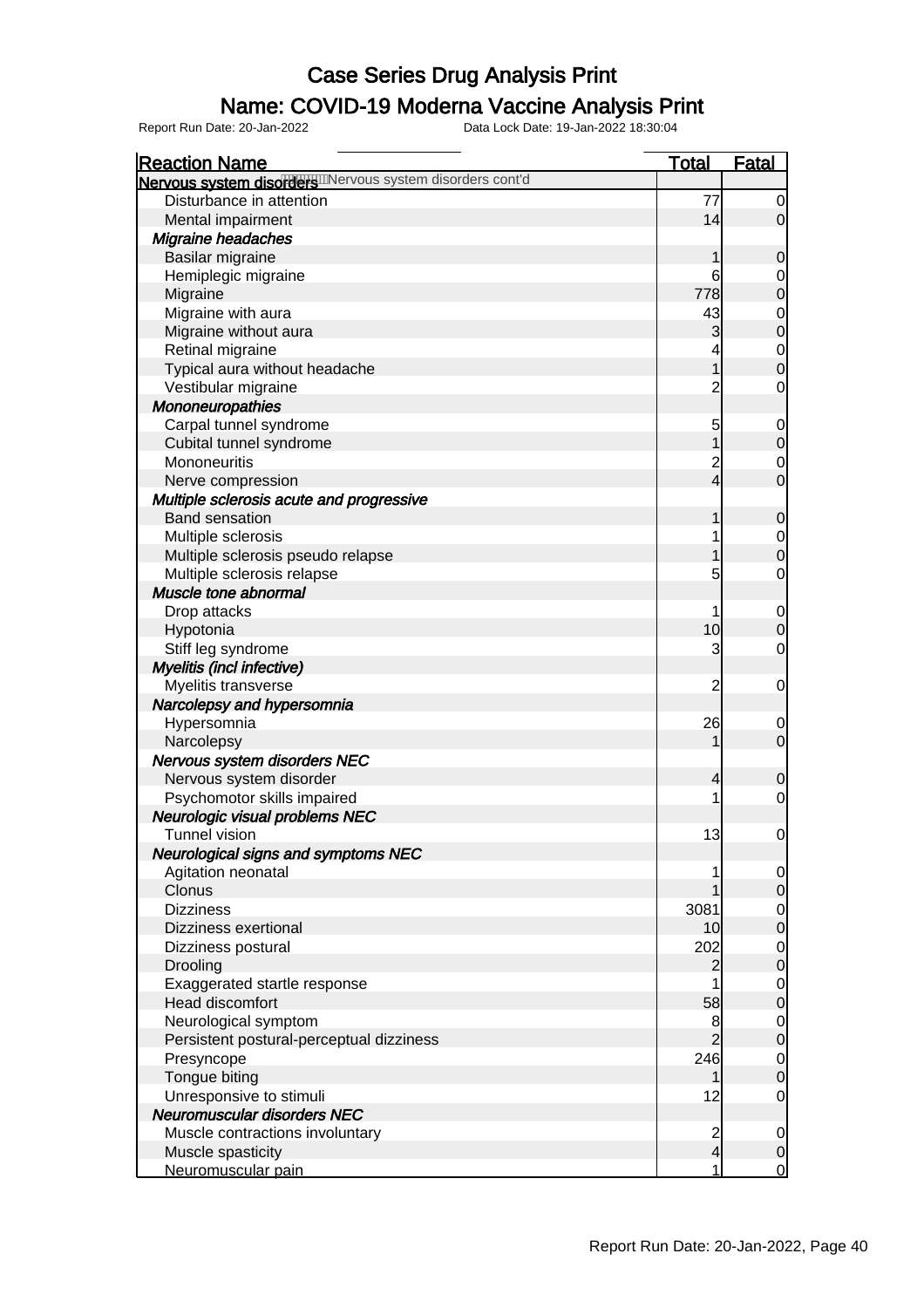### Name: COVID-19 Moderna Vaccine Analysis Print

| <b>Reaction Name</b>                                      | <b>Total</b>                          | <b>Fatal</b>                         |
|-----------------------------------------------------------|---------------------------------------|--------------------------------------|
| Nervous system disorder wike rous system disorders cont'd |                                       |                                      |
| Neuromuscular junction dysfunction                        |                                       |                                      |
| Myasthenia gravis                                         | 1                                     | $\overline{0}$                       |
| <b>Olfactory nerve disorders</b>                          |                                       |                                      |
| Anosmia                                                   | 38                                    | $\overline{0}$                       |
| Hyposmia                                                  |                                       | $\overline{0}$                       |
| Parosmia                                                  | 39                                    | $\mathbf 0$                          |
| <b>Optic nerve disorders NEC</b>                          |                                       |                                      |
| Optic neuritis                                            | 4                                     | $\mathbf 0$                          |
| Paraesthesias and dysaesthesias                           |                                       |                                      |
| Burning feet syndrome                                     | 5                                     | $\mathbf{0}$                         |
| <b>Burning sensation</b>                                  | 108                                   | $\mathbf{0}$                         |
| Dysaesthesia                                              | 1                                     |                                      |
| Formication                                               |                                       | $\begin{matrix}0\\0\end{matrix}$     |
| Hemianaesthesia                                           |                                       | $\begin{matrix} 0 \\ 0 \end{matrix}$ |
| Hyperaesthesia                                            | 52                                    |                                      |
| Hypoaesthesia                                             | 622                                   | $\begin{matrix}0\\0\end{matrix}$     |
| Paraesthesia                                              | 887                                   |                                      |
| Paralysis and paresis (excl cranial nerve)                |                                       |                                      |
| Diplegia                                                  | $\overline{c}$                        | $\mathbf 0$                          |
| Hemiparesis                                               | 4                                     | $\begin{matrix}0\\0\end{matrix}$     |
| Hemiplegia                                                | 8                                     |                                      |
| Monoparesis                                               | 22                                    |                                      |
| Monoplegia                                                | 26                                    | $0$ 0                                |
| Paralysis                                                 | 30                                    | $\begin{matrix}0\\0\end{matrix}$     |
| Paraparesis                                               | 1                                     |                                      |
| Paresis                                                   | $\overline{2}$                        | $\mathbf 0$                          |
| Parkinson's disease and parkinsonism                      |                                       |                                      |
| Freezing phenomenon                                       | 11                                    | $\boldsymbol{0}$                     |
| Reduced facial expression                                 | 1                                     | $\overline{0}$                       |
| Peripheral neuropathies NEC                               |                                       |                                      |
| Autoimmune neuropathy                                     | $\overline{\mathbf{c}}$               | $\mathbf 0$                          |
| Neuralgic amyotrophy                                      | 3                                     | $\begin{matrix}0\\0\end{matrix}$     |
| <b>Neuritis</b>                                           | 1                                     |                                      |
| Neuropathy peripheral                                     | 13                                    | $\begin{matrix} 0 \\ 0 \end{matrix}$ |
| Peripheral sensory neuropathy                             | 1                                     |                                      |
| Polyneuropathy                                            | $\overline{c}$                        | $\overline{0}$                       |
| Seizures and seizure disorders NEC                        |                                       |                                      |
| Epilepsy                                                  | 21                                    | $\overline{0}$                       |
| Febrile convulsion                                        | 5                                     | $\mathbf 0$                          |
| Myoclonic epilepsy                                        | 1                                     | $\begin{matrix} 0 \\ 0 \end{matrix}$ |
| Partial seizures                                          | 7                                     |                                      |
| Psychogenic seizure                                       | 1                                     | $\begin{matrix}0\\0\end{matrix}$     |
| Seizure                                                   | 170                                   |                                      |
| Seizure anoxic                                            | 1                                     | $\begin{matrix} 0 \\ 0 \end{matrix}$ |
| Seizure cluster                                           |                                       |                                      |
| Status epilepticus                                        | 27                                    | $\begin{matrix}0\\0\end{matrix}$     |
| Tonic clonic movements                                    | 3                                     |                                      |
| Tonic convulsion                                          | 5                                     | $\overline{0}$                       |
| <b>Sensory abnormalities NEC</b>                          |                                       |                                      |
| Ageusia                                                   | 82                                    | $\boldsymbol{0}$                     |
| Allodynia                                                 | 3                                     | $\overline{0}$                       |
| Aura                                                      | $\begin{array}{c} 2 \\ 1 \end{array}$ | $\frac{0}{0}$                        |
| Complex regional pain syndrome                            |                                       |                                      |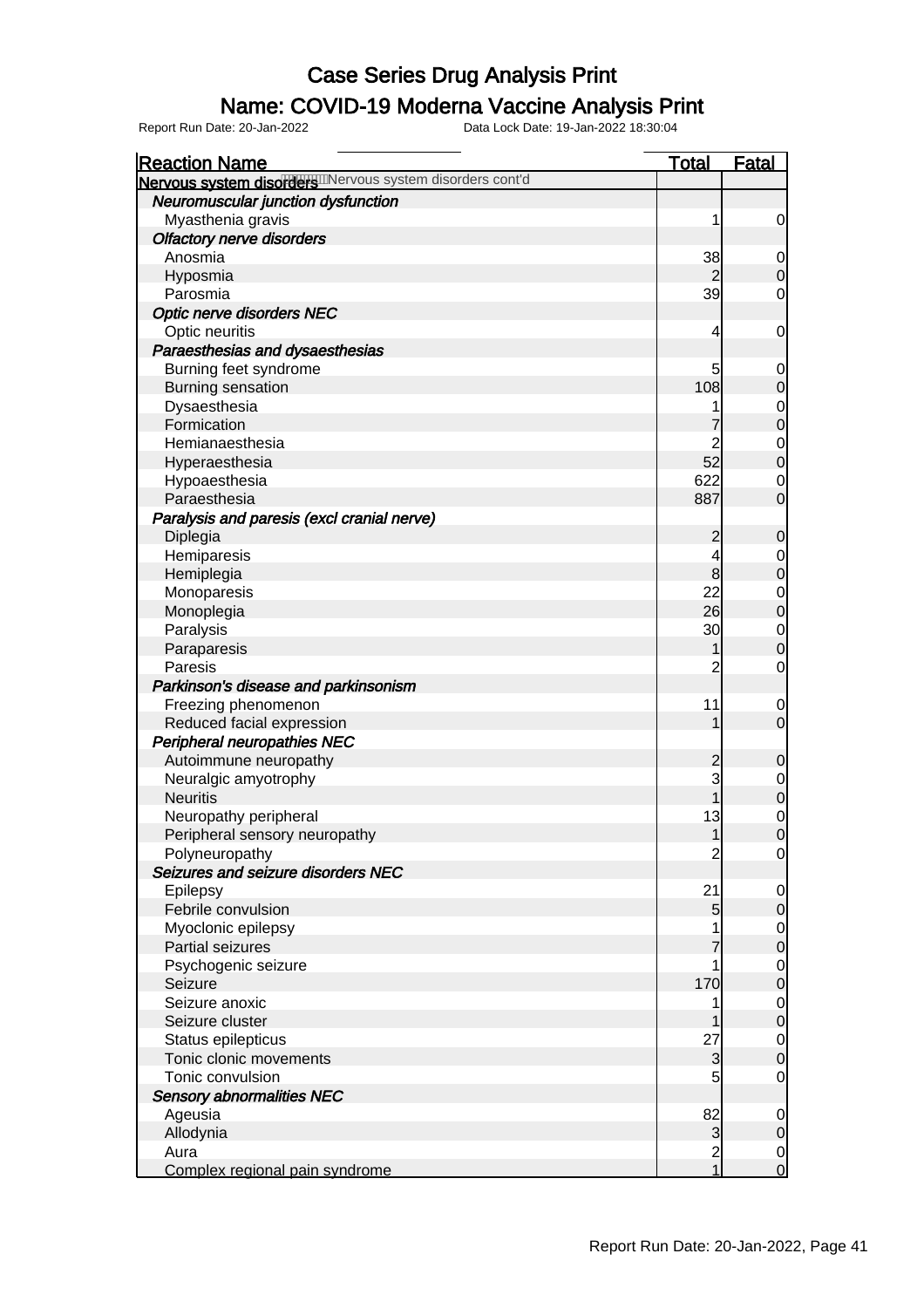#### Name: COVID-19 Moderna Vaccine Analysis Print

Report Run Date: 20-Jan-2022 Data Lock Date: 19-Jan-2022 18:30:04

Reaction Name Total Fatal Nervous system disorders Mervous system disorders cont'd Dysgeusia and Dysgeusia and Dysgeusia and Dysgeusia and Dysgeusia and Dysgeusia and Dysgeusia and Dysgeusia and D Electric shock sensation 11 0<br>Hypogeusia 1 0 Hypogeusia 1 0<br>Neuralgia 1 0<br>Neuralgia 124 0 Neuralgia 124 0 Post herpetic neuralgia and the set of the set of the set of the set of the set of the set of the set of the set of the set of the set of the set of the set of the set of the set of the set of the set of the set of the set Restless legs syndrome 1999 and 1999 and 1999 and 1999 and 1999 and 1999 and 1999 and 1999 and 1999 and 1999 and 1999 and 1999 and 1999 and 1999 and 1999 and 1999 and 1999 and 1999 and 1999 and 1999 and 1999 and 1999 and 1 Sensory disturbance 18 0 18 Sensory loss 29 0 Taste disorder and the contract of the contract of the contract of the contract of the contract of the contract of the contract of the contract of the contract of the contract of the contract of the contract of the contrac Vibratory sense increased 1 0 Sleep disturbances NEC Sleep deficit 5 0 Speech and language abnormalities Dysarthria 29 0<br>Incoherent 9 0 Incoherent 9 0<br>Slow speech 5 0 Slow speech and the state of the state of the state of the state of the state of the state of the state of the state of the state of the state of the state of the state of the state of the state of the state of the state o Speech disorder 13 0 13 Spinal cord and nerve root disorders NEC Analiculitis brachial and the set of the set of the set of the set of the set of the set of the set of the set of the set of the set of the set of the set of the set of the set of the set of the set of the set of the set o Radiculopathy 1 0 Transient cerebrovascular events Transient ischaemic attack 16 0 Tremor (excl congenital) Essential tremor and the contract of the contract of the contract of the contract of the contract of the contract of the contract of the contract of the contract of the contract of the contract of the contract of the contr Head titubation and the contract of the contract of the contract of the contract of the contract of the contract of the contract of the contract of the contract of the contract of the contract of the contract of the contra Tremor 610 0 Trigeminal disorders Trigeminal neuralgia et al. 2003;<br> **Trigeminal neuralgia 5 000 TOTAL**<br> **Trigeminal disorders SOC TOTAL** Nervous system disorders SOC TOTAL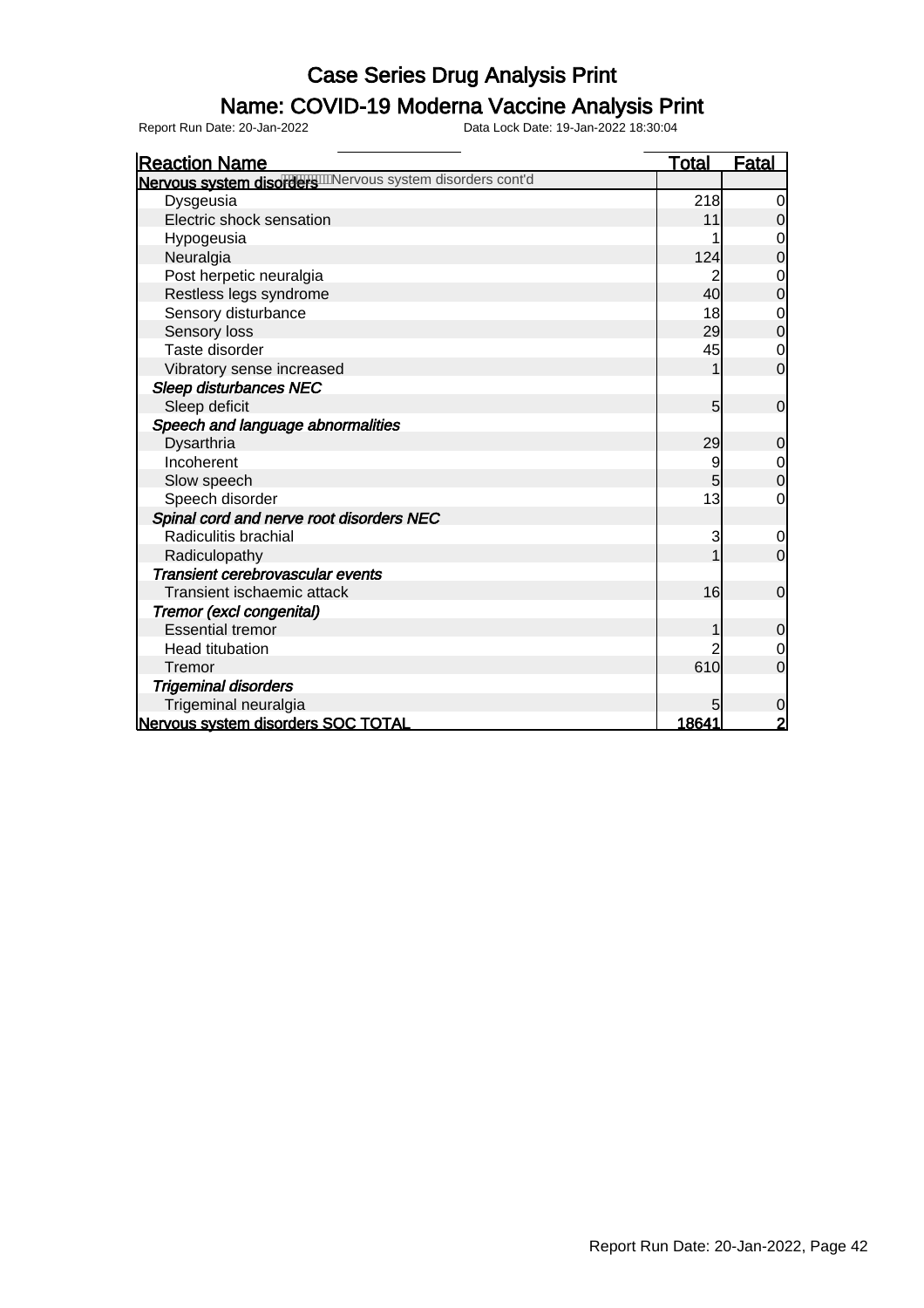### Name: COVID-19 Moderna Vaccine Analysis Print

| <b>Reaction Name</b>                           | <b>Total</b>   | <b>Fatal</b>   |
|------------------------------------------------|----------------|----------------|
| <b>Pregnancy conditions</b>                    |                |                |
| <b>Abortions spontaneous</b>                   |                |                |
| Abortion spontaneous                           | 59             | $\overline{0}$ |
| <b>Foetal complications NEC</b>                |                |                |
| Foetal hypokinesia                             | 3              | $\mathbf 0$    |
| Hydrops foetalis                               |                | $\overline{0}$ |
| <b>Foetal growth complications</b>             |                |                |
| Foetal growth restriction                      | 1              | 0              |
| Gestational age and weight conditions          |                |                |
| Premature baby                                 | 1              | 0              |
| Haemorrhagic complications of pregnancy        |                |                |
| Premature separation of placenta               | 1              | 0              |
| Labour onset and length abnormalities          |                |                |
| Premature labour                               | 4              | 0              |
| Maternal complications of labour NEC           |                |                |
| Uterine atony                                  |                | 0              |
| Uterine hypertonus                             | $\overline{2}$ | $\overline{0}$ |
| <b>Maternal complications of pregnancy NEC</b> |                |                |
| Decidual cast                                  |                | $\mathbf 0$    |
| Ectopic pregnancy                              | 3              | $\mathbf 0$    |
| Morning sickness                               |                | $\mathbf 0$    |
| Somatic symptom disorder of pregnancy          | 1              | $\mathbf 0$    |
| <b>Multiple pregnancies</b>                    |                |                |
| Twin pregnancy                                 | 1              | 0              |
| Normal pregnancy, labour and delivery          |                |                |
| Live birth                                     | $\overline{c}$ | 0              |
| Pregnancy                                      | 4              | $\mathbf 0$    |
| <b>Postpartum complications NEC</b>            |                |                |
| Postpartum haemorrhage                         |                | $\mathbf 0$    |
| Pregnancy complicated by maternal disorders    |                |                |
| <b>Gestational diabetes</b>                    |                | $\mathbf 0$    |
| Stillbirth and foetal death                    |                |                |
| <b>Stillbirth</b>                              |                |                |
| <b>Umbilical cord complications</b>            |                |                |
| Umbilical cord thrombosis                      |                | 0              |
| <b>Pregnancy conditions SOC TOTAL</b>          | 90             |                |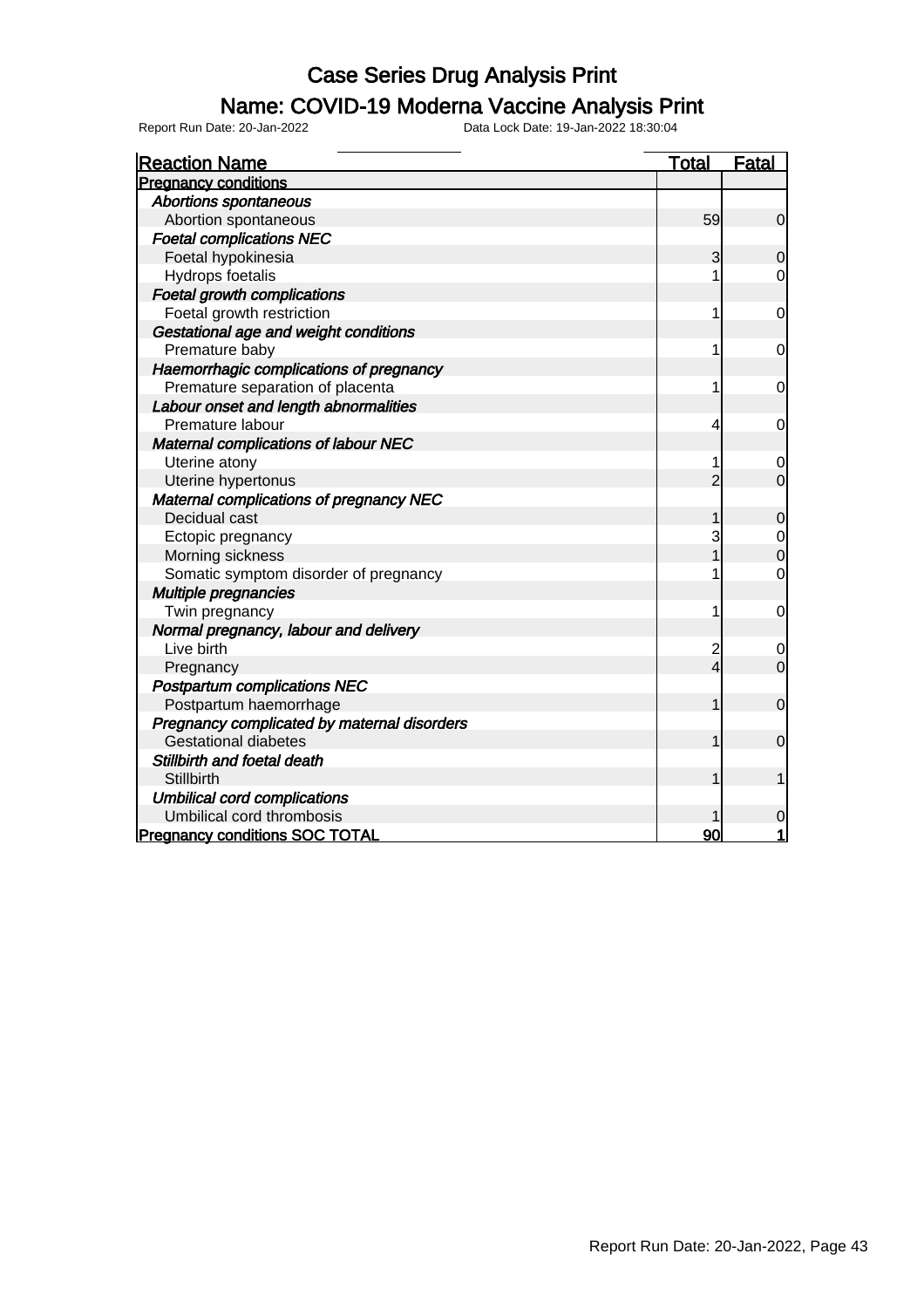### Name: COVID-19 Moderna Vaccine Analysis Print

| <b>Reaction Name</b>                       | <u>Total</u> | <u>Fatal</u>   |
|--------------------------------------------|--------------|----------------|
| <b>Device issues NEC</b>                   |              |                |
| Device expulsion                           |              | $\Omega$       |
| Device leakage                             |              | 0              |
| Device malfunction events NEC              |              |                |
| Thrombosis in device                       |              | 0              |
| Undersensing                               |              | $\mathbf 0$    |
| <b>Manufacturing materials issues</b>      |              |                |
| Manufacturing materials issue              |              | $\mathbf 0$    |
| Product contamination and sterility issues |              |                |
| Product contamination physical             | 8            | $\mathbf 0$    |
| Suspected product contamination            |              | 0              |
| <b>Product label issues</b>                |              |                |
| Product label issue                        |              | 0              |
| <b>Product physical issues</b>             |              |                |
| Product after taste                        |              | $\overline{0}$ |
| Product taste abnormal                     |              | $\mathbf 0$    |
| <b>Product quality issues NEC</b>          |              |                |
| Product impurity                           |              | $\mathbf 0$    |
| Product quality issue                      |              | 0              |
| Product tampering                          |              | $\overline{0}$ |
| Product supply and availability issues     |              |                |
| Product availability issue                 |              | 0              |
| null SOC TOTAL                             | <u> 23</u>   | $\bf{0}$       |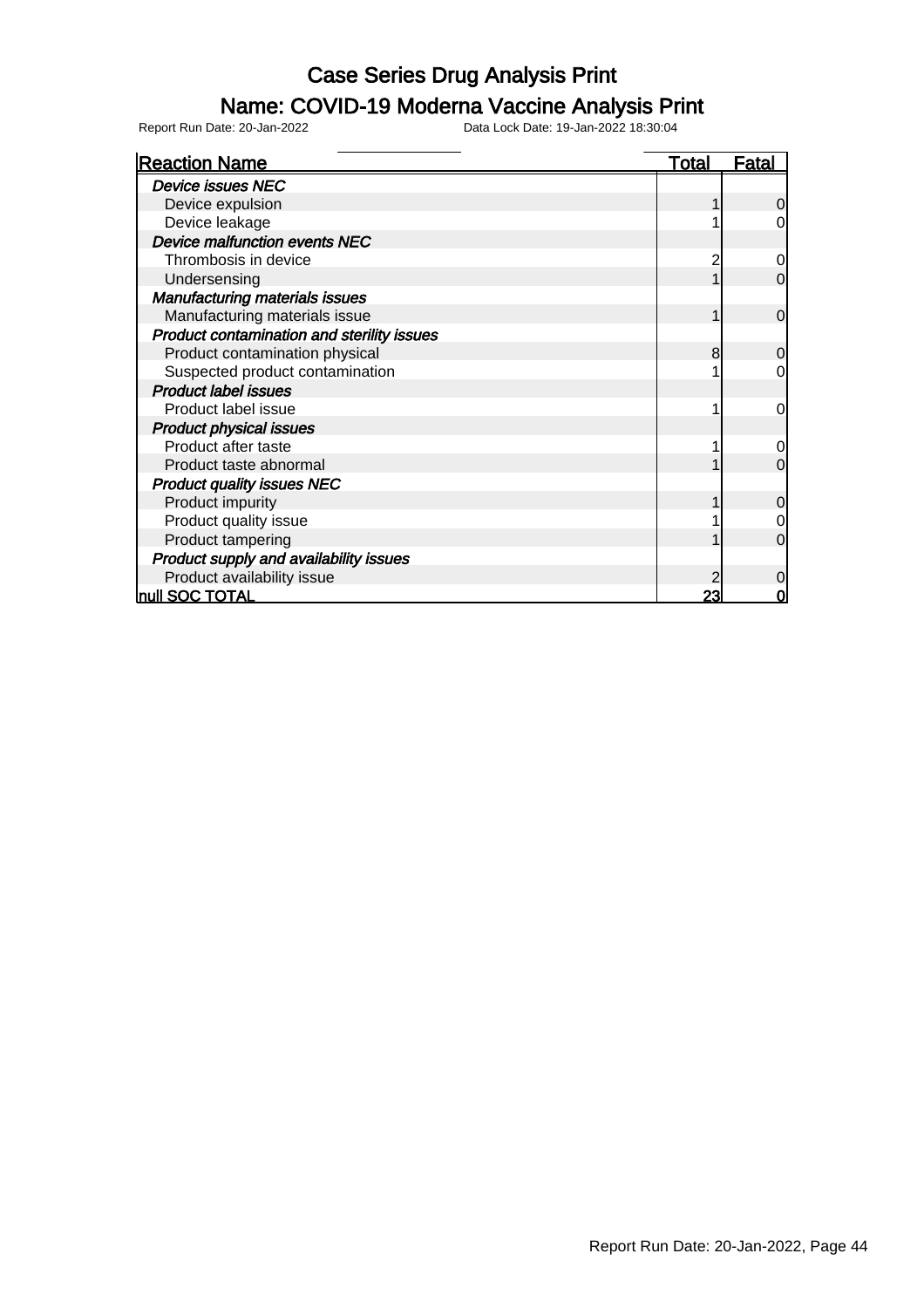#### Name: COVID-19 Moderna Vaccine Analysis Print

Report Run Date: 20-Jan-2022 Data Lock Date: 19-Jan-2022 18:30:04

Reaction Name Total Fatal Psychiatric disorders Abnormal behaviour NEC Abnormal behaviour and the contract of the contract of the contract of the contract of the contract of the contract of the contract of the contract of the contract of the contract of the contract of the contract of the con Breath holding **2** 0 Staring the control of the control of the control of the control of the control of the control of the control o Affect alterations NEC Affect lability and the contract of the contract of the contract of the contract of the contract of the contract of the contract of the contract of the contract of the contract of the contract of the contract of the contra Flat affect  $\begin{vmatrix} 4 & 0 \end{vmatrix}$  Inappropriate affect 3 0 Amnestic symptoms Paramnesia 1 0 Anxiety disorders NEC Anxiety disorder 1 0 Separation anxiety disorder 1 0 Anxiety symptoms Agitation 21 0 Anxiety 236 0 Nervousness 1988 and 2008 and 2008 and 2008 and 2008 and 2008 and 2008 and 2008 and 2008 and 2008 and 2008 and 200 Stress 20 0 Tension 9 0 Attention deficit and disruptive behaviour disorders Attention deficit hyperactivity disorder 4 0 Behaviour and socialisation disturbances Aggression 1 0 Disinhibition 1 0 Homicidal ideation and the set of the set of the set of the set of the set of the set of the set of the set of the set of the set of the set of the set of the set of the set of the set of the set of the set of the set of t Impatience 1 0 Paranoia 6 0 Personality change 2 0 Social avoidant behaviour and the set of the set of the set of the set of the set of the set of the set of the set of the set of the set of the set of the set of the set of the set of the set of the set of the set of the s Violence-related symptom and the state of the state of the state of the state of the state of the state of the state of the state of the state of the state of the state of the state of the state of the state of the state o Cognitive and attention disorders and disturbances NEC Distractibility **1** 0 Mental fatigue 53 0 Communications disorders Mutism 1 0 Confusion and disorientation Confusional state 196 0 Disorientation **Disorientation 199 0**  Deliria Delirium 48 0 Delusional disorders Alice in wonderland syndrome 1 0 Delusional symptoms Delusion 3 0 Delusion of parasitosis and the contract of parasitosis and the contract of the contract of the contract of the contract of the contract of the contract of the contract of the contract of the contract of the contract of th Depressive disorders Depression 82 0 Depression suicidal and the contract of the contract of the contract of the contract of the contract of the contract of the contract of the contract of the contract of the contract of the contract of the contract of the co Major depression and depressive disorder and the set of the set of the set of the set of the set of the set of the set of the set of the set of the set of the set of the set of the set of the set of the set of the set of t Mixed anxiety and depressive disorder 1 0 0 0 0 0 0 0 0 0 0 1 0 0 1 0 0 1 0 0 1 0 1 0 1 0 1 0 1 0 1 0 1 0 1 0 1 0 1 0 1 0 1 0 1 0 1 0 1 0 1 0 1 0 1 0 1 0 1 0 1 0 1 0 1 0 1 0 1 0 1 0 1 0 1 0 1 0 1 0 1 0 1 0 1 0 1 0 1 0 1 0 Dissociative states Depersonalisation/derealisation disorder 2 0 Dissociation 13 0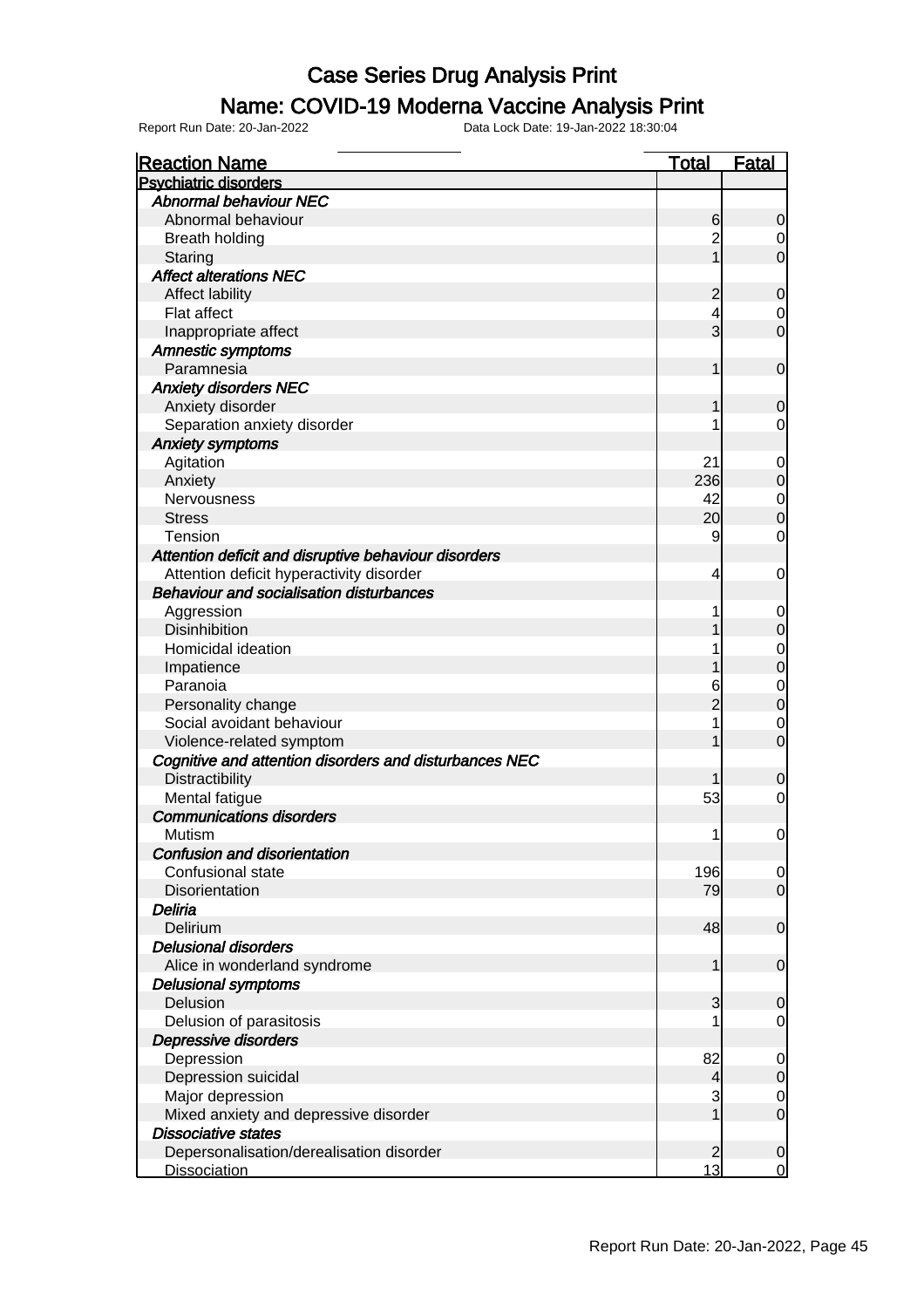#### Name: COVID-19 Moderna Vaccine Analysis Print

| <b>Reaction Name</b>                                             | <b>Total</b> | <b>Fatal</b>                         |
|------------------------------------------------------------------|--------------|--------------------------------------|
| Psychiatric disorders <sup>/WP</sup> sychiatric disorders cont'd |              |                                      |
| Disturbances in initiating and maintaining sleep                 |              |                                      |
| Initial insomnia                                                 |              | $\overline{0}$                       |
| Insomnia                                                         | 442          | $\overline{0}$                       |
| Middle insomnia                                                  | 14           | $\overline{0}$                       |
| Terminal insomnia                                                | 13           | $\overline{0}$                       |
| <b>Dyssomnias</b>                                                |              |                                      |
| Poor quality sleep                                               | 89           | $\boldsymbol{0}$                     |
| <b>Eating disorders NEC</b>                                      |              |                                      |
| <b>Binge eating</b>                                              | 1            | $\boldsymbol{0}$                     |
| <b>Emotional and mood disturbances NEC</b>                       |              |                                      |
| Anger                                                            | 13           | $\mathbf 0$                          |
| <b>Emotional disorder</b>                                        | 21           | $0$ 0                                |
| <b>Emotional distress</b>                                        | 11           |                                      |
| <b>Emotional poverty</b>                                         | 1            | $\begin{matrix}0\\0\end{matrix}$     |
| Euphoric mood                                                    | 12           |                                      |
| Frustration tolerance decreased                                  | 1            | $\begin{matrix}0\\0\end{matrix}$     |
| Irritability                                                     | 51           |                                      |
| Mood altered                                                     | 15           | $\mathbf 0$                          |
| <b>Factitious disorders</b>                                      |              |                                      |
| Factitious disorder                                              | 1            | $\mathbf 0$                          |
| Fear symptoms and phobic disorders (incl social phobia)          |              |                                      |
| Fear                                                             | 5            | $\mathbf{0}$                         |
| Fear of death                                                    | 1            | $\mathbf 0$                          |
| Fear of eating                                                   | 1            | $\begin{matrix}0\\0\end{matrix}$     |
| Fear of injection                                                | 6            |                                      |
| Paruresis                                                        | 1            | $\begin{matrix}0\\0\end{matrix}$     |
| Phobia                                                           | 1            |                                      |
| Phonophobia                                                      | 1            | $\begin{matrix} 0 \\ 0 \end{matrix}$ |
| Social fear                                                      | 1            |                                      |
| <b>Fluctuating mood symptoms</b>                                 |              |                                      |
| Mood swings                                                      | 15           | $\mathbf 0$                          |
| Hallucinations (excl sleep-related)                              |              |                                      |
| Hallucination                                                    | 116          | $\mathbf 0$                          |
| Hallucination, auditory                                          | 6            | $\begin{matrix} 0 \\ 0 \end{matrix}$ |
| Hallucination, olfactory                                         | 1            |                                      |
| Hallucination, tactile                                           | 1            | 이                                    |
| Hallucination, visual                                            | 4            | 0                                    |
| Hallucinations, mixed                                            | 1            | $\overline{0}$                       |
| Somatic hallucination                                            | 1            | $\overline{0}$                       |
| Increased physical activity levels                               |              |                                      |
| Restlessness                                                     | 58           | $\mathbf 0$                          |
| <b>Mental disorders NEC</b>                                      |              |                                      |
| Mental disorder                                                  | 4            | $\mathbf 0$                          |
| Mood alterations with depressive symptoms                        |              |                                      |
| Depressed mood                                                   | 90           | $\mathbf 0$                          |
| Feeling of despair                                               | 5            | $\overline{0}$                       |
| Negative thoughts                                                | 1            | $\overline{0}$                       |
| Sense of a foreshortened future                                  | 1            | $\mathbf{0}$                         |
| <b>Tearfulness</b>                                               | 6            | $\overline{0}$                       |
| Mood alterations with manic symptoms                             |              |                                      |
| Mania                                                            | 4            | $\mathbf 0$                          |
| <b>Mood disorders NEC</b>                                        |              |                                      |
| Apathy                                                           | 12           | $\mathbf 0$                          |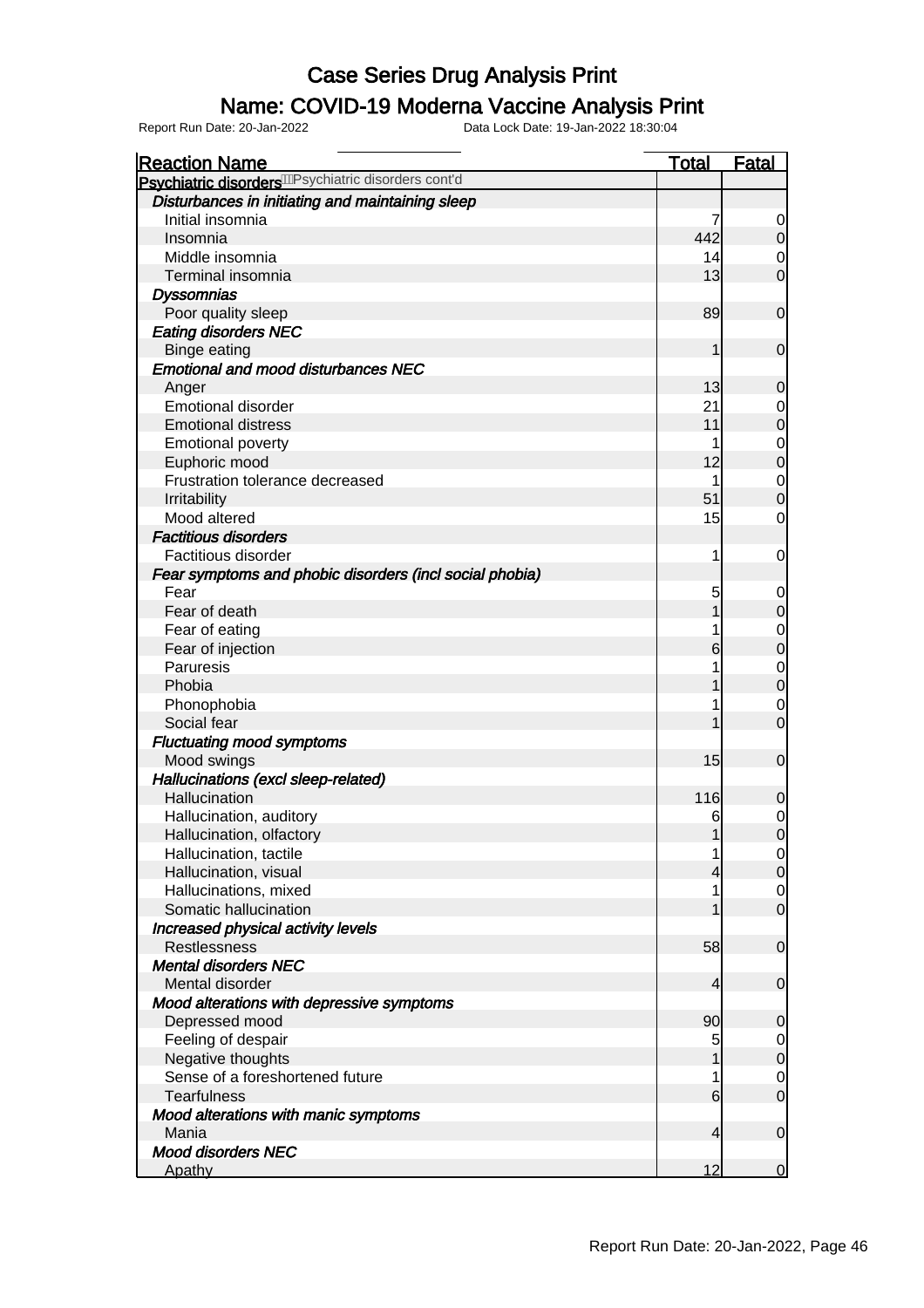### Name: COVID-19 Moderna Vaccine Analysis Print

| <b>Reaction Name</b>                                                  | <b>Total</b>    | <b>Fatal</b>     |
|-----------------------------------------------------------------------|-----------------|------------------|
| Psychiatric disorders <sup>/////</sup> //Psychiatric disorders cont'd |                 |                  |
| Listless                                                              | 7               | $\overline{0}$   |
| Narcolepsy and associated conditions                                  |                 |                  |
| Hypnagogic hallucination                                              |                 | $\mathbf 0$      |
| <b>Orgasmic disorders and disturbances</b>                            |                 |                  |
| Orgasm abnormal                                                       |                 | $\mathbf 0$      |
| Orgasmic sensation decreased                                          |                 | $\overline{0}$   |
| Panic attacks and disorders                                           |                 |                  |
| Limited symptom panic attack                                          |                 | $\mathbf 0$      |
| Panic attack                                                          | 53              | 0                |
| Panic reaction                                                        | 10              | $\overline{0}$   |
| Paraphilias and paraphilic disorders                                  |                 |                  |
| Exhibitionism                                                         | 1               | $\mathbf 0$      |
| Parasomnias                                                           |                 |                  |
| Abnormal dreams                                                       | 36              | $\mathbf 0$      |
| Abnormal sleep-related event                                          |                 | $\mathbf 0$      |
| Nightmare                                                             | 56              | $\mathbf 0$      |
| Sleep inertia                                                         |                 | $\mathbf{0}$     |
| Sleep talking                                                         | 2               | $\overline{0}$   |
| Sleep terror                                                          | 5               | $\mathbf 0$      |
| Somnambulism                                                          |                 | $\overline{0}$   |
| <b>Perception disturbances NEC</b>                                    |                 |                  |
| Autoscopy                                                             | 3               | $\mathbf 0$      |
| Derealisation                                                         | 3               | 0                |
| Illusion                                                              |                 | $\overline{0}$   |
| Psychiatric elimination disorders                                     |                 |                  |
| Enuresis                                                              | 13              | $\mathbf 0$      |
| <b>Psychiatric symptoms NEC</b>                                       |                 |                  |
| Hypervigilance                                                        | $\overline{c}$  | $\mathbf 0$      |
| Psychiatric symptom                                                   | 3               | 0                |
| Psychological trauma                                                  |                 | $\mathbf 0$      |
| <b>Psychotic disorder NEC</b>                                         |                 |                  |
| Acute psychosis                                                       | 1               | $\boldsymbol{0}$ |
| Psychotic disorder                                                    | 2               | 0                |
| Sexual desire disorders                                               |                 |                  |
| Libido decreased                                                      | 6               | $\mathbf 0$      |
| Libido increased                                                      | 1               | 0                |
| Loss of libido                                                        | 4               | $\overline{0}$   |
| <b>Sleep disorders NEC</b>                                            |                 |                  |
| Sleep disorder                                                        | 71              | $\mathbf 0$      |
| Somatic symptom disorders                                             |                 |                  |
| Conversion disorder                                                   |                 | $\mathbf 0$      |
| Habit cough                                                           | $\overline{7}$  | $\overline{0}$   |
| Speech and language usage disturbances                                |                 |                  |
| Disorganised speech                                                   | 1               | $\mathbf 0$      |
| Speech articulation and rhythm disturbances                           |                 |                  |
| Dysphemia                                                             | 3               | $\mathbf 0$      |
| Lack of spontaneous speech                                            |                 | $\mathbf 0$      |
| <b>Stereotypies and automatisms</b>                                   |                 |                  |
| <b>Bruxism</b>                                                        | 4               | $\mathbf 0$      |
| Head banging                                                          | $6 \overline{}$ | $\mathbf 0$      |
| <b>Stress disorders</b>                                               |                 |                  |
| Acute stress disorder                                                 | 1               | $\mathbf 0$      |
| <b>Substance related and addictive disorders</b>                      |                 |                  |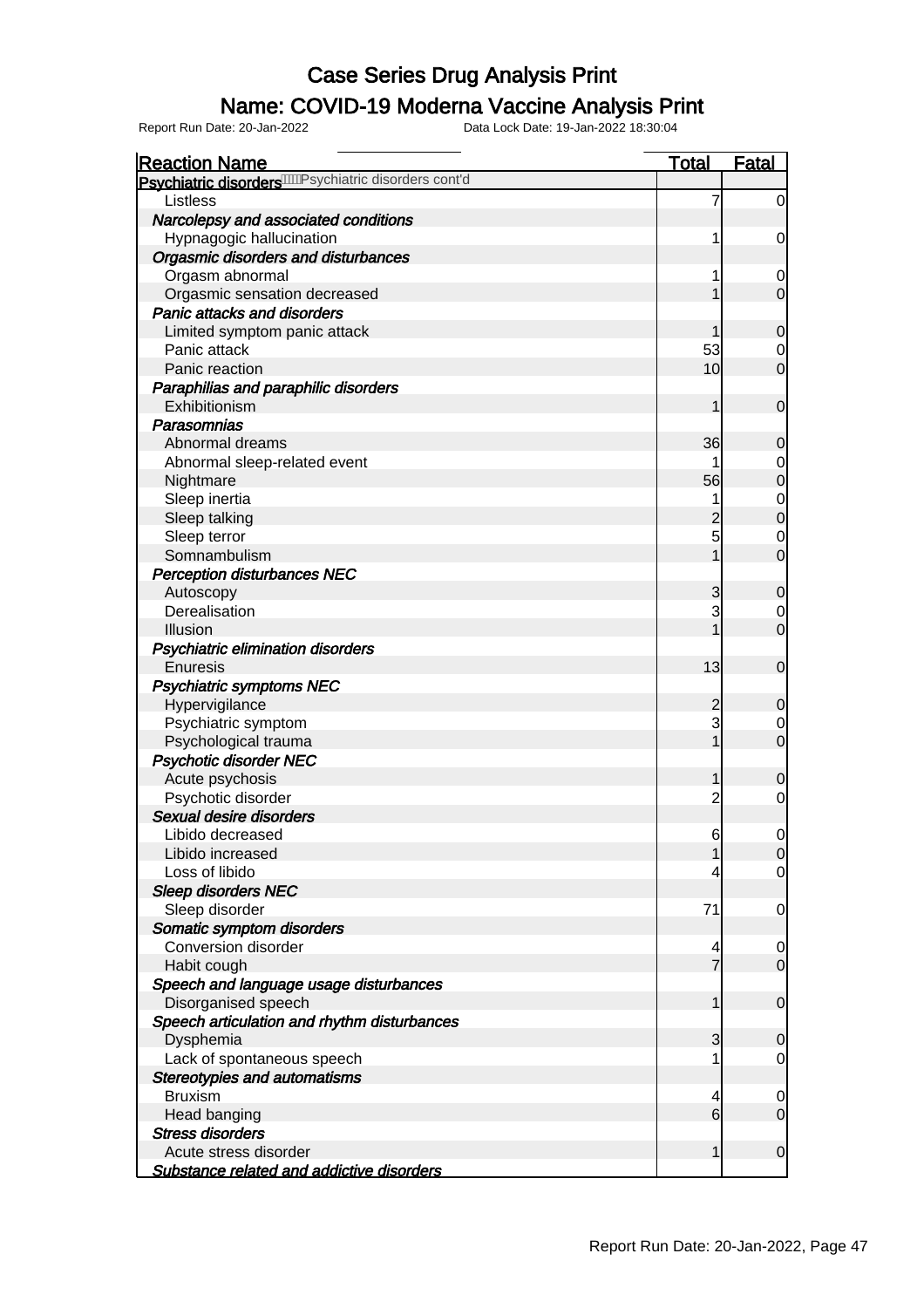### Name: COVID-19 Moderna Vaccine Analysis Print

| <b>Reaction Name</b>                                           | <u>Total</u> | <u>Fatal</u> |
|----------------------------------------------------------------|--------------|--------------|
| Psychiatric disorders <sup>/Psychiatric disorders cont'd</sup> |              |              |
| Alcoholism                                                     |              | 0            |
| Suicidal and self-injurious behaviour                          |              |              |
| Intentional self-injury                                        |              | 0            |
| Suicidal behaviour                                             |              |              |
| Suicidal ideation                                              | 18           | 0            |
| Suicide attempt                                                |              | 0            |
| <b>Thinking disturbances</b>                                   |              |              |
| Bradyphrenia                                                   |              |              |
| Intrusive thoughts                                             |              | 0            |
| Tachyphrenia                                                   |              | 0            |
| Thinking abnormal                                              |              | 0            |
| Thought blocking                                               |              | 0            |
| <b>Tic disorders</b>                                           |              |              |
| Tic                                                            |              |              |
| <b>Psychiatric disorders SOC TOTAL</b>                         | 2243         |              |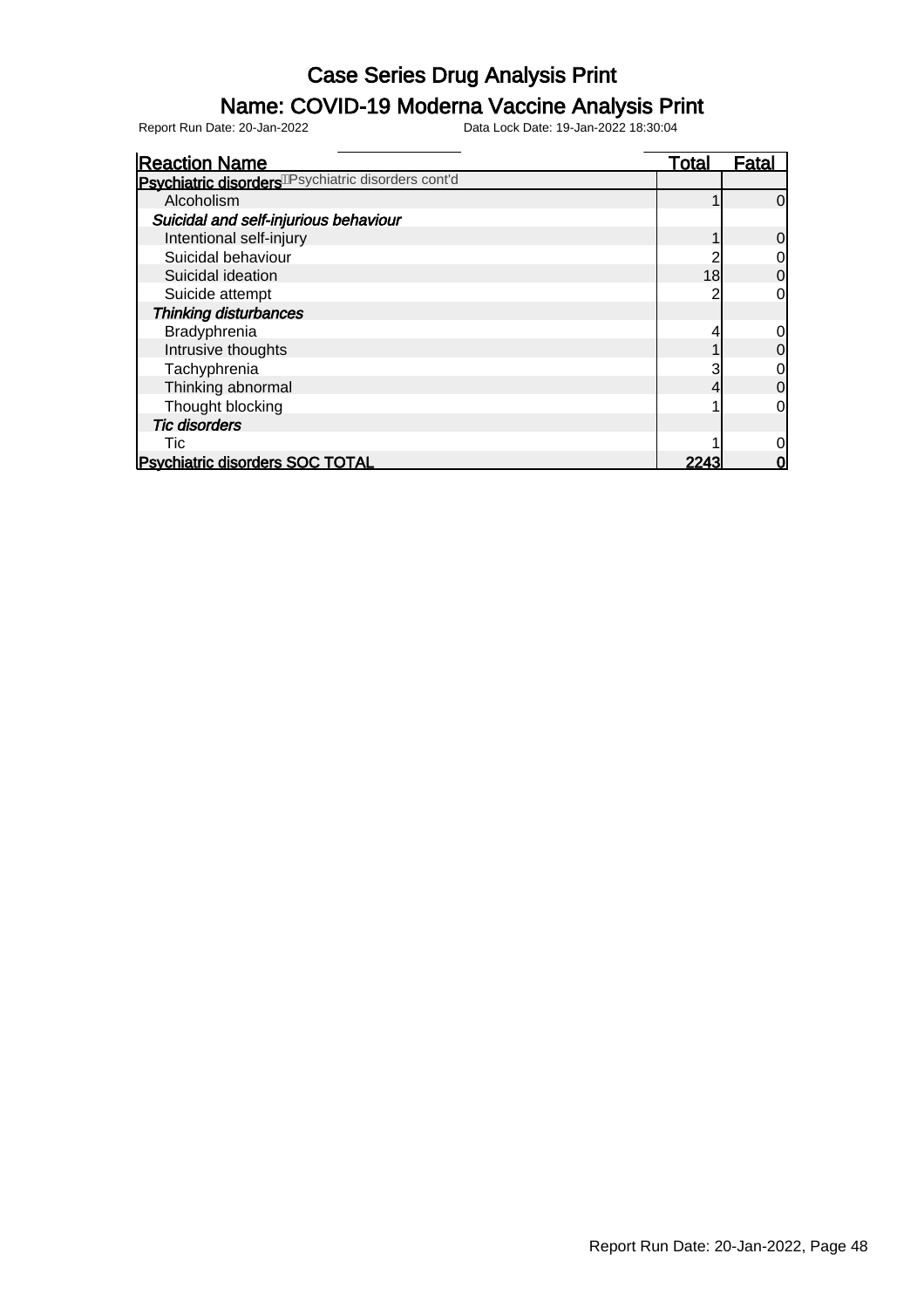#### Name: COVID-19 Moderna Vaccine Analysis Print

| <b>Reaction Name</b>                                 | <b>Total</b>   | <b>Fatal</b>                          |
|------------------------------------------------------|----------------|---------------------------------------|
| <b>Renal &amp; urinary disorders</b>                 |                |                                       |
| <b>Bladder and urethral symptoms</b>                 |                |                                       |
| <b>Bladder irritation</b>                            | 1              | $\mathbf 0$                           |
| <b>Bladder</b> pain                                  | 9              | $\overline{0}$                        |
| <b>Dysuria</b>                                       | 9              | $\overline{0}$                        |
| Incontinence                                         | 10             | $\mathbf{0}$                          |
| Micturition urgency                                  | 11             | $\overline{0}$                        |
| Pollakiuria                                          | 40             |                                       |
| Stress urinary incontinence                          | 1              | $\begin{matrix}0\\0\end{matrix}$      |
| Urethral pain                                        | $\overline{2}$ |                                       |
| Urinary incontinence                                 | 12             | $\begin{matrix}0\\0\end{matrix}$      |
| Urinary retention                                    | 5              |                                       |
| Urinary straining                                    | 1              | $\begin{matrix}0\\0\end{matrix}$      |
| Urine flow decreased                                 | 1              | $\mathbf 0$                           |
| <b>Bladder disorders NEC</b>                         |                |                                       |
| Bladder disorder                                     | $\overline{c}$ | $\mathbf 0$                           |
| Urinary bladder haemorrhage                          | $\overline{2}$ | $\mathbf 0$                           |
| <b>Bladder infections and inflammations</b>          |                |                                       |
| Cystitis interstitial                                | $\mathbf{1}$   | $\boldsymbol{0}$                      |
| Genitourinary tract infections and inflammations NEC |                |                                       |
| Urinary tract inflammation                           | $\mathbf{1}$   | $\mathbf 0$                           |
| Glomerulonephritis and nephrotic syndrome            |                |                                       |
| Glomerulonephritis acute                             | 1              | $\mathbf 0$                           |
| IgA nephropathy                                      | $\overline{2}$ | $\mathbf 0$                           |
| Myoneurogenic bladder disorders                      |                |                                       |
| <b>Bladder dysfunction</b>                           | 1              | $\boldsymbol{0}$                      |
| Hypertonic bladder                                   | $\overline{2}$ | $\overline{0}$                        |
| Loss of bladder sensation                            | 1              | $\mathbf 0$                           |
| <b>Nephritis NEC</b>                                 |                |                                       |
| Nephritis                                            | 1              | $\mathbf 0$                           |
| Renal failure and impairment                         |                |                                       |
| Acute kidney injury                                  | 5              | $\mathbf 0$                           |
| Chronic kidney disease                               | 1              | $\overline{0}$                        |
| Oliguria                                             | 1              |                                       |
| <b>Renal failure</b>                                 | $\overline{2}$ | $\begin{matrix}0\\0\end{matrix}$      |
| Renal impairment                                     | $\mathbf{1}$   | $\mathbf 0$                           |
| <b>Urinary abnormalities</b>                         |                |                                       |
| Chromaturia                                          | 19             | $\overline{0}$                        |
| Haematuria                                           | 9              | $\overline{0}$                        |
| Loin pain haematuria syndrome                        | 1              | $\mathbf{0}$                          |
| Urine abnormality                                    | 5              | $\mathbf 0$                           |
| Urine odour abnormal                                 | $\overline{3}$ | $\mathbf 0$                           |
| Urinary tract signs and symptoms NEC                 |                |                                       |
| Haemorrhage urinary tract                            | 8              | $\mathbf 0$                           |
| Nocturia                                             | 1              | $\mathbf 0$                           |
| Renal pain                                           | 99             |                                       |
| Urinary tract pain                                   | 1              | $\overline{0}$<br>$\mathsf{O}\xspace$ |
| Renal & urinary disorders SOC TOTAL                  | 272            | $\mathsf{O}$                          |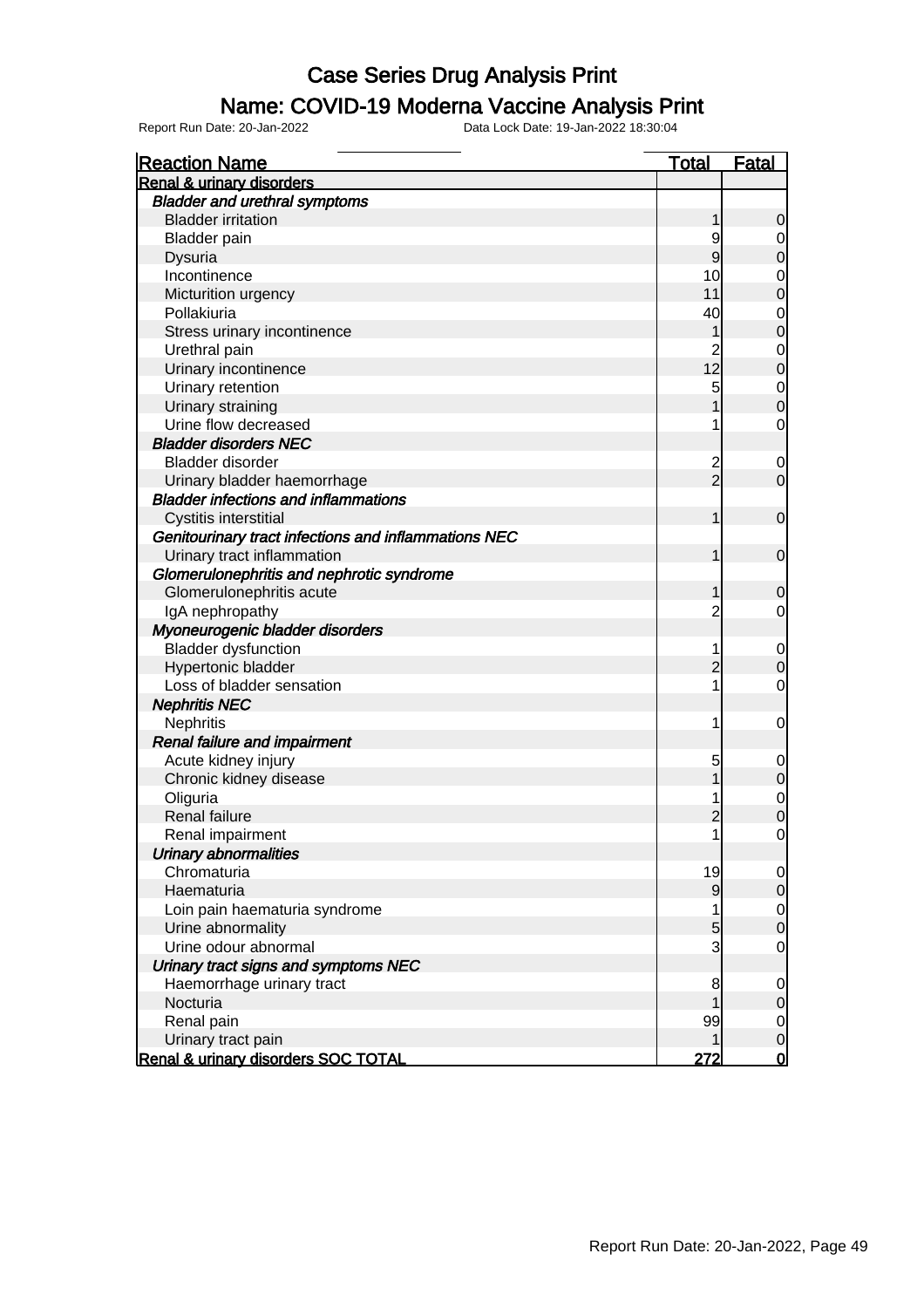#### Name: COVID-19 Moderna Vaccine Analysis Print

| <b>Reaction Name</b>                              | <u>Total</u>   | <b>Fatal</b>   |
|---------------------------------------------------|----------------|----------------|
| Reproductive & breast disorders                   |                |                |
| Benign and malignant breast neoplasms             |                |                |
| <b>Breast cyst</b>                                | $\overline{4}$ | $\overline{0}$ |
| <b>Breast disorders NEC</b>                       |                |                |
| <b>Breast enlargement</b>                         | 4              | 0              |
| <b>Breast mass</b>                                | 17             | $\mathbf 0$    |
| Fibrocystic breast disease                        | 1              | $\overline{0}$ |
| Retracted nipple                                  | 1              | 0              |
| <b>Breast infections and inflammations</b>        |                |                |
| <b>Breast inflammation</b>                        | 3              | 0              |
| <b>Breast signs and symptoms</b>                  |                |                |
| Breast discharge                                  | 2              | $\mathbf 0$    |
| <b>Breast discomfort</b>                          | $\overline{2}$ | 0              |
| Breast haemorrhage                                | 1              | $\mathbf 0$    |
| Breast oedema                                     |                | $\mathbf 0$    |
| Breast pain                                       | 133            | $\mathbf 0$    |
| <b>Breast swelling</b>                            | 22             | $\overline{0}$ |
| <b>Breast tenderness</b>                          | 13             | $\mathbf 0$    |
| Nipple pain                                       | $\overline{c}$ | $\overline{0}$ |
| Nipple swelling                                   | $\overline{2}$ | $\mathbf 0$    |
| Cervix disorders NEC                              |                |                |
| Ectropion of cervix                               | 1              | 0              |
| Erection and ejaculation conditions and disorders |                |                |
| Ejaculation delayed                               | 1              | $\overline{0}$ |
| <b>Ejaculation failure</b>                        | $\overline{2}$ | $\mathbf 0$    |
| Erectile dysfunction                              | 14             | $\mathbf 0$    |
| <b>Erection increased</b>                         | 1              | $\mathbf 0$    |
| Nocturnal emission                                | 1              | $\mathbf 0$    |
| Organic erectile dysfunction                      | 9              | $\mathbf 0$    |
| Painful ejaculation                               | 1              | $\mathbf 0$    |
| Priapism                                          |                | $\overline{0}$ |
| Spontaneous penile erection                       | 1              | 0              |
| <b>Gender disorders</b>                           |                |                |
| Feminisation acquired                             | 1              | 0              |
| <b>Lactation disorders</b>                        |                |                |
| Galactorrhoea                                     | $\overline{c}$ | $\mathbf 0$    |
| Lactation disorder                                | 3              | <sup>0</sup>   |
| Lactation puerperal increased                     | $\overline{2}$ | $\overline{0}$ |
| Suppressed lactation                              | $\overline{9}$ | $\overline{0}$ |
| <b>Menopausal effects NEC</b>                     |                |                |
| Menopausal symptoms                               | 9              | $\overline{0}$ |
| Premature menopause                               | 3              | 0              |
| Menopausal effects on the genitourinary tract     |                |                |
| Postmenopausal haemorrhage                        | 17             | 0              |
| <b>Menstruation and uterine bleeding NEC</b>      |                |                |
| Abnormal uterine bleeding                         | 1              | $\overline{0}$ |
| Dysmenorrhoea                                     | 441            | 0              |
| Intermenstrual bleeding                           | 238            | $\mathbf 0$    |
| Menstrual discomfort                              | 3              | $\overline{0}$ |
| Menstrual disorder                                | 365            | $\mathbf 0$    |
| Menstruation irregular                            | 609            | $\overline{0}$ |
| Premenstrual dysphoric disorder                   | 1              | $\mathbf 0$    |
| Premenstrual headache                             |                | $\pmb{0}$      |
| Premenstrual pain                                 | 20             | $\mathbf 0$    |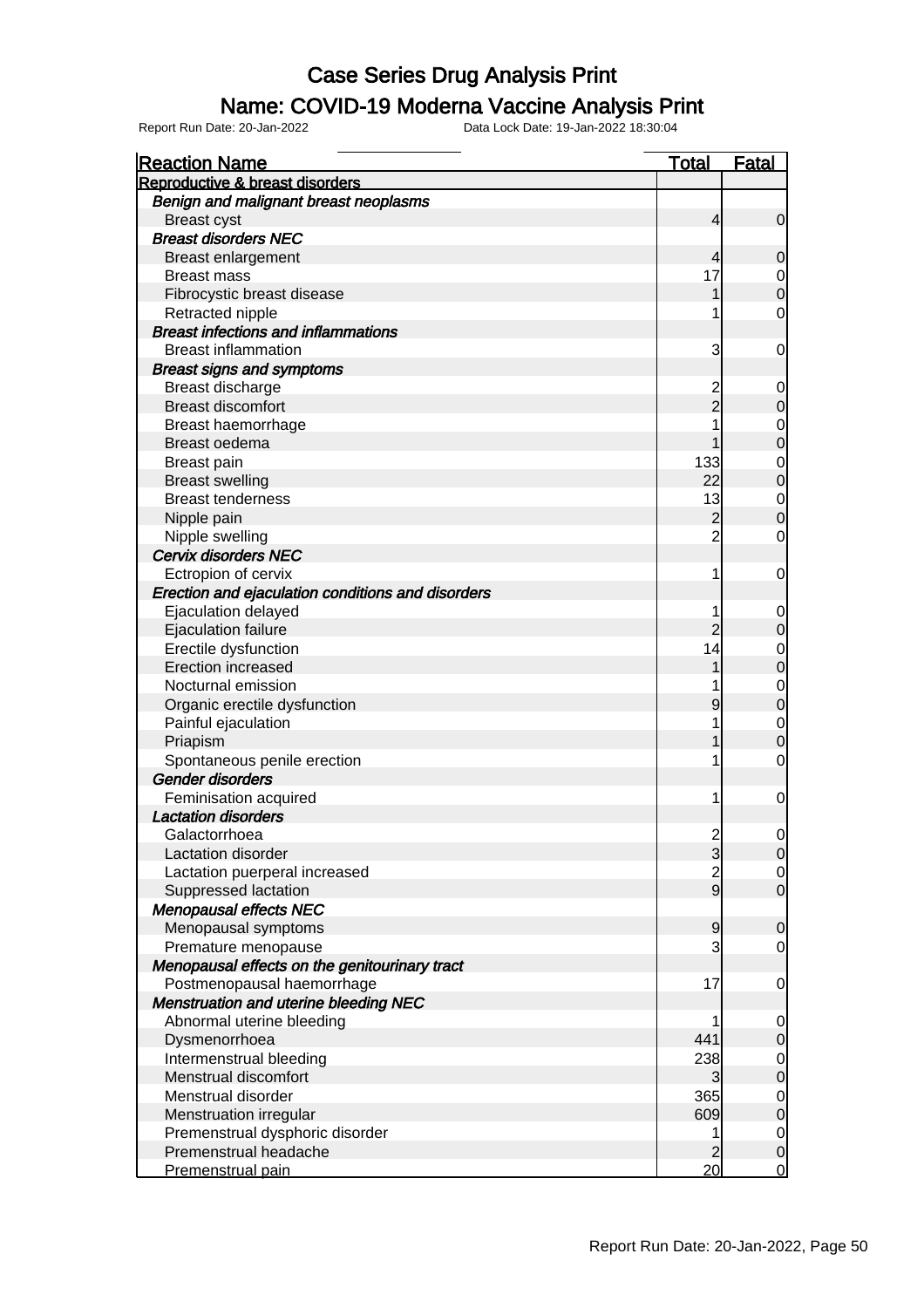### Name: COVID-19 Moderna Vaccine Analysis Print

| <b>Reaction Name</b>                                                     | <b>Total</b>   | <b>Fatal</b>   |
|--------------------------------------------------------------------------|----------------|----------------|
| Reproductive & breast disorders are productive & breast disorders cont'd |                |                |
| Premenstrual syndrome                                                    | 15             | $\overline{0}$ |
| Withdrawal bleed                                                         | 2              | $\overline{0}$ |
| <b>Menstruation with decreased bleeding</b>                              |                |                |
| Amenorrhoea                                                              | 85             | $\overline{0}$ |
| Hypomenorrhoea                                                           | 106            | $\overline{O}$ |
| Menstruation delayed                                                     | 729            | $\mathbf 0$    |
| Oligomenorrhoea                                                          | 25             | $\overline{0}$ |
| Menstruation with increased bleeding                                     |                |                |
| Heavy menstrual bleeding                                                 | 988            | $\mathbf 0$    |
| Menometrorrhagia                                                         | 8              | 0              |
| Polymenorrhoea                                                           | 151            | $\overline{0}$ |
| Ovarian and fallopian tube cysts and neoplasms                           |                |                |
| Ovarian cyst                                                             | 8              | $\mathbf 0$    |
| Polycystic ovaries                                                       | 10             | $\overline{0}$ |
| Ovarian and fallopian tube disorders NEC                                 |                |                |
| Fallopian tube spasm                                                     |                | $\overline{0}$ |
| Ovulation pain                                                           | 18             | $\overline{O}$ |
| Premature ovulation                                                      |                | $\overline{0}$ |
| Pelvis and broad ligament disorders NEC                                  |                |                |
| Adnexa uteri pain                                                        | 19             | $\mathbf 0$    |
| Pelvic haemorrhage                                                       | $\overline{2}$ | $\overline{0}$ |
| Penile disorders NEC (excl erection and ejaculation)                     |                |                |
| Penile pain                                                              | 1              | $\mathbf 0$    |
| Penis disorder                                                           | 3              | $\overline{0}$ |
| Prostate and seminal vesicles infections and inflammations               |                |                |
| Prostatitis                                                              | 2              | $\mathbf 0$    |
| Prostatic signs, symptoms and disorders NEC                              |                |                |
| Prostatic pain                                                           | 1              | $\mathbf 0$    |
| Reproductive tract disorders NEC (excl neoplasms)                        |                |                |
| <b>Genital blister</b>                                                   |                | $\mathbf 0$    |
| Genital haemorrhage                                                      | 3              | $\overline{O}$ |
| Genital paraesthesia                                                     |                | $\mathbf 0$    |
| Genital ulceration                                                       |                | $\overline{0}$ |
| Reproductive tract signs and symptoms NEC                                |                |                |
| Genital odour                                                            | 1              | $\overline{0}$ |
| Genital pain                                                             | $\overline{c}$ | $\overline{0}$ |
| Pelvic discomfort                                                        |                | 0              |
| Pelvic pain                                                              | 27             | $\mathbf 0$    |
| <b>Scrotal disorders NEC</b>                                             |                |                |
| Scrotal pain                                                             | 9              | $\overline{0}$ |
| Scrotal swelling                                                         |                | $\overline{0}$ |
| Varicocele                                                               |                | $\mathbf 0$    |
| Sexual function and fertility disorders NEC                              |                |                |
| Infertility                                                              | 4              | $\overline{0}$ |
| Sexual dysfunction                                                       |                | $\overline{0}$ |
| Spermatogenesis and semen disorders                                      |                |                |
| Haematospermia                                                           |                | $\mathbf 0$    |
| <b>Testicular and epididymal disorders NEC</b>                           |                |                |
| Testicular disorder                                                      | 2              | $\mathbf 0$    |
| <b>Testicular mass</b>                                                   |                | $\overline{0}$ |
| Testicular pain                                                          | 21             | $\mathbf 0$    |
| <b>Testicular swelling</b>                                               | 5              | $\mathbf 0$    |
| <b>Uterine disorders NEC</b>                                             |                |                |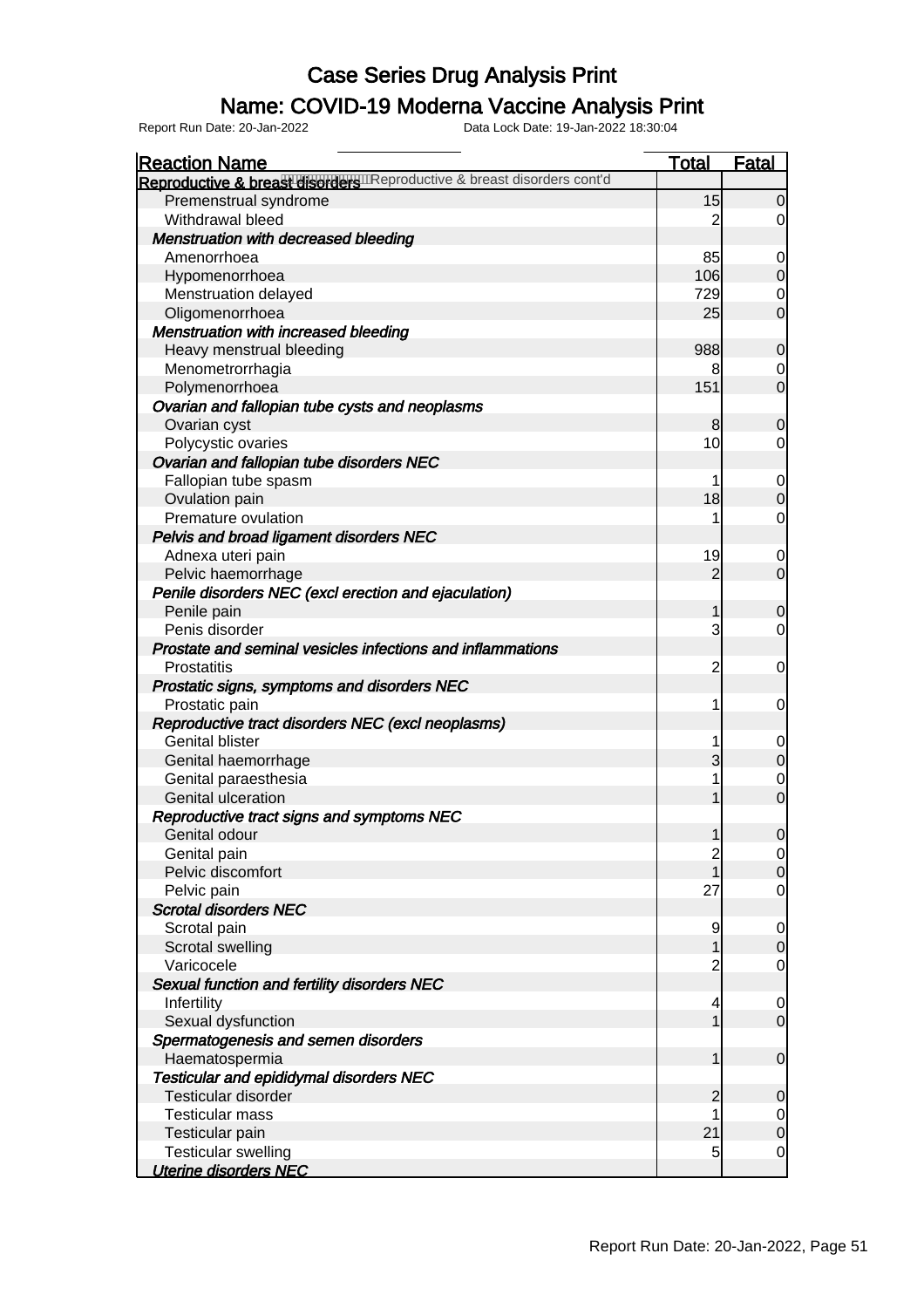#### Name: COVID-19 Moderna Vaccine Analysis Print

Report Run Date: 20-Jan-2022 Data Lock Date: 19-Jan-2022 18:30:04

Reaction Name Total Fatal Reproductive & breast disorders was eproductive & breast disorders cont'd Adenomyosis and a new state of the state of the state of the state of the state of the state of the state of the state of the state of the state of the state of the state of the state of the state of the state of the state Endometrial hyperplasia and the control of the control of the control of the control of the control of the control of the control of the control of the control of the control of the control of the control of the control of Endometriosis 16 0<br>Metrorrhoea 16 0<br>16 0 Metrorrhoea 1 0 Uterine haemorrhage 11 0 Uterine pain 8 0 Uterine neoplasms Uterine polyp and the contract of the contract of the contract of the contract of the contract of the contract of the contract of the contract of the contract of the contract of the contract of the contract of the contract Uterine tone disorders Uterine spasm and the spasm of the spasm of the spanish of the spasm of the spasm of the spasm of the spanish o Vulvovaginal cysts and neoplasms Vaginal cyst 1 0 Vulva cyst and the cycle of the cycle of the cycle of the cycle of the cycle of the cycle of the cycle of the cycle of the cycle of the cycle of the cycle of the cycle of the cycle of the cycle of the cycle of the cycle of Vulvovaginal disorders NEC Vaginal haemorrhage **314** 0<br>Vaginal ulceration 314 0<br>Vaginal ulceration Vaginal ulceration and the set of the set of the set of the set of the set of the set of the set of the set of the set of the set of the set of the set of the set of the set of the set of the set of the set of the set of t Vulval haemorrhage 10 0 Vulval ulceration Vulvovaginal signs and symptoms Coital bleeding 1 0<br>
Labia enlarged 1 0 Labia enlarged 1 0<br>
Vaqinal discharge 1 0<br>
16 0 Vaginal discharge 16 0 Vaginal odour de la contraction de la contraction de la contraction de la contraction de la contraction de la contraction de la contraction de la contraction de la contraction de la contraction de la contraction de la cont Vulvovaginal burning sensation<br>
Vulvovaginal discomfort<br>
2 0 Vulvovaginal discomfort<br>
Vulvovaginal dryness<br>
2 0<br>
2 0<br>
2 0 Vulvovaginal dryness and the contract of the contract of the contract of the contract of the contract of the contract of the contract of the contract of the contract of the contract of the contract of the contract of the c Vulvovaginal pain and the set of the set of the set of the set of the set of the set of the set of the set of the set of the set of the set of the set of the set of the set of the set of the set of the set of the set of th Vulvovaginal pruritus 1 0 Vulvovaginal swelling 1 0 Reproductive & breast disorders SOC TOTAL 4642 0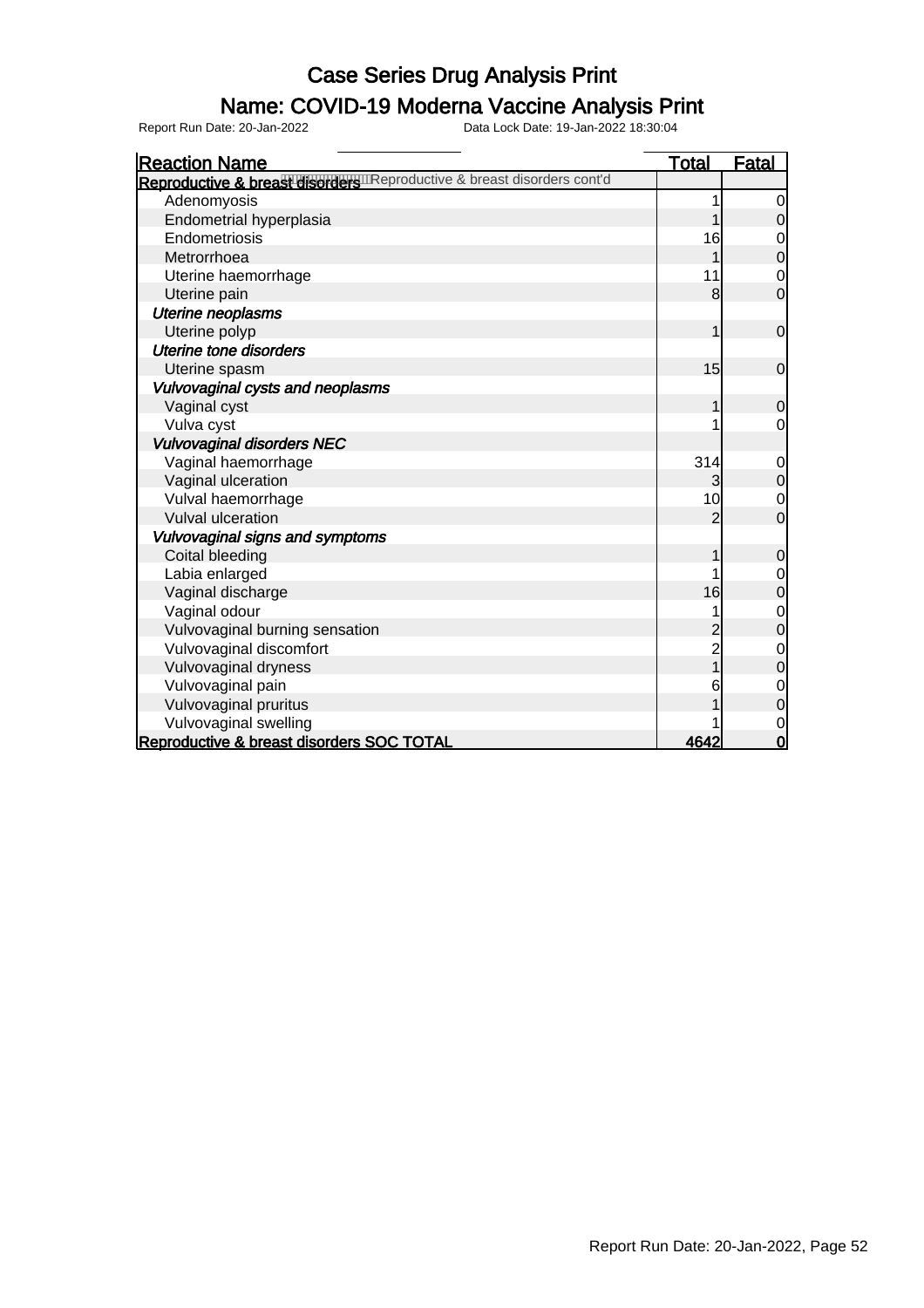#### Name: COVID-19 Moderna Vaccine Analysis Print

Report Run Date: 20-Jan-2022 Data Lock Date: 19-Jan-2022 18:30:04

Reaction Name Total Fatal Respiratory disorders Breathing abnormalities Apnoea 1 0 Dyspnoea 1395 0 Dyspnoea at rest 1 0 Dyspnoea exertional and the contract of the contract of the contract of the contract of the contract of the contract of the contract of the contract of the contract of the contract of the contract of the contract of the co Hyperventilation 12 0 Hypopnoea 29 0 Hypoventilation and the contract of the contract of the contract of the contract of the contract of the contract of the contract of the contract of the contract of the contract of the contract of the contract of the contra Irregular breathing 0<br>
Mouth breathing 0<br>
Mouth breathing 0 Mouth breathing 1 0<br>Respiration abnormal 1 0<br>Nespiration abnormal 22 0 Respiration abnormal 22 Respiratory arrest 1 1 Respiratory distress and the set of the set of the set of the set of the set of the set of the set of the set o<br>
2 0 0 2 4 0 0 1 2 2 0 0 2 2 2 0 0 1 2 2 2 0 0 2 2 2 0 0 1 2 2 2 0 0 2 2 2 0 0 1 2 2 0 0 2 2 2 0 0 1 2 2 0 0 1 Sleep apnoea syndrome 4 0 0 0 1 2 3 4 0 1 2 4 0 1 2 4 0 1 2 4 0 1 2 4 0 1 2 4 0 1 2 4 0 1 2 4 0 1 2 4 0 1 2 4 0 1 2 4 0 1 2 4 0 1 2 4 0 1 2 4 0 1 2 4 0 1 2 4 0 1 2 4 0 1 2 4 0 1 2 4 0 1 2 4 0 1 2 4 0 1 2 4 0 1 2 4 0 1 2 4 Tachypnoea 7 0 Bronchospasm and obstruction Asthma 69 0 Asthma exercise induced<br>
Asthma late onset and the context of the context of the context of the context of the context of the context of the context of the context of the context of the context of the context of the contex Asthma late onset 1 0<br>Asthmatic crisis 1 0<br>Asthmatic crisis Asthmatic crisis 1 0<br>Bronchospasm 1 0 Bronchospasm 1 0<br>Childhood asthma 1 0<br>Childhood asthma 2 0 Childhood asthma <br>
Chronic obstructive pulmonary disease  $\begin{bmatrix} 2 & 0 \\ 0 & 1 \end{bmatrix}$  0 Chronic obstructive pulmonary disease<br>
Obstructive airways disorder<br>
0 Obstructive airways disorder 1 0 Wheezing 0 Conditions associated with abnormal gas exchange Hypoxia 1 0 Coughing and associated symptoms Allergic cough 3 0 المال المواضح المواضح المواضح المواضح المواضح المواضح المواضح المواضح المواضح المواضح المواضح المواضح المواضح ا Haemoptysis 1999 and 2009 and 2009 and 2009 and 2009 and 2009 and 2009 and 2009 and 2009 and 2009 and 2009 and 2009 and 2009 and 2009 and 2009 and 2009 and 2009 and 2009 and 2009 and 2009 and 2009 and 2009 and 2009 and 200 Productive cough 36 Sputum discoloured and the set of the set of the set of the set of the set of the set of the set of the set of the set of the set of the set of the set of the set of the set of the set of the set of the set of the set of t Laryngeal and adjacent sites disorders NEC (excl infections and neoplasms) Reflux laryngitis and the contract of the contract of the contract of the contract of the contract of the contract of the contract of the contract of the contract of the contract of the contract of the contract of the cont Laryngeal spasm, oedema and obstruction Stridor 2 0 Lower respiratory tract inflammatory and immunologic conditions Pneumonitis 0<br>Pulmonary sarcoidosis 0<br>Dumonary sarcoidosis 0 Pulmonary sarcoidosis 1 0 Lower respiratory tract signs and symptoms Hiccups 15 October 15 October 15 October 15 October 15 October 15 October 15 October 15 October 15 O Lower respiratory tract congestion and the state of the state of the state of the state of the state of the state of the state of the state of the state of the state of the state of the state of the state of the state of t Pleuritic pain 1 0 Pulmonary haemorrhage 1 0 Pulmonary pain 25 0 Nasal congestion and inflammations Nasal congestion and the control of the control of the control of the control of the control of the control of the control of the control of the control of the control of the control of the control of the control of the co Nasal inflammation and the set of the set of the set of the set of the set of the set of the set of the set of the set of the set of the set of the set of the set of the set of the set of the set of the set of the set of t Rhinitis allergic **1** 0 Nasal disorders NEC eristaxis in the experimental control of the experimental control of the experimental control of the experimental control of the experimental control of the experimental control of the experimental control of the experimen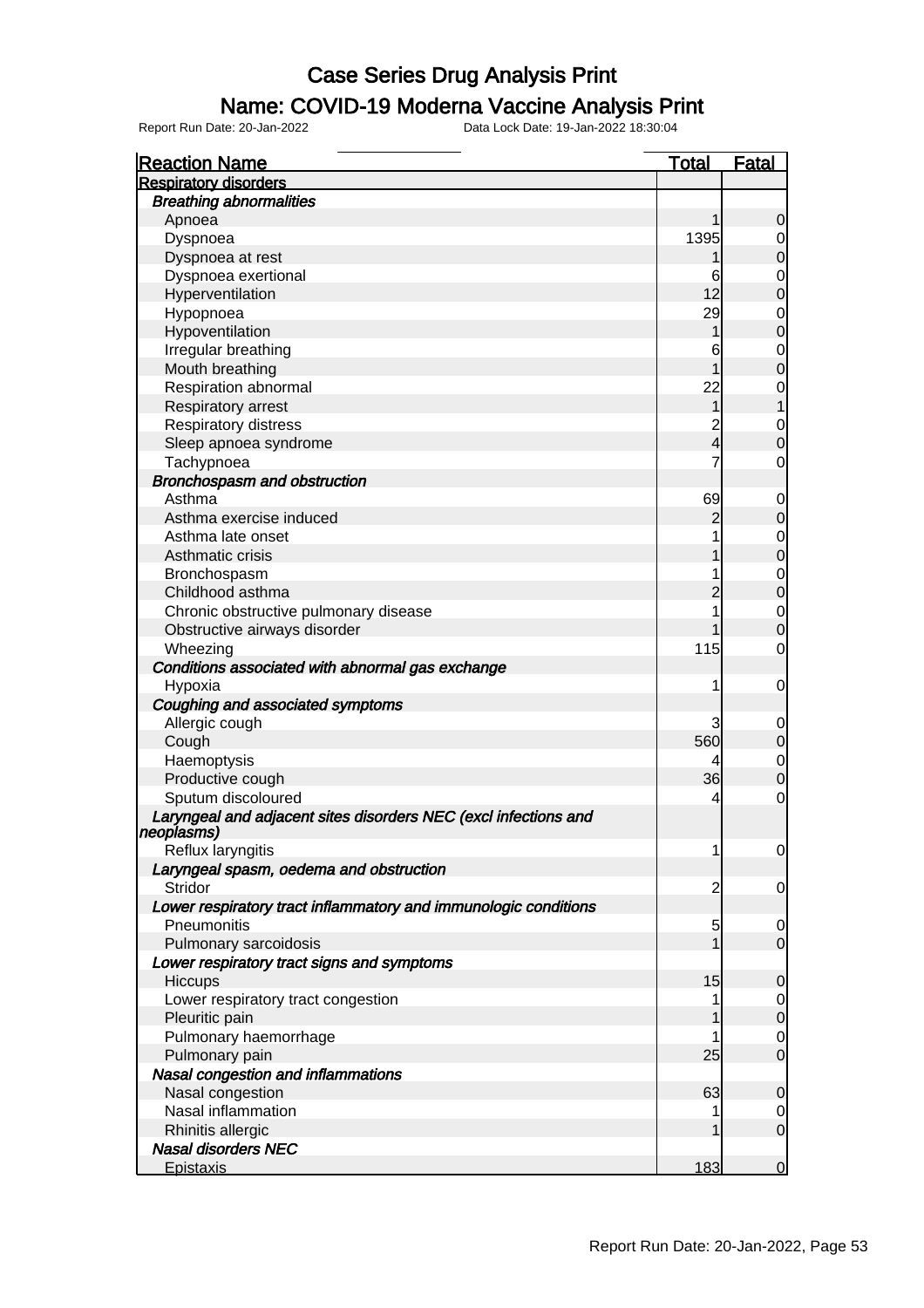### Name: COVID-19 Moderna Vaccine Analysis Print

| <b>Reaction Name</b>                                                   | <b>Total</b>   | <b>Fatal</b>   |
|------------------------------------------------------------------------|----------------|----------------|
| Respiratory disorders <sup>0000</sup> Respiratory disorders cont'd     |                |                |
| Nasal dryness                                                          | 3              | $\overline{0}$ |
| Nasal oedema                                                           | $\overline{2}$ | $\Omega$       |
| Nasal pruritus                                                         | 3              | 0              |
| Paranasal sinus disorders (excl infections and neoplasms)              |                |                |
| Sinonasal obstruction                                                  | 4              | 0              |
| Sinus congestion                                                       | 13             | $\overline{0}$ |
| Sinus disorder                                                         | 3              | 0              |
| Parenchymal lung disorders NEC                                         |                |                |
| Interstitial lung disease                                              | 2              | 0              |
| Pharyngeal disorders (excl infections and neoplasms)                   |                |                |
| Pharyngeal erythema                                                    |                | 0              |
| Pharyngeal hypoaesthesia                                               | 4              | $\mathbf 0$    |
| Pharyngeal oedema                                                      | 3              | 0              |
| Pharyngeal paraesthesia                                                | 5              | $\mathbf 0$    |
| Pharyngeal swelling                                                    | 62             | $\mathbf 0$    |
| Tonsillar erythema                                                     | 3              | $\mathbf 0$    |
| Tonsillar hypertrophy                                                  | 14             | 0              |
| <b>Tonsillar inflammation</b>                                          |                | $\overline{0}$ |
| Pleural infections and inflammations                                   |                |                |
| Pleurisy                                                               | 8              | $\mathbf 0$    |
| Pneumothorax and pleural effusions NEC                                 |                |                |
| Pleural effusion                                                       | 4              | $\mathbf 0$    |
| <b>Pulmonary hypertensions</b>                                         |                |                |
| Pulmonary hypertension                                                 |                | $\mathbf 0$    |
| <b>Pulmonary oedemas</b>                                               |                |                |
| Acute pulmonary oedema                                                 | 1              | $\overline{0}$ |
| Pulmonary congestion                                                   | $\overline{c}$ | 0              |
| Pulmonary oedema                                                       | 5              | $\overline{0}$ |
| Pulmonary thrombotic and embolic conditions                            |                |                |
| Pulmonary embolism                                                     | 52             | 0              |
| Pulmonary thrombosis                                                   | 3              | 0              |
| Respiratory failures (excl neonatal)                                   |                |                |
| Respiratory failure                                                    | 1              | 0              |
| <b>Respiratory signs and symptoms NEC</b>                              |                |                |
| Diaphragmalgia                                                         | 3              | $\overline{0}$ |
| Painful respiration                                                    | 3              | $\overline{0}$ |
| Respiratory symptom                                                    |                | $\overline{0}$ |
| Use of accessory respiratory muscles                                   |                | $\overline{0}$ |
| <b>Respiratory tract disorders NEC</b>                                 |                |                |
| Allergic respiratory disease                                           |                | $\mathbf 0$    |
| Pulmonary mass                                                         |                | $\overline{0}$ |
| Respiratory disorder                                                   |                | $\mathbf 0$    |
| Respiratory tract congestion                                           |                | $\overline{0}$ |
| Respiratory tract irritation                                           |                | $\overline{0}$ |
| Upper respiratory tract signs and symptoms                             |                |                |
| Aphonia                                                                | 17             | 0              |
| Catarrh                                                                | 4              | $\overline{0}$ |
| Choking                                                                | 5              | $\mathbf 0$    |
| Dry throat                                                             | 28             | $\overline{0}$ |
| Dysphonia                                                              | 23             | $\mathbf 0$    |
| Increased viscosity of upper respiratory secretion<br>Nasal discomfort | 5<br>8         | $\overline{0}$ |
|                                                                        |                | $\mathbf 0$    |
| Oropharyngeal blistering                                               | $\overline{2}$ | $\mathbf 0$    |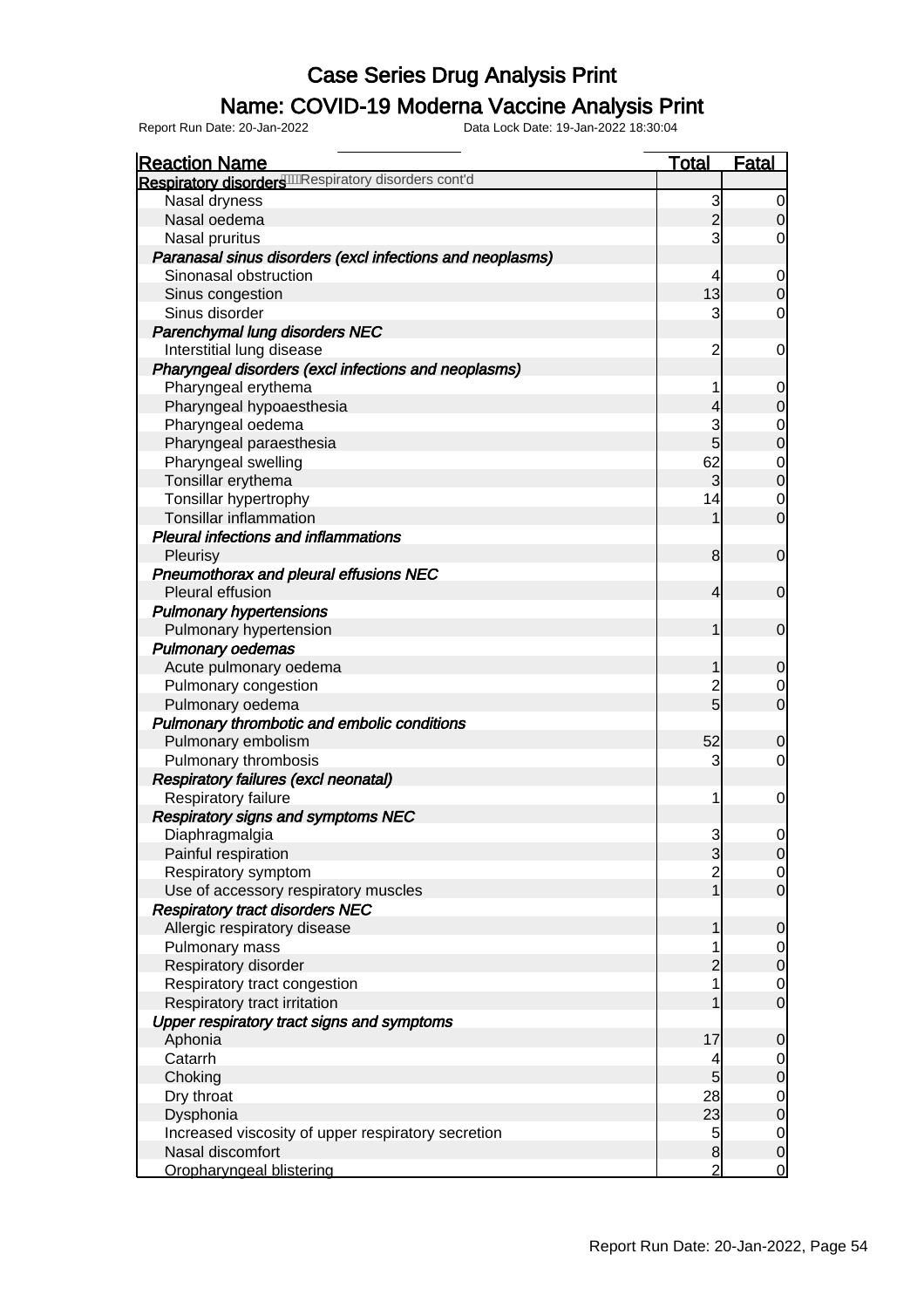### Name: COVID-19 Moderna Vaccine Analysis Print

| <b>Reaction Name</b>                                              | Total | Fatal          |
|-------------------------------------------------------------------|-------|----------------|
| Respiratory disorders <sup>600</sup> Respiratory disorders cont'd |       |                |
| Oropharyngeal discomfort                                          |       | 0              |
| Oropharyngeal pain                                                | 543   |                |
| Paranasal sinus discomfort                                        | 8     |                |
| Rhinalgia                                                         | 5     | 0              |
| Rhinorrhoea                                                       | 162   | $\overline{0}$ |
| Sinus pain                                                        | 71    | 0              |
| Sneezing                                                          | 55    | 0              |
| Throat irritation                                                 | 40    | 0              |
| Throat tightness                                                  | 49    | 0              |
| Upper-airway cough syndrome                                       |       | 0              |
| Yawning                                                           |       |                |
| <b>Respiratory disorders SOC TOTAL</b>                            | 3844  |                |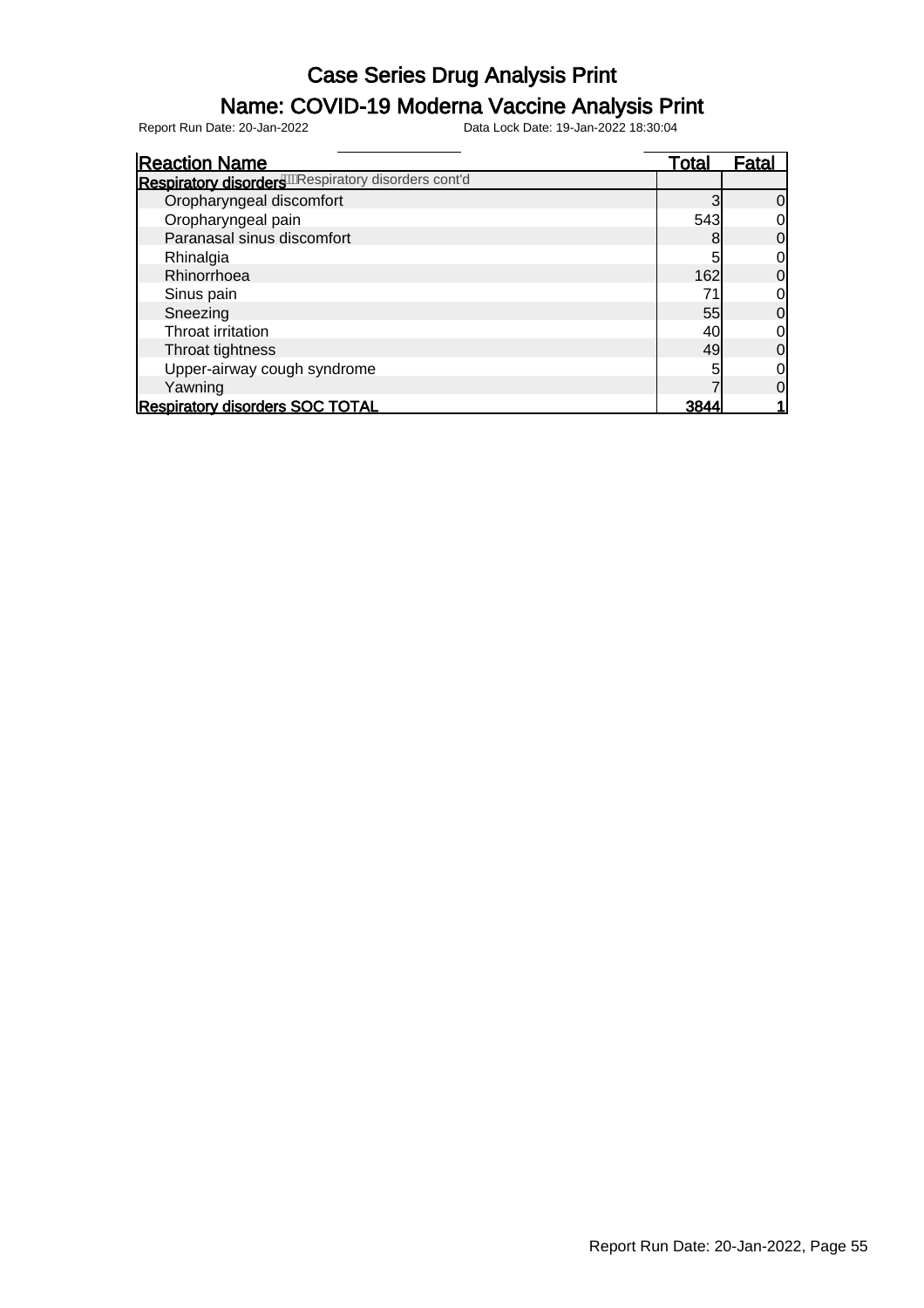#### Name: COVID-19 Moderna Vaccine Analysis Print

| <b>Reaction Name</b>                  | <u>Total</u>    | <b>Fatal</b>     |
|---------------------------------------|-----------------|------------------|
| <b>Skin disorders</b>                 |                 |                  |
| Acnes                                 |                 |                  |
| Acne                                  | 36              | 0                |
| Acne cystic                           | $\overline{c}$  | $\mathbf 0$      |
| Dermatitis acneiform                  |                 | $\mathbf 0$      |
| <b>Alopecias</b>                      |                 |                  |
| Alopecia                              | 46              | $\mathbf 0$      |
| Alopecia areata                       | 10              | $\mathbf 0$      |
| Alopecia totalis                      | 2               | $\mathbf 0$      |
| Angioedemas                           |                 |                  |
| Angioedema                            | 53              | $\mathbf 0$      |
| Apocrine and eccrine gland disorders  |                 |                  |
| Cold sweat                            | 269             | 0                |
| Hidradenitis                          |                 | $\mathbf 0$      |
| Hyperhidrosis                         | 928             | $\overline{0}$   |
| Miliaria                              | 68              | $\mathbf 0$      |
| Night sweats                          | 290             | $\overline{0}$   |
| <b>Bullous conditions</b>             |                 |                  |
| <b>Blister</b>                        | 80              | 0                |
| <b>Blister rupture</b>                | 1               | $\boldsymbol{0}$ |
| <b>Blood blister</b>                  | 3               | $\overline{0}$   |
| Dermatitis bullous                    | 1               | $\mathbf 0$      |
| Erythema multiforme                   | 14              | $\overline{0}$   |
| Pemphigoid                            | 1               | $\mathbf 0$      |
| Pemphigus                             |                 | $\overline{0}$   |
| Stevens-Johnson syndrome              | 1               | $\mathbf 0$      |
| Connective tissue disorders           |                 |                  |
| Cutaneous lupus erythematosus         | 1               | $\mathbf 0$      |
| Dermatomyositis                       |                 | $\overline{0}$   |
| Dermal and epidermal conditions NEC   |                 |                  |
| Acute febrile neutrophilic dermatosis |                 | 0                |
| Dry skin                              | 99              | $\mathbf 0$      |
| Pain of skin                          | 133             | $\mathbf 0$      |
| Papule                                | 21              | $\mathbf 0$      |
| Scab                                  | 5               | $\mathbf 0$      |
| Scar pain                             | $6\phantom{1}6$ | 0                |
| Sensitive skin                        | 138             | $\overline{0}$   |
| Skin burning sensation                | 68              | $\mathbf 0$      |
| Skin discolouration                   | 36              | $\mathbf 0$      |
| Skin discomfort                       |                 | $\mathbf 0$      |
| Skin disorder                         | 2<br>2          | $\mathbf 0$      |
| Skin induration                       | 8               | $\mathbf 0$      |
| <b>Skin lesion</b>                    | 26              | $\mathbf 0$      |
| Skin necrosis                         | $\overline{c}$  | $\mathbf 0$      |
| Skin odour abnormal                   | $\overline{2}$  | $\mathbf 0$      |
| Skin reaction                         | 118             | $\mathbf 0$      |
| Skin sensitisation                    | 15              | $\mathbf 0$      |
| Skin swelling                         | 28              | $\mathbf 0$      |
| Skin tightness                        | 6               | $\mathbf 0$      |
| Skin warm                             | 229             | $\mathbf 0$      |
| <b>Yellow skin</b>                    | 3               | $\mathbf 0$      |
| Dermatitis and eczema                 |                 |                  |
| Autoimmune dermatitis                 |                 | $\mathbf 0$      |
| <b>Dermatitis</b>                     | 40              | $\overline{0}$   |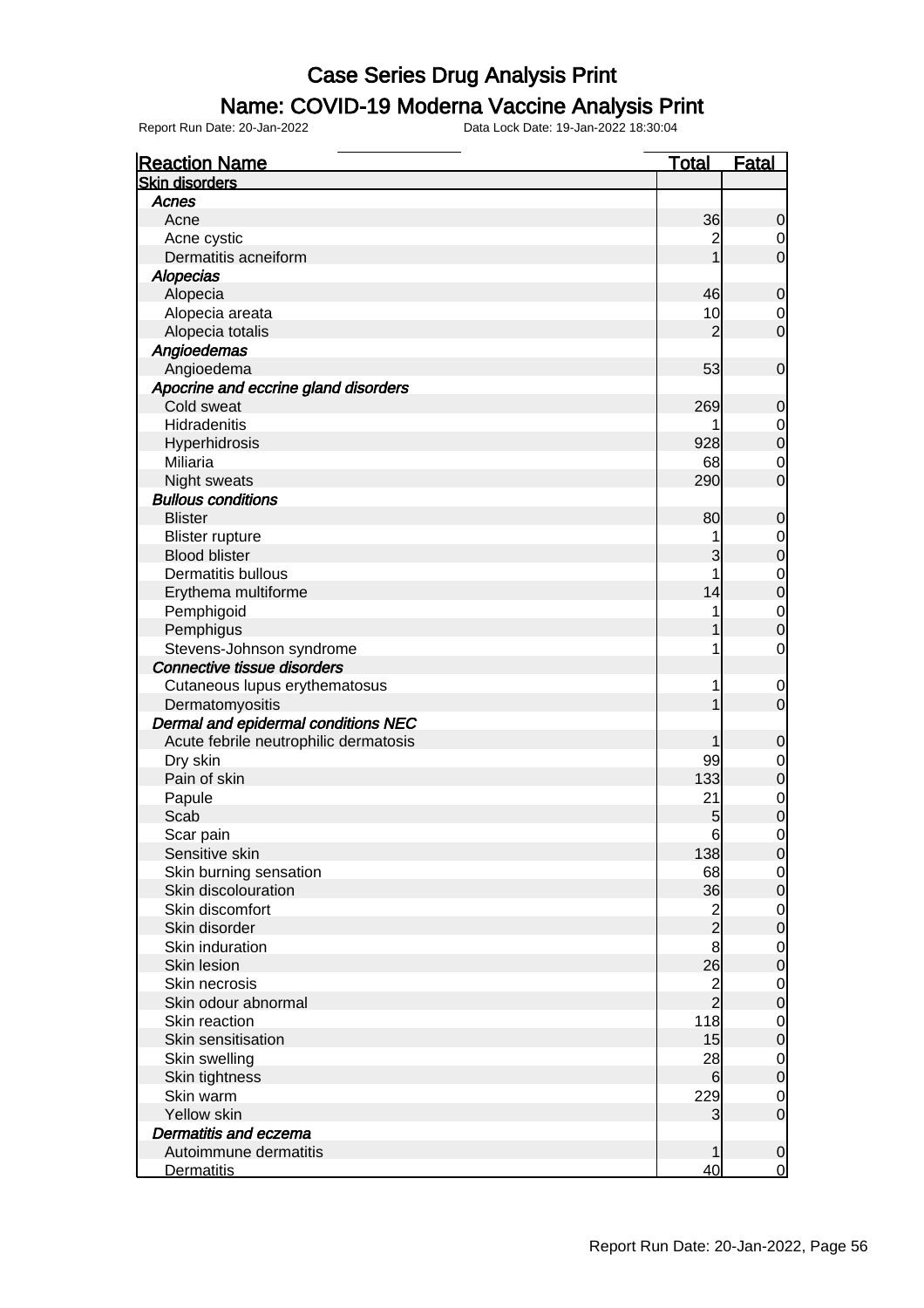#### Name: COVID-19 Moderna Vaccine Analysis Print

| <b>Reaction Name</b>                                            | <b>Total</b>            | <b>Fatal</b>                         |
|-----------------------------------------------------------------|-------------------------|--------------------------------------|
| Skin disorders cont'd<br><b>Skin disorders</b>                  |                         |                                      |
| Dermatitis allergic                                             | 108                     | $\mathbf 0$                          |
| Dermatitis atopic                                               | 14                      | $\overline{0}$                       |
| Dermatitis contact                                              | 8                       | $\overline{0}$                       |
| Dyshidrotic eczema                                              | 11                      |                                      |
| Eczema                                                          | 70                      | $\begin{matrix}0\\0\end{matrix}$     |
| Eczema asteatotic                                               | 1                       |                                      |
| Eczema nummular                                                 |                         | $\begin{matrix}0\\0\end{matrix}$     |
| Eczema weeping                                                  | 1                       |                                      |
| Flagellate dermatitis                                           |                         | $\begin{matrix}0\\0\end{matrix}$     |
| Neurodermatitis                                                 |                         | $\mathbf{0}$                         |
| Skin irritation                                                 | 30                      | $\overline{0}$                       |
| Dermatitis ascribed to specific agent                           |                         |                                      |
| Drug eruption                                                   | 4                       | $\mathbf 0$                          |
| Fixed eruption                                                  | 1                       | $\overline{0}$                       |
| Palmar-plantar erythrodysaesthesia syndrome                     | 1                       | $\overline{0}$                       |
| Erythemas                                                       |                         |                                      |
| Erythema                                                        | 1154                    | $\mathbf 0$                          |
| Red man syndrome                                                | 1                       | $\mathbf 0$                          |
| <b>Exfoliative conditions</b>                                   |                         |                                      |
| Dermatitis exfoliative generalised                              | 1                       | 1                                    |
| Exfoliative rash                                                | $\overline{2}$          | $\mathbf 0$                          |
| Skin exfoliation                                                | 18                      | $\mathbf 0$                          |
| <b>Hyperpigmentation disorders</b>                              |                         |                                      |
| <b>Ephelides</b>                                                | 1                       |                                      |
| Skin hyperpigmentation                                          | 1                       | $\boldsymbol{0}$<br>$\overline{0}$   |
| Solar lentigo                                                   | 1                       | $\mathbf 0$                          |
|                                                                 |                         |                                      |
| <b>Hypopigmentation disorders</b>                               | 1                       |                                      |
| Skin hypopigmentation                                           | 1                       | $\mathbf 0$<br>$\overline{0}$        |
| Vitiligo                                                        |                         |                                      |
| Nail and nail bed conditions (excl infections and infestations) |                         |                                      |
| Nail discolouration                                             | 1                       | $\mathbf 0$                          |
| Onychalgia                                                      | 1                       | $\begin{matrix}0\\0\end{matrix}$     |
| Onychoclasis                                                    | 1                       |                                      |
| Onychomadesis                                                   | 1                       | $\overline{0}$                       |
| <b>Panniculitides</b>                                           |                         |                                      |
| Erythema nodosum                                                | 8                       | $\overline{0}$                       |
| Papulosquamous conditions                                       |                         |                                      |
| Lichen planus                                                   | 4                       | $\overline{0}$                       |
| Parapsoriasis                                                   | 1                       | $\overline{0}$                       |
| Pityriasis rosea                                                | 14                      | $\overline{O}$                       |
| Photosensitivity and photodermatosis conditions                 |                         |                                      |
| Photosensitivity reaction                                       | 18                      | $\mathbf 0$                          |
| <b>Pilar disorders NEC</b>                                      |                         |                                      |
| Hair growth abnormal                                            | $\overline{\mathbf{c}}$ | $\overline{0}$                       |
| Hair texture abnormal                                           | $\overline{1}$          | $\overline{0}$                       |
| Piloerection                                                    | 16                      | $\begin{matrix} 0 \\ 0 \end{matrix}$ |
| Trichodynia                                                     |                         |                                      |
| <b>Pruritus NEC</b>                                             |                         |                                      |
| Itching scar                                                    | 4                       | $\pmb{0}$                            |
| Pruritus                                                        | 2422                    | $\overline{O}$                       |
| <b>Psoriatic conditions</b>                                     |                         |                                      |
| Guttate psoriasis                                               | $\overline{2}$          | $\begin{matrix} 0 \\ 0 \end{matrix}$ |
| <b>Psoriasis</b>                                                | 25                      |                                      |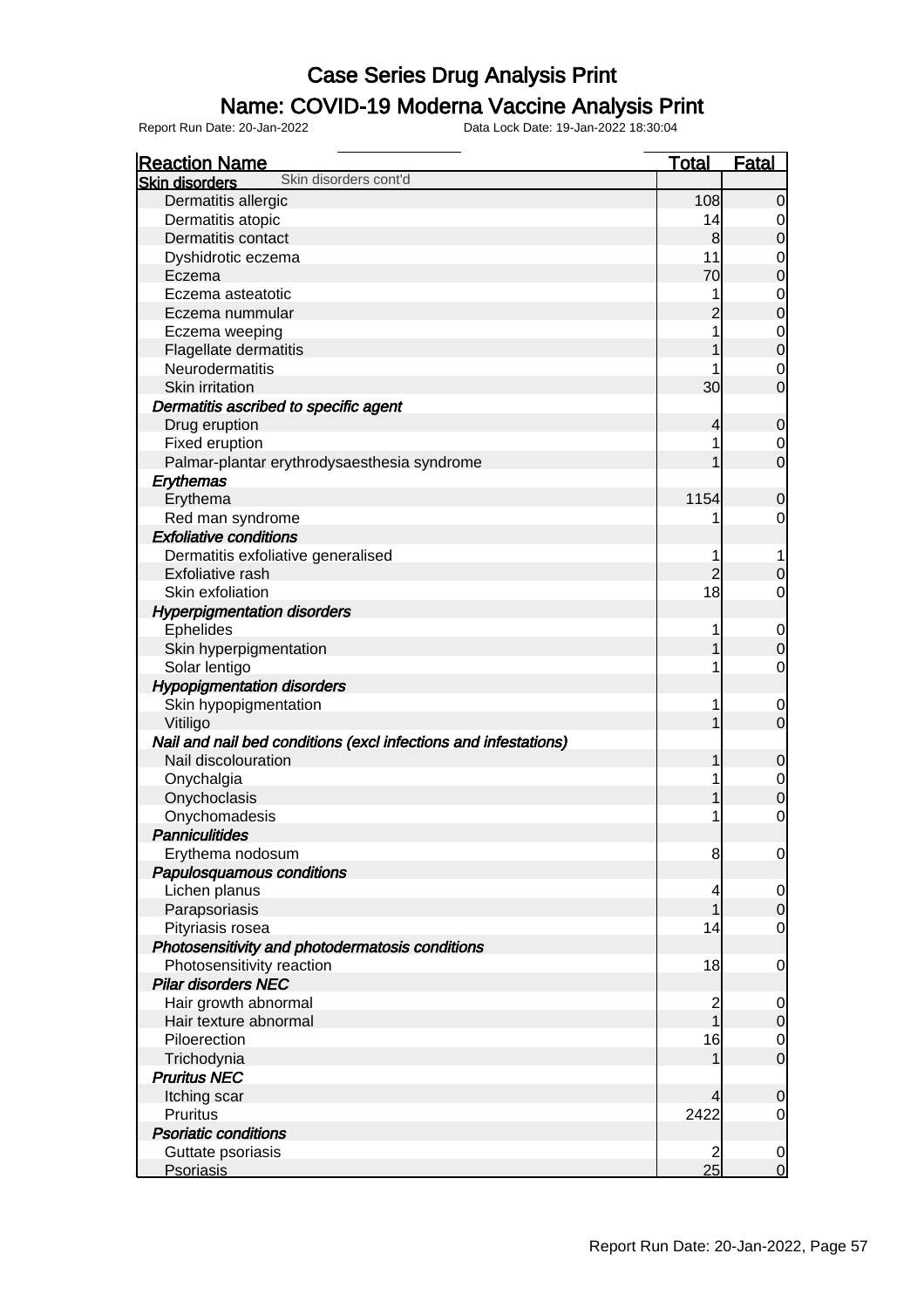#### Name: COVID-19 Moderna Vaccine Analysis Print

| <b>Reaction Name</b>                           | <b>Total</b>   | <b>Fatal</b>                         |
|------------------------------------------------|----------------|--------------------------------------|
| Skin disorders cont'd<br><b>Skin disorders</b> |                |                                      |
| Rebound psoriasis                              | 1              | $\overline{0}$                       |
| Purpura and related conditions                 |                |                                      |
| Henoch-Schonlein purpura                       |                | $\mathbf 0$                          |
| Petechiae                                      | 22             | $\mathbf 0$                          |
| Purpura                                        | 11             | 0                                    |
| Rashes, eruptions and exanthems NEC            |                |                                      |
| <b>Butterfly rash</b>                          | 1              | $\mathbf 0$                          |
| Rash                                           | 2782           | $\mathbf 0$                          |
| Rash erythematous                              | 1068           | $\mathbf 0$                          |
| Rash macular                                   | 186            | $\mathbf 0$                          |
| Rash maculo-papular                            | 5              |                                      |
| Rash morbilliform                              | 8              | $\begin{matrix} 0 \\ 0 \end{matrix}$ |
| Rash papular                                   | 179            | $\mathbf{0}$                         |
| Rash pruritic                                  | 590            | $\overline{0}$                       |
| Rash vesicular                                 | 8              | $\mathbf 0$                          |
| <b>Rosaceas</b>                                |                |                                      |
| Rosacea                                        | $\overline{2}$ | $\mathbf 0$                          |
| <b>Scaly conditions</b>                        |                |                                      |
| Pityriasis                                     | 4              | $\mathbf 0$                          |
| Sebaceous gland disorders                      |                |                                      |
| Seborrhoea                                     | 2              | $\mathbf 0$                          |
| Skin and subcutaneous conditions NEC           |                |                                      |
| Cutaneous symptom                              | 4              | $\mathbf 0$                          |
| Skin mass                                      | 11             | $\overline{0}$                       |
| Skin and subcutaneous tissue ulcerations       |                |                                      |
| Skin erosion                                   | 5              | 0                                    |
| Skin ulcer                                     | 6              | $\mathbf 0$                          |
| Skin cysts and polyps                          |                |                                      |
| Dermal cyst                                    | 8              | $\mathbf 0$                          |
| <b>Skin dystrophies</b>                        |                |                                      |
| Keloid scar                                    | 2              | $\mathbf 0$                          |
| Skin wrinkling                                 | $\overline{1}$ | $\mathbf 0$                          |
| Skin haemorrhages                              |                |                                      |
| Haemorrhage subcutaneous                       | 1              | 0                                    |
| Skin haemorrhage                               | 3              | $\mathbf 0$                          |
| Skin hypoplasias and atrophies                 |                |                                      |
| Skin atrophy                                   | 3              | $\overline{0}$                       |
| Skin injuries and mechanical dermatoses        |                |                                      |
| Needle track marks                             | $\overline{2}$ | $\mathbf 0$                          |
| <b>Skin vasculitides</b>                       |                |                                      |
| <b>Cutaneous vasculitis</b>                    | $\mathbf{3}$   | $\mathbf 0$                          |
| Vasculitic rash                                | $\overline{2}$ | $\overline{0}$                       |
| Skin vasomotor conditions                      |                |                                      |
| Livedo reticularis                             | 5              | $\boldsymbol{0}$                     |
| Telangiectasia and related conditions          |                |                                      |
| Spider naevus                                  | 1              | $\boldsymbol{0}$                     |
| <b>Urticarias</b>                              |                |                                      |
| Chronic spontaneous urticaria                  | 1              | 0                                    |
| Idiopathic urticaria                           |                | $\overline{0}$                       |
| Mechanical urticaria                           | 13             | $\mathbf 0$                          |
| Urticaria                                      | 598            | $\mathbf 0$                          |
| Urticaria aquagenic                            | 1              | $\pmb{0}$                            |
| Urticaria cholinergic                          | 1              | $\overline{0}$                       |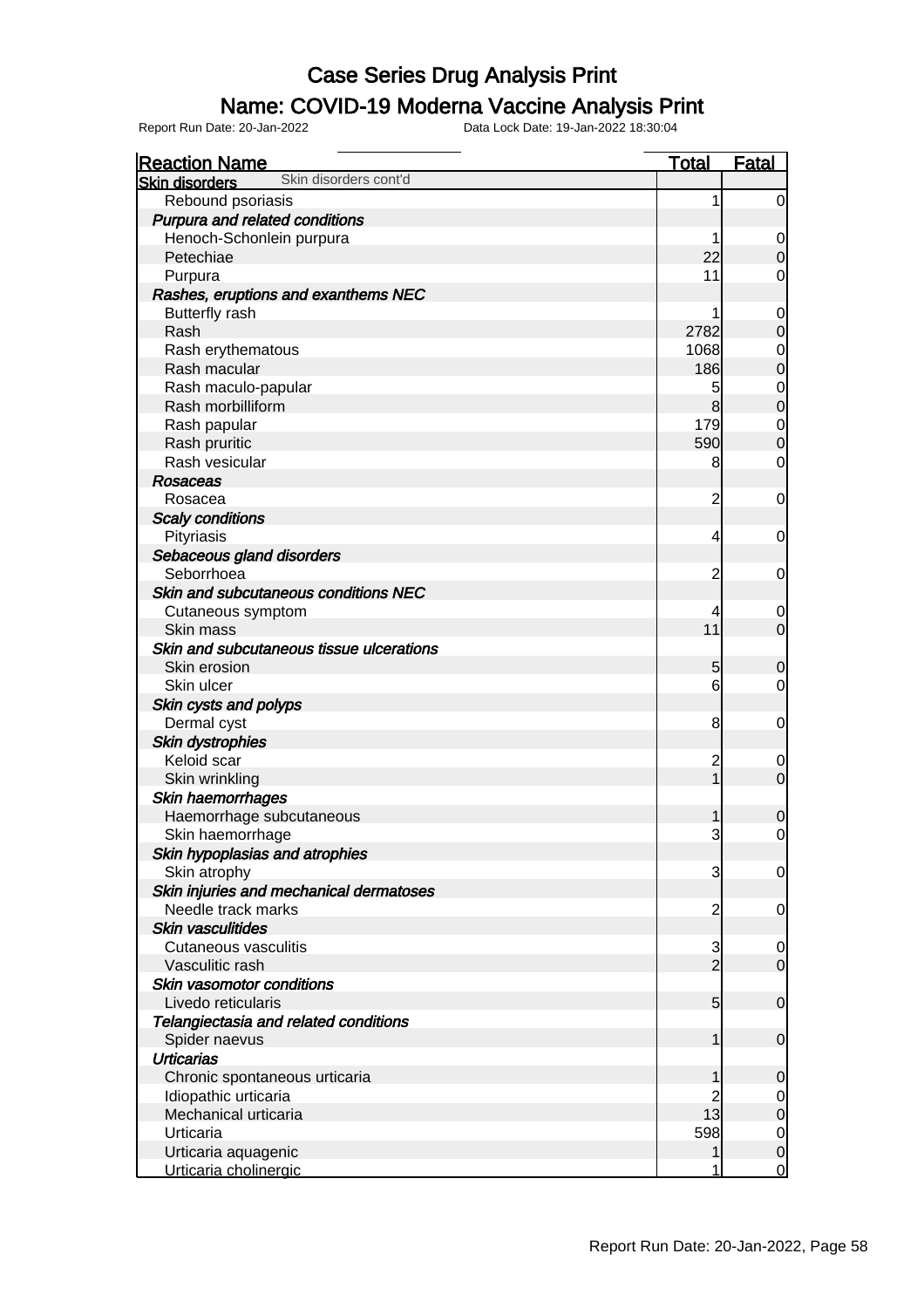#### Name: COVID-19 Moderna Vaccine Analysis Print

| <b>Reaction Name</b>                           | Total | <sup>⊏</sup> ata. |
|------------------------------------------------|-------|-------------------|
| Skin disorders cont'd<br><b>Skin disorders</b> |       |                   |
| Urticaria chronic                              |       |                   |
| Urticarial vasculitis                          |       | ΟI                |
| <b>Skin disorders SOC TOTAL</b>                | 12302 |                   |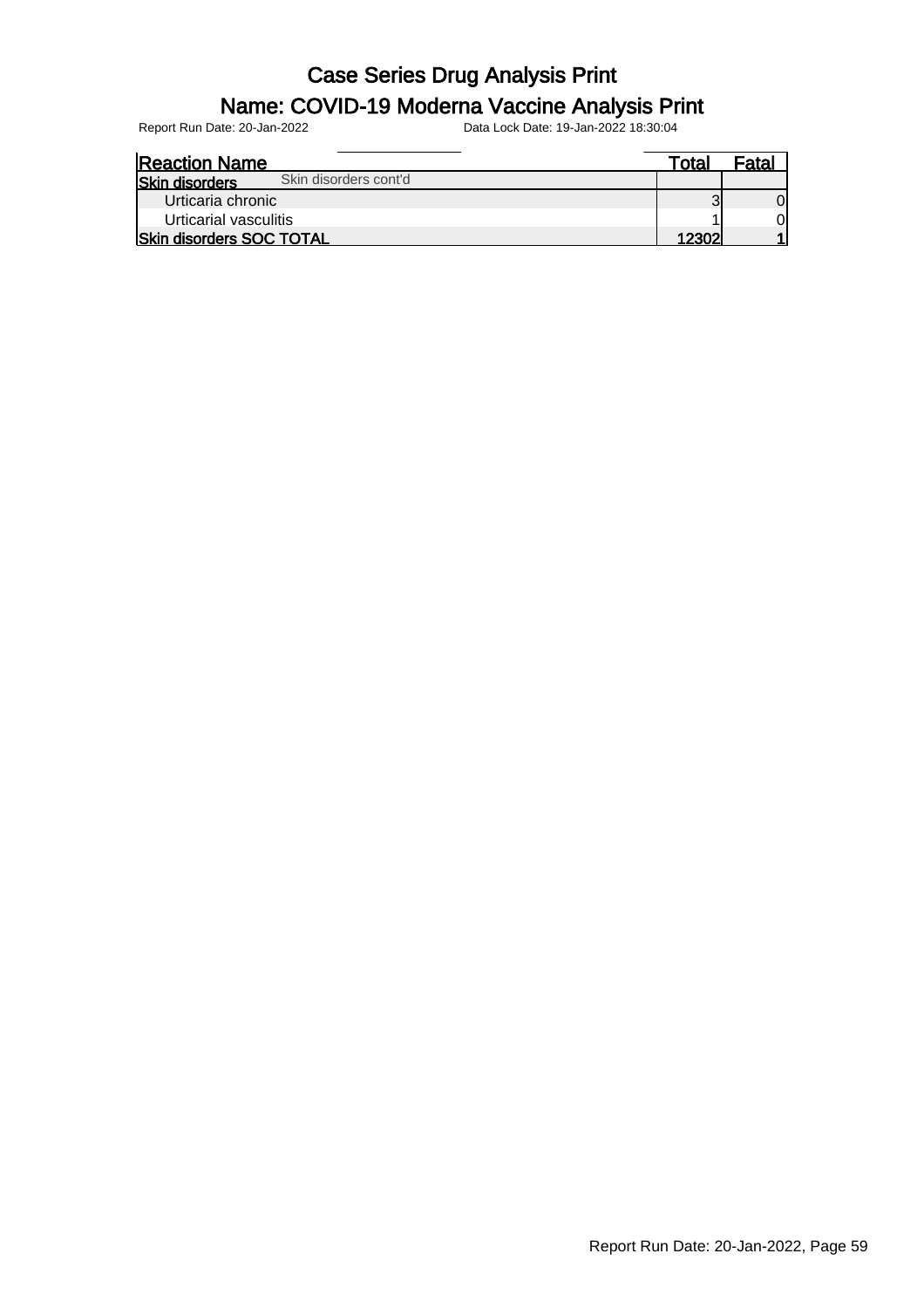### Name: COVID-19 Moderna Vaccine Analysis Print

| <b>Reaction Name</b>                                    | <b>Total</b> | <u>Fatal</u>   |
|---------------------------------------------------------|--------------|----------------|
| Social circumstances                                    |              |                |
| Age related issues                                      |              |                |
| Menarche                                                | 2            | 0              |
| Menopause                                               | 8            | 0              |
| Postmenopause                                           |              | $\mathbf 0$    |
| <b>Disability issues</b>                                |              |                |
| Bedridden                                               | 6            | 0              |
| <b>Disability</b>                                       |              | 0              |
| Immobile                                                |              | $\mathbf 0$    |
| Impaired driving ability                                |              | 0              |
| Impaired work ability                                   |              | $\mathbf 0$    |
| Loss of personal independence in daily activities       |              | 0              |
| Sight disability                                        |              | $\mathbf 0$    |
| <b>Employment issues</b>                                |              |                |
| Retirement                                              | 2            | $\mathbf 0$    |
| Non-occupational and unspecified environmental problems |              |                |
| Water pollution                                         | 2            | $\mathbf 0$    |
| <b>Pregnancy related circumstances</b>                  |              |                |
| <b>Breast feeding</b>                                   | 5            | $\overline{0}$ |
| <b>Social issues NEC</b>                                |              |                |
| Social problem                                          |              | $\mathbf 0$    |
| Social circumstances SOC TOTAL                          | 40           | $\mathbf 0$    |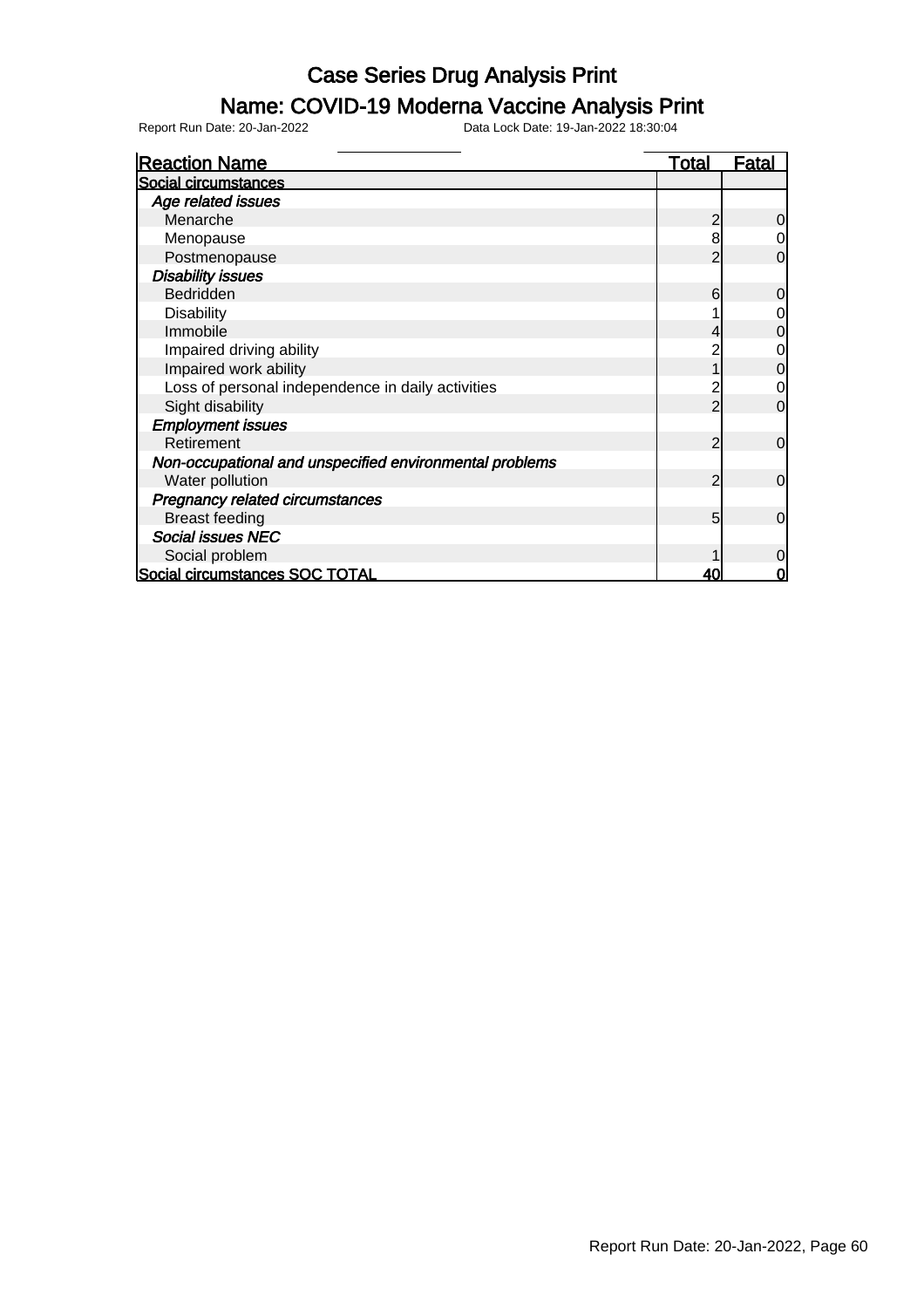#### Name: COVID-19 Moderna Vaccine Analysis Print

Report Run Date: 20-Jan-2022 Data Lock Date: 19-Jan-2022 18:30:04

Reaction Name Total Fatal Surgical & medical procedures Analgesia supportive care Analgesic therapy 2 0 Breast therapeutic procedures NEC Axillary lymphadenectomy 1 0 Contraceptive methods female Post coital contraception and the contract of the contract of the contract of the contract of the contract of the contract of the contract of the contract of the contract of the contract of the contract of the contract of Dental and gingival therapeutic procedures Tooth extraction and the control of the control of the control of the control of the control of the control of the control of the control of the control of the control of the control of the control of the control of the co Dietary and nutritional therapies Medical diet **1** 0 Eye therapeutic procedures NEC Eve irrigation and the control of the control of the control of the control of the control of the control of the control of the control of the control of the control of the control of the control of the control of the cont Fertility and fertilisation interventions female Endometrial scratching 1 0 Gastrointestinal therapeutic procedures NEC Prophylaxis of nausea and vomiting 2 0 Gynaecological therapeutic procedures NEC Menstrual cycle management and the control of the control of the control of the control of the control of the control of the control of the control of the control of the control of the control of the control of the control Hormonal therapeutic procedures NEC Hormone replacement therapy 1 0 **Immunisations**  $\text{COVID-19}$  immunisation  $\begin{array}{|c|c|c|c|c|c|c|c|c|} \hline \text{COVID-19} & \text{26} & \text{0} \ \hline \end{array}$ Immunisation 33 0 Induced abortions Abortion induced and the control of the control of the control of the control of the control of the control of the control of the control of the control of the control of the control of the control of the control of the co Joint therapeutic procedures Joint injection 1 0<br>Joint stabilisation 1 0<br>Joint stabilisation 2 0 Joint stabilisation 2 0 Limb therapeutic procedures Finger amputation and the contract of the contract of the contract of the contract of the contract of the contract of the contract of the contract of the contract of the contract of the contract of the contract of the cont Limb immobilisation and the control of the control of the control of the control of the control of the control o **Mastectomies** Breast conserving surgery the conserving surgery the conserving surgery the conserving surgery of the conserving of the conserving surgery of the conserving surgery of the conserving surgery of the conserving surgery of th Nervous system therapeutic procedures NEC Central nervous system stimulation and the state of the state of the state of the state of the state of the state of the state of the state of the state of the state of the state of the state of the state of the state of t Psychiatric therapies Electroconvulsive therapy 1 0 Respiratory tract therapeutic procedures NEC Asthma prophylaxis and the control of the control of the control of the control of the control of the control of the control of the control of the control of the control of the control of the control of the control of the Skin and subcutaneous tissue therapeutic procedures NEC Dermal filler injection and the control of the control of the control of the control of the control of the control of the control of the control of the control of the control of the control of the control of the control of Therapeutic procedures NEC Bed rest 5 0 Botulinum toxin injection and the control of the control of the control of the control of the control of the control of the control of the control of the control of the control of the control of the control of the control Hospitalisation 4 0 Injection 27 0 Interchange of vaccine products and the set of the set of the set of the set of the set of the set of the set of the set of the set of the set of the set of the set of the set of the set of the set of the set of the set of Localised alternating hot and cold therapy 2 0 Mass excision 1 0<br>Medication dilution 1 0<br>Medication dilution 1 0 Medication dilution 1 0 Polypectomy **1** 0 Surgical & medical procedures SOC TOTAL 140 0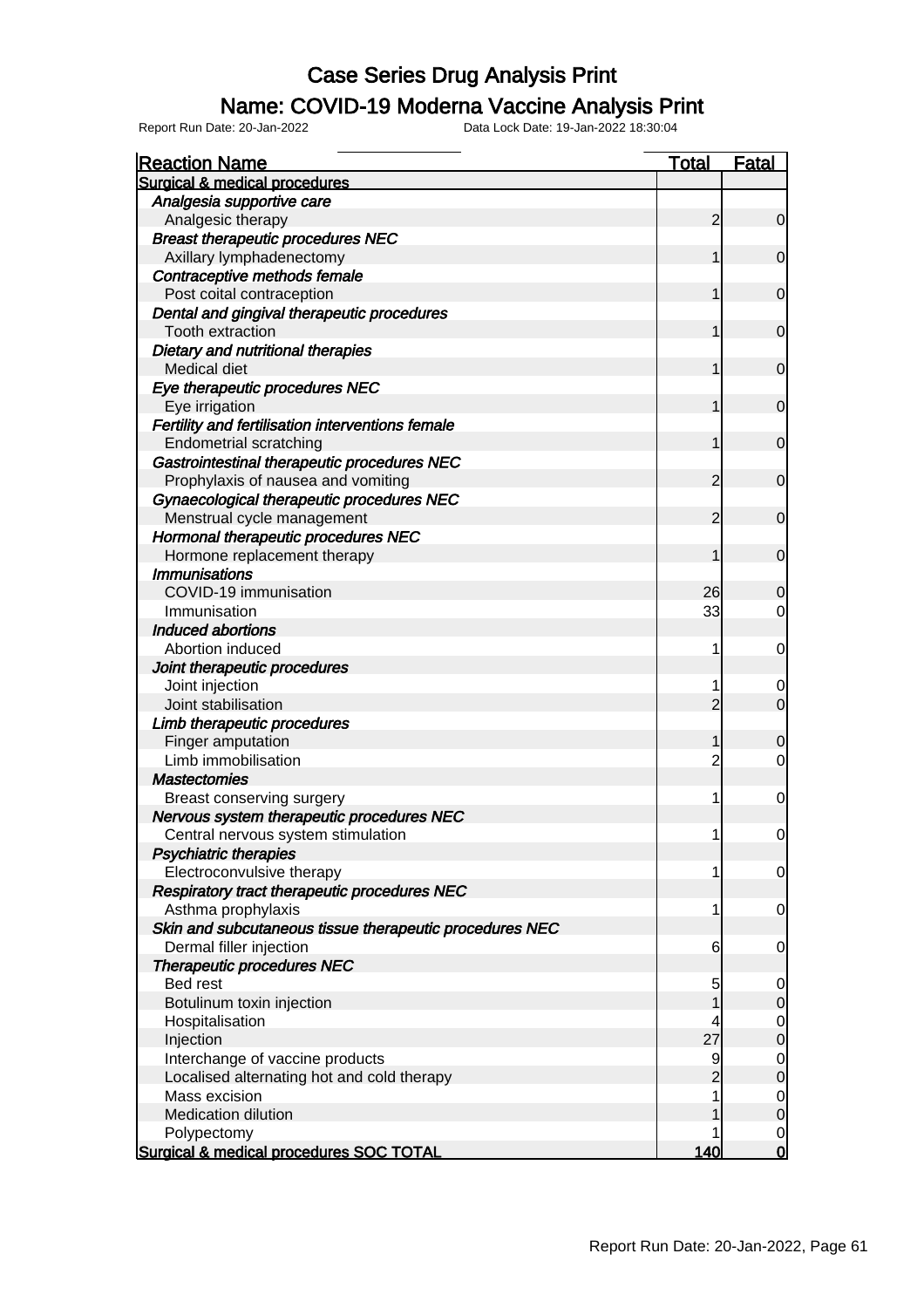#### Name: COVID-19 Moderna Vaccine Analysis Print

| <b>Reaction Name</b>                                             | <u>Total</u>   | <b>Fatal</b>     |
|------------------------------------------------------------------|----------------|------------------|
| <b>Vascular disorders</b>                                        |                |                  |
| Accelerated and malignant hypertension                           |                |                  |
| Hypertensive urgency                                             | 1              | $\overline{0}$   |
| Arterial infections and inflammations                            |                |                  |
| Giant cell arteritis                                             | 3              | $\overline{0}$   |
| <b>Blood pressure disorders NEC</b>                              |                |                  |
| Blood pressure fluctuation                                       | 3              | $\mathbf 0$      |
| Circulatory collapse and shock                                   |                |                  |
| Circulatory collapse                                             |                | $\overline{0}$   |
| Neurogenic shock                                                 | 1              | $\overline{0}$   |
| <b>Shock</b>                                                     | 6              | $\overline{0}$   |
| <b>Haemorrhages NEC</b>                                          |                |                  |
| Bloody discharge                                                 | 2              | 0                |
| Haematoma                                                        | 6              | $\boldsymbol{0}$ |
| Haemorrhage                                                      | 214            | $\mathbf 0$      |
| Internal haemorrhage                                             | 3              | $\overline{0}$   |
| Lymphangiopathies                                                |                |                  |
| Lymphocele                                                       | 1              | $\mathbf 0$      |
| Lymphoedemas                                                     |                |                  |
| Lymphoedema                                                      | 28             | $\overline{0}$   |
| Non-site specific embolism and thrombosis                        |                |                  |
| Embolism                                                         | 2              | $\overline{0}$   |
| Embolism venous                                                  |                | $\mathbf 0$      |
| Thrombosis                                                       | 47             | $\overline{0}$   |
| Non-site specific necrosis and vascular insufficiency NEC        |                |                  |
| Arterial spasm                                                   |                | $\mathbf 0$      |
| Arteriosclerosis                                                 |                | $\mathbf 0$      |
| Infarction                                                       |                | $\overline{0}$   |
| Ischaemia                                                        |                | $\overline{0}$   |
| Peripheral venous disease                                        |                | $\mathbf 0$      |
| Vasospasm                                                        |                | $\overline{0}$   |
| Non-site specific vascular disorders NEC                         |                |                  |
| Vascular pain                                                    | 8              | 0                |
| Vasodilatation                                                   | 3              | $\overline{0}$   |
| Vein discolouration                                              | 1              | $\overline{0}$   |
| Vein rupture                                                     | $\overline{c}$ | $\mathbf 0$      |
| Peripheral embolism and thrombosis                               |                |                  |
| Axillary vein thrombosis                                         | 1              | $\overline{0}$   |
| Blue toe syndrome                                                | 5              | $\overline{0}$   |
| Deep vein thrombosis                                             | 37             | $\overline{0}$   |
| Pelvic venous thrombosis                                         | 1              | $\overline{0}$   |
| Superficial vein thrombosis                                      | 2              | $\overline{0}$   |
| Thrombophlebitis                                                 | $\overline{4}$ | $\overline{O}$   |
| Peripheral vascular disorders NEC                                |                |                  |
| Cyanosis                                                         | 11             | $\mathbf 0$      |
| Erythromelalgia                                                  |                | $\overline{0}$   |
| Flushing                                                         | 53             | $\mathbf 0$      |
| Hot flush                                                        | 295            | $\mathbf 0$      |
| Peripheral vasoconstriction, necrosis and vascular insufficiency |                |                  |
| <b>Extremity necrosis</b>                                        | 1              | $\overline{0}$   |
| Peripheral coldness                                              | 100            | $\mathbf 0$      |
| Peripheral ischaemia                                             | 1              | $\overline{0}$   |
| Poor peripheral circulation                                      | $\overline{c}$ | $\mathsf{O}$     |
| Raynaud's phenomenon                                             |                | $\overline{0}$   |